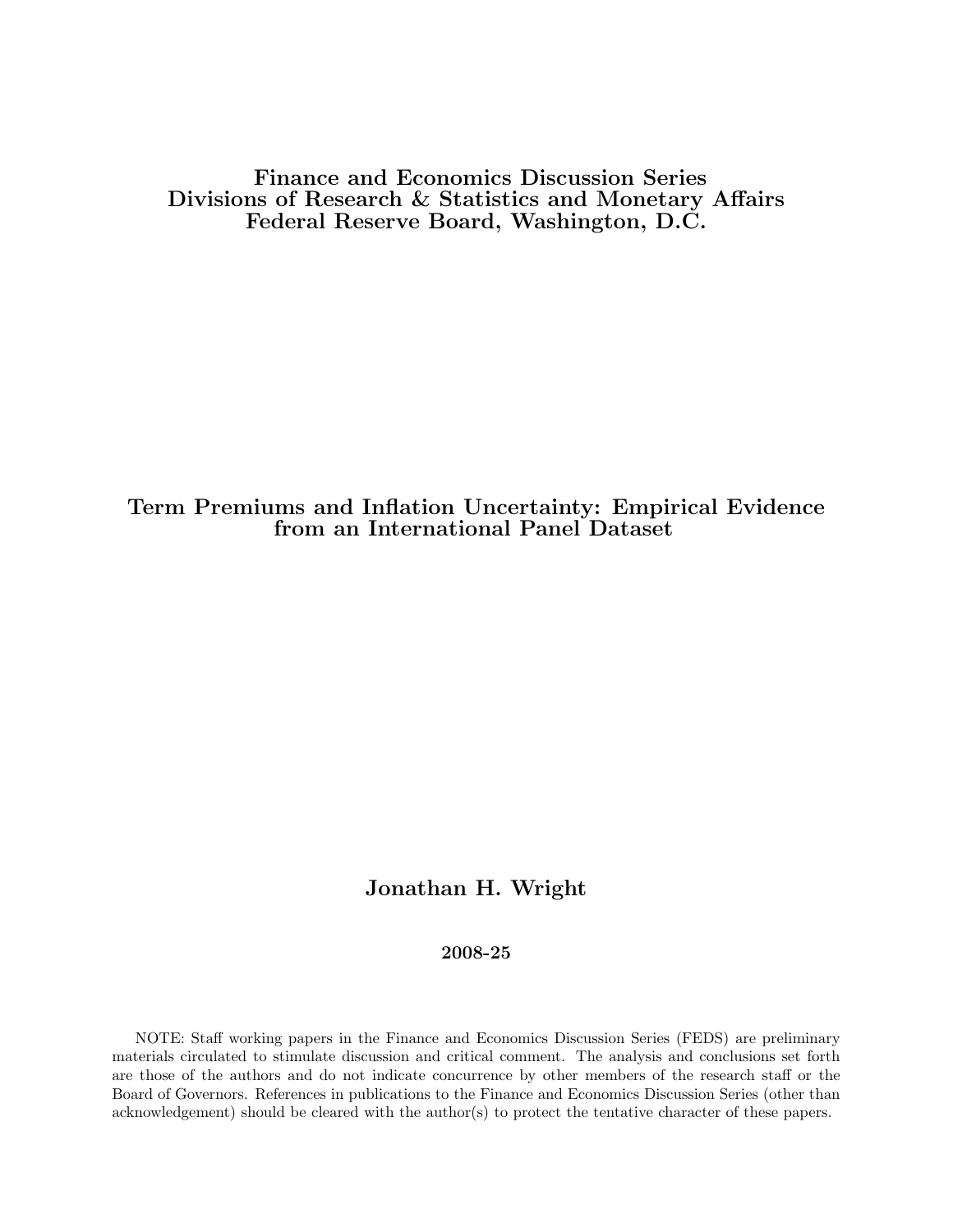# **Term Premiums and Inflation Uncertainty: Empirical Evidence from an International Panel Dataset \***

Jonathan H. Wright\*

May 2008

#### **Abstract**

This paper provides cross-country empirical evidence on term premia, inflation uncertainty, and their relationship. It has three components. First, I construct a panel of zero-coupon nominal government bond yields spanning ten countries and eighteen years. From these, I construct forward rates and decompose these into expected future short-term interest rates and term premiums, using both statistical methods (an affine term structure model) and using surveys. Second, I construct alternative measures of time-varying inflation uncertainty for these countries, using actual inflation data and survey expectations. I discuss some possible determinants of inflation uncertainty. Finally, I use panel data methods to investigate the relationship between term premium estimates and inflation uncertainty measures, and find a strong positive relationship. economic determinants of term premia remain mysterious; but this evidence points to uncertainty about intermediate- to long-run inflation rates being a substantial part of the explanation for why yield curves slope up.

 $\overline{a}$ 

<sup>\*</sup> Federal Reserve Board, Washington DC 20551; jonathan.h.wright@frb.gov. I am grateful to Greg Duffee, Joseph Gagnon and Edith Liu for helpful discussions and to Katherine Femia and Scott Konzem for excellent research assistance. The views expressed in this paper are solely the responsibility of the author and should not be interpreted as reflecting the views of the Board of Governors of the Federal Reserve System or of any other employee of the Federal Reserve System.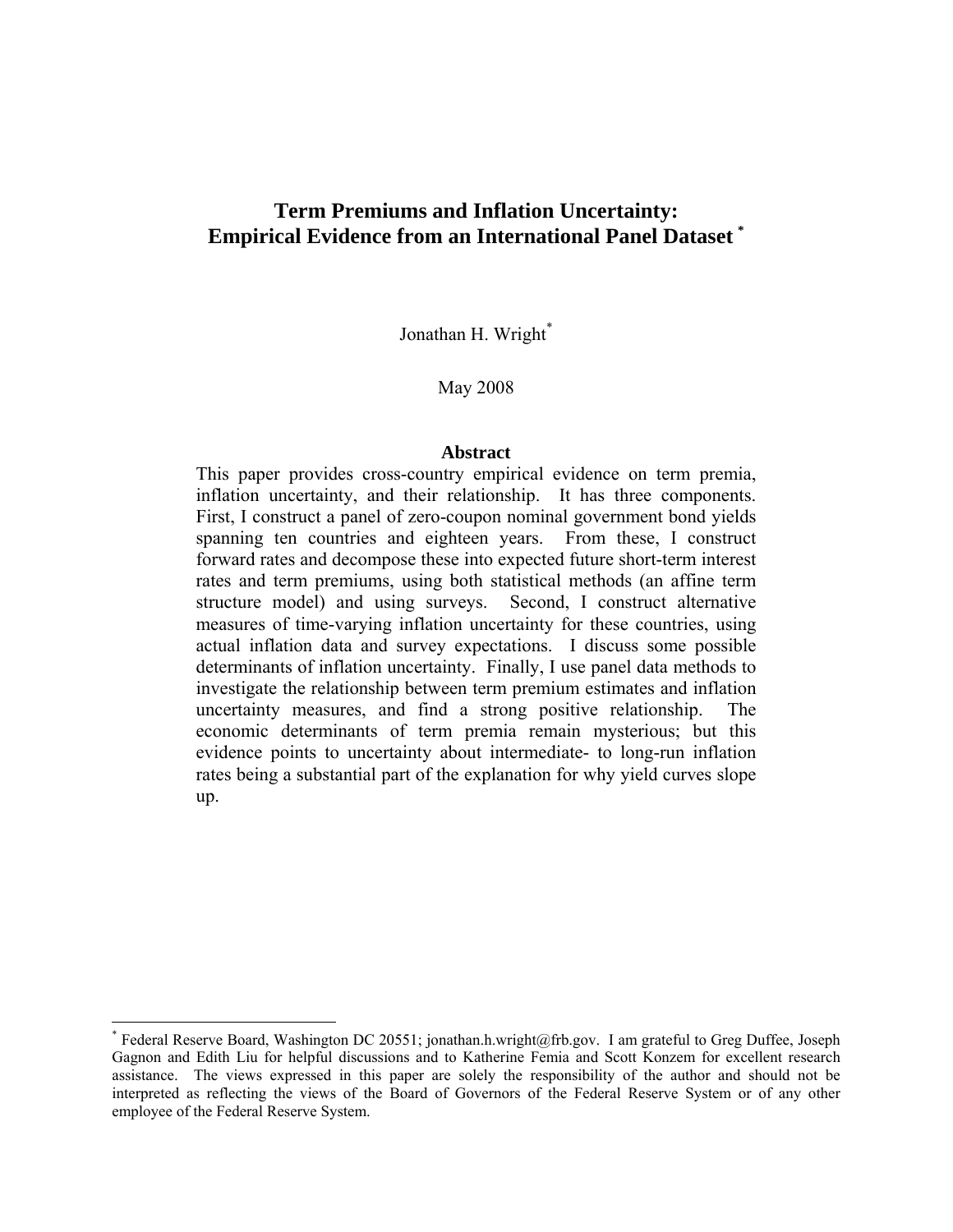#### **1. Introduction**

Nominal yield curves nearly always slope up, implying that investors demand positive risk premia―or term premia―to induce them to hold long-term nominal bonds. Moreover the available evidence strongly suggests that these term premia vary over time, and have shown a secular decline since the early 1980s. Time-variation in term premia complicates the transmission mechanism of monetary policy, as it clouds the relationship between the very shortterm interest rates that are controlled by central banks and longer-term interest rates that are most relevant for the decisions of households and businesses. For example, the effect of the tightening of monetary policy by the Federal Open Market Committee from 2004 to 2006 on long-term interest rates was offset by a fall in distant-horizon forward rates, that Backus and Wright (2007) argued owed mainly to a fall in term premiums. And, the effect of the recent monetary policy accommodation on long-term yields was also partly offset by a rise in long-term forward rates that could owe to a rebound in term premiums.

 The term premium represents the extra expected return that risk-averse investors demand to compensate them for the possibility of a capital loss on selling a long-term bond prior to maturity. However, this statement does not constitute an explanation from a general equilibrium asset-pricing perspective, because it is not uncertainty about returns that should matter, but rather the covariance of those returns with marginal utility. The only way to rationalize positive term premia in an equilibrium asset pricing framework is that bonds must be assets that pay off most in the states of the world where investors' marginal utility is low, i.e. the covariance of bond returns with marginal utility must be negative. In a consumption-based asset pricing model, this could arise if consumption growth is negatively autocorrelated (Campbell (1986)), or it can arise in certain models with habit formation (Wachter (2006)). Alternatively, as argued by Piazzesi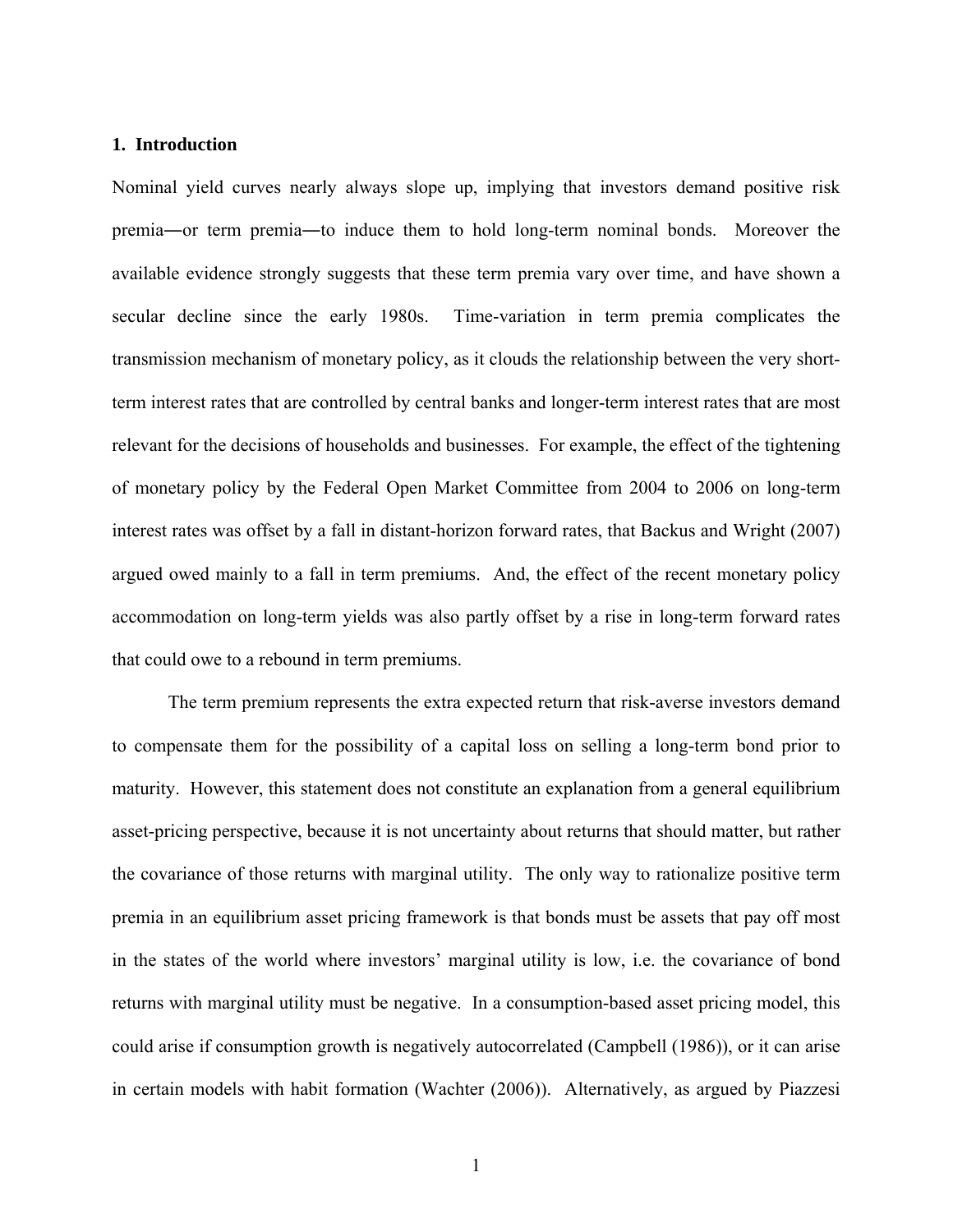and Schneider (2006) and Campbell, Sunderam and Viceira (2007), it could also arise if the covariance between inflation and consumption growth is negative, so that high inflation erodes the real value of long-term nominal bonds precisely when investors' marginal utility of consumption is highest. Indeed, Piazzesi and Schneider find that in postwar U.S. data, inflation is negatively correlated with current, past and future consumption growth―exactly as needed for inflation risk to explain positive term premia. All else equal, lower inflation uncertainty should decrease the covariance between inflation and consumption growth and hence reduce the term premium.<sup>1</sup> This paper is concerned with providing empirical evidence on the relationship between inflation uncertainty and term premia. I find a strong positive relationship between longer-run inflation uncertainty and the term premiums on nominal bonds. Explanations for financial market risk premia in terms of the second moments of economic fundamentals are intuitive and appealing—and, empirically, notoriously hard to find. I do not claim that inflation uncertainty represents a complete explanation for bond risk premia; that task is far beyond the ambition of this paper. But it does suggest that inflation uncertainty is likely part of the story. Accordingly, if long-run inflation uncertainty could be eliminated, then term premiums would be lower and more stable, facilitating the monetary policy transmission mechanism.

Some papers have found empirical evidence for a relationship between inflation uncertainty and bond risk premia, including Beechey (2007) for the United Kingdom and Gürkaynak, Sack and Wright (2008) for the United States. But these papers, and the vast majority of the literature on the term structure of interest rates have used only data on a single country. This means that a rich source of information is being wasted, because there is considerable cross-country variability in the term structure of interest rates and in the

 $\overline{a}$ 

<sup>&</sup>lt;sup>1</sup> That is, if the correlation between inflation and consumption growth and the variance of consumption growth are both held fixed, reducing the variance of inflation must reduce the covariance between inflation and consumption growth.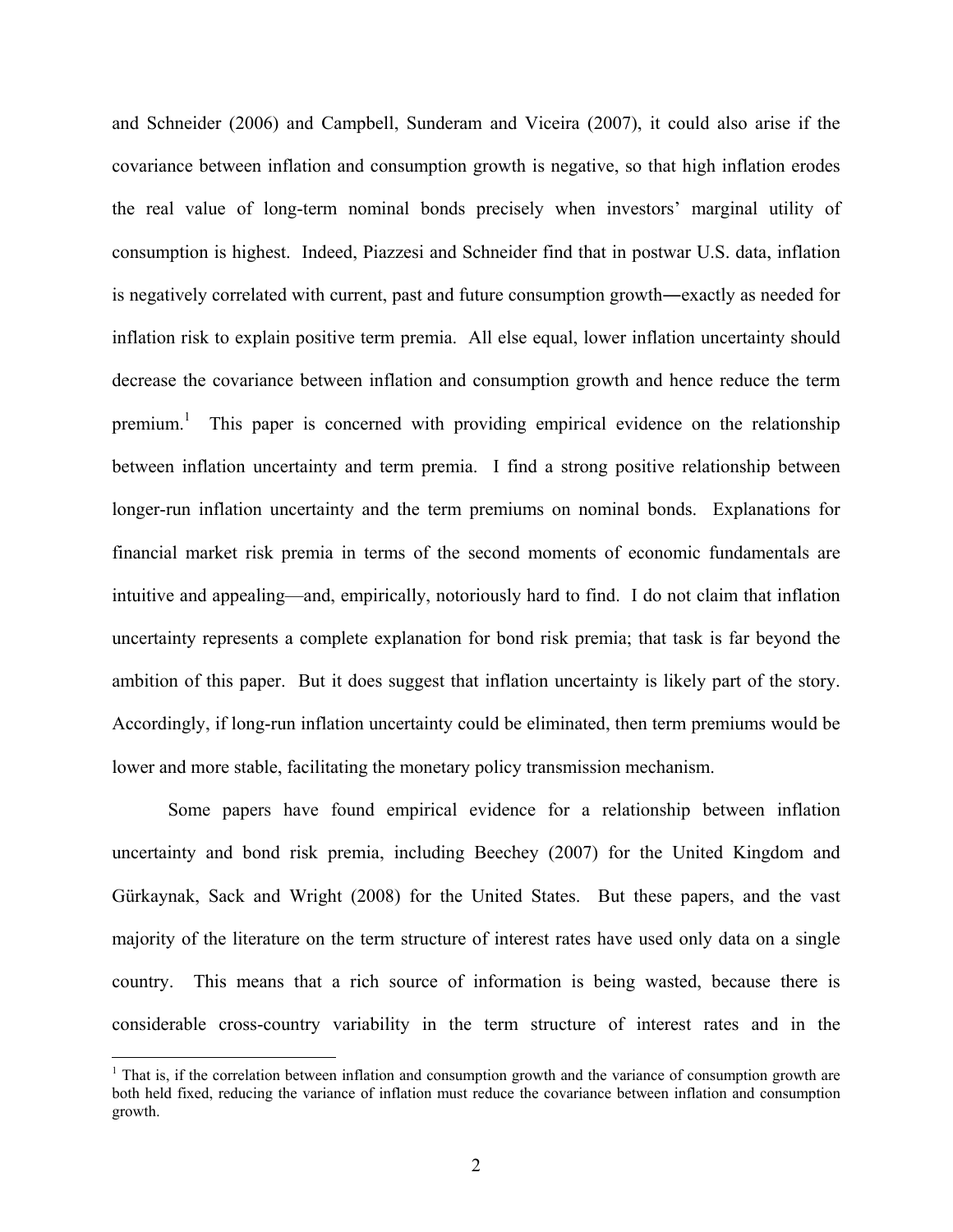macroeconomic determinants of those rates. Some authors have fitted multifactor models to the term structure of interest rates in a panel of countries, including Dungey, Martin and Pagan (2000), Brennan and Xia (2006) and Diebold, Li and Yue (2007), but these exercises are silent on the economic mechanisms that determine term premia. Ehrman, Fratzscher, Gürkaynak and Swanson (2007) studied the convergence in bond yields of euro-zone countries around the time of monetary union. That paper also compared the sensitivity of forward rates to macroeconomic news announcements across these countries. Gürkaynak, Levin and Swanson (2006), and Goldberg and Klein (2005) similarly compared the sensitivity of forward rates to news in different countries, and these papers all argue that the adoption of explicit inflation targets helps to stabilize distant-horizon forward rates. Bernanke, Laubach, Mishkin and Posen (2001) studied the behavior of foreign-U.S. interest differentials around the time that those foreign countries were adopting inflation targets. They found that countries adopting inflation targets saw a gradual reduction of their relative long-term interest rates. $2$ 

This paper expands the use of international panel data in term structure analysis. I construct a panel dataset of nominal zero-coupon government bond yields at maturities out to ten years for ten different industrialized countries with separate monetary policies: the United States, the United Kingdom, Canada, Japan, Germany, Norway, Sweden, Switzerland, Australia and New Zealand, going back to 1990, though the data start a bit later for some countries. Euro-zone countries other than Germany are omitted because their term structures have necessarily been highly correlated with those of Germany, at least since 1999. Otherwise the dataset includes all significant industrialized economies, and is to my knowledge the first paper to fit zero-coupon yield curves to all of these countries. I use these data to decompose long-term forward rates into

 $\overline{a}$ 

 $2^2$  Focusing instead on real yields, Levin and Yun (2007) studied the relationship between consumption growth and the slope of the real yield curve, in some countries that have issued index-linked debt.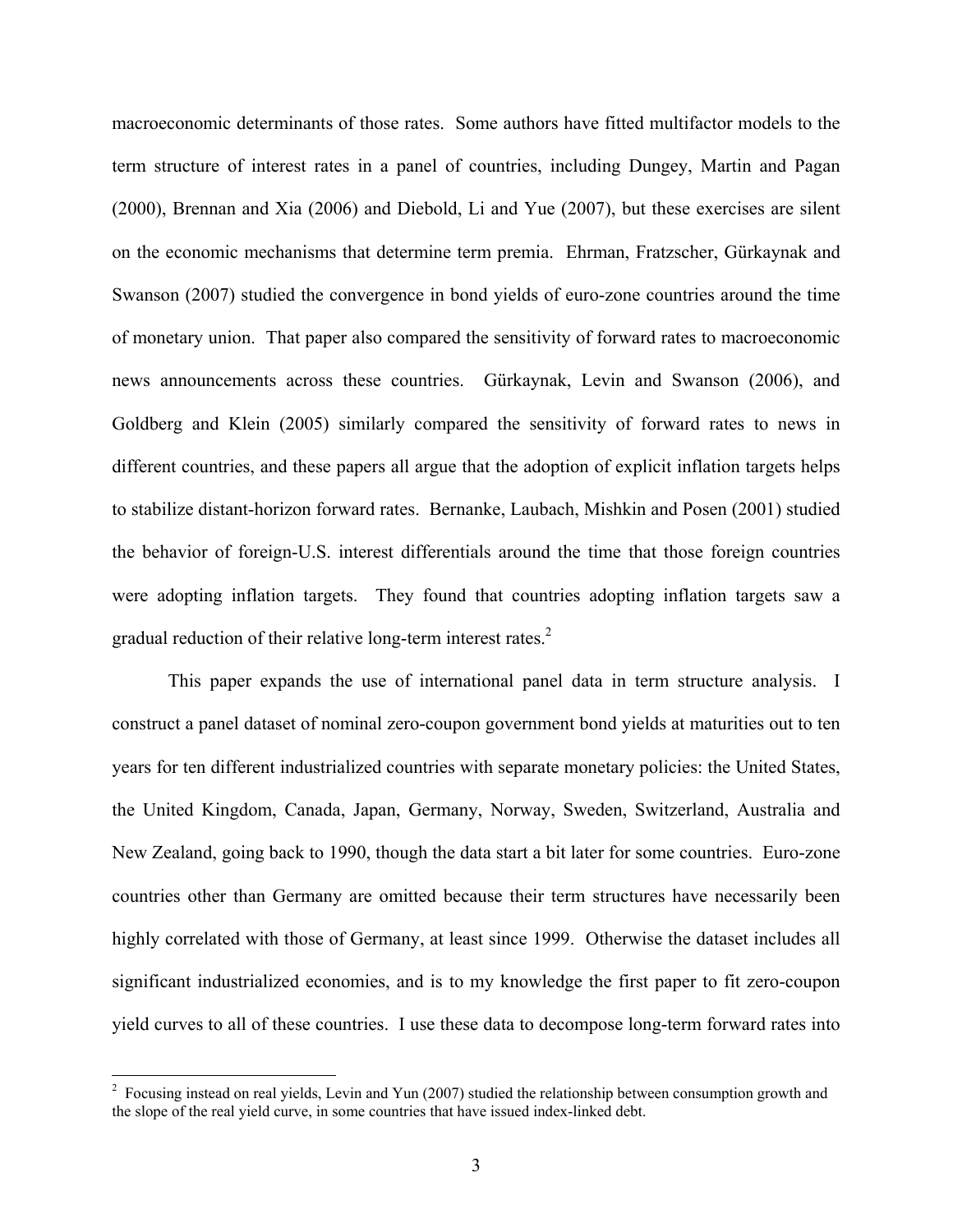term premiums and expected future short-term interest rates. I construct measures of inflation uncertainty, and assess the association between these measures of inflation uncertainty and term premium estimates in panel data regressions.

#### **2. Zero-coupon yield curves**

### 2.1 *Zero-coupon yield curves*

Any attempt at estimating term premia first requires zero-coupon yield curves. I obtained or constructed these data at the monthly frequency from January 1990 to December 2007 for ten industrialized countries. The data in all cases refer to the yields on the last day of each month. Table 1 lists the available maturities, sources, and sample periods of these ten different yield curves. All yields in the dataset are continuously compounded and at maturities from 3 months to 10 years, in increments of 3 months. For some countries, the data begin a bit later than January 1990. For others, the data are available even further back, but I start the sample in 1990 as a trade-off between maximizing the sample size and minimizing the likelihood of a large structural break, and also because that lines up with the available data in the survey datasets that will be used later in this paper.

 Distant-horizon forward rates are useful for measuring the determinants of the yield curve other than the direct effects of the current stance of monetary policy, because these forward rates should represent the sum of long-run inflation expectations, the long-run expected real shortterm interest rate and a forward term premium. Figure 1 shows the time series of nine-to-tenyear forward rates in all ten countries in the dataset. Forward rates have trended down in nearly all these countries since the early 1990s. They have also tended to converge. Whereas the range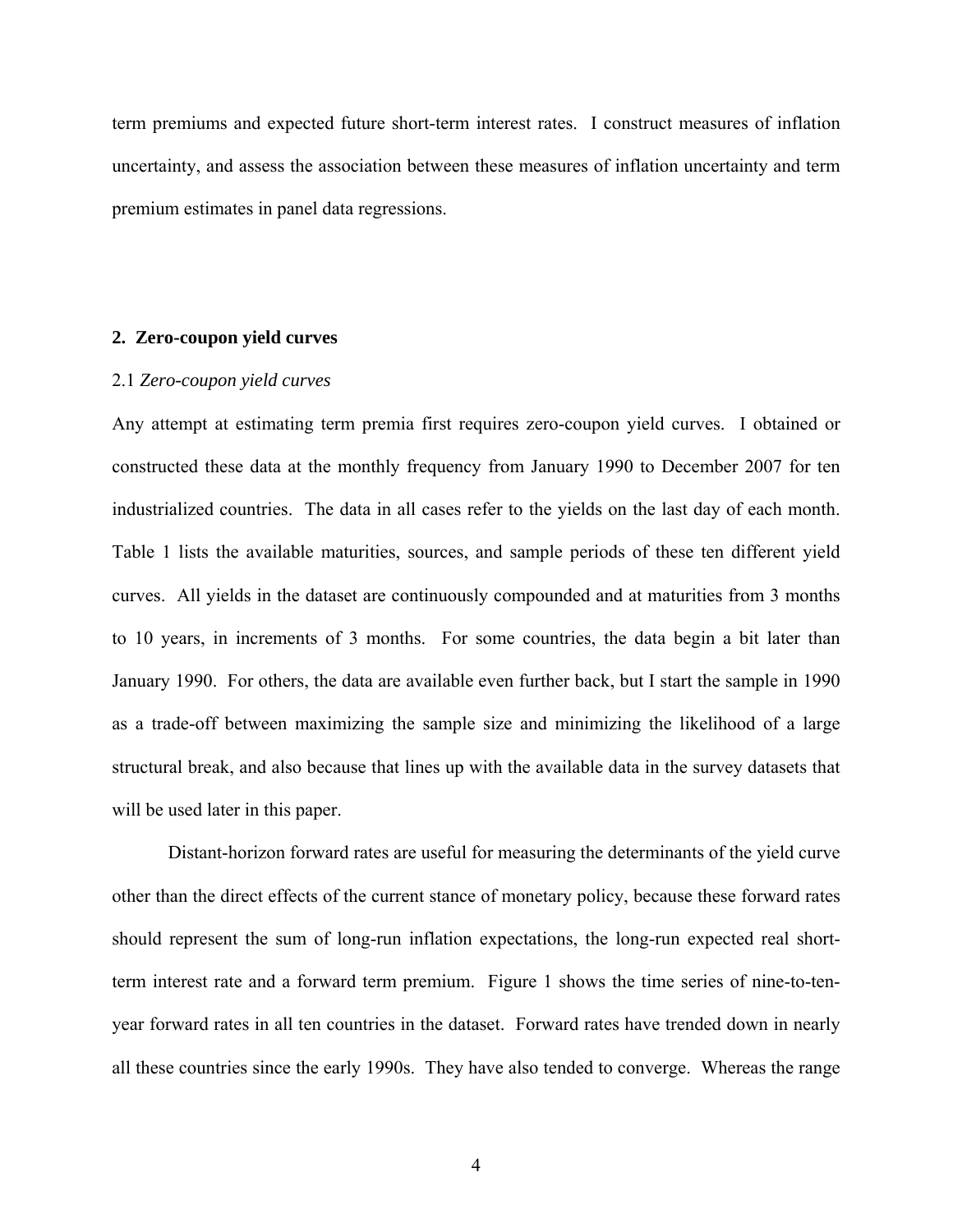of forward rates in the early 1990s was around ten percentage points, at the end of 2007 all forward rates were between 3 and 6 percent, with the exception of Japan. Nine-to-ten-year forward rates are strongly correlated across countries; for example the decline in forward rates in 2004-2005 (the "conundrum") was evident to varying degrees in all the countries in our sample, with the sole exception of Japan. Finally, although the scale makes it a little hard to see in Figure 1, in recent years, the nine-to-ten-year forward rates in the U.S. have been towards the top of relatively narrow range across countries. In fact, in every month from 2002 to 2007, the nineto-ten-year forward rate in the U.S. was uniformly higher than the corresponding forward rate in Germany, the U.K., Switzerland, Canada, Japan and Sweden.<sup>3</sup> As a matter of accounting, this must represent higher inflation expectations in the U.S. than abroad, a higher expected real shortterm interest rate (possibly reflecting faster expected productivity growth) or a higher term premium.

 The international decline, and convergence, in forward rates is consistent with a reduction in long-run inflation expectations and a convergence in inflation rates. However, the magnitude of the drop in forward rates seems too big to be due to a revision to inflation expectations alone, for this would mean that inflation expectations had fallen by 5 to 10 percentage points in many industrialized countries since the early 1990s. Some light can be shed on the plausibility of this by looking at survey evidence. Professional surveys have been found by Ang, Bekaert and Wei (2007) to provide excellent forecasts of inflation, at least in the United States. Consensus Forecasts provides a range of forecasts for all the countries in the panel, as listed in Appendix A. These include, at the semiannual frequency, long-horizon forecasts: forecasts of average inflation and growth from five to ten years after the survey date. Figures 2 and 3 show the long-horizon

 $\overline{a}$ 

 $3$  The nine-to-ten-year forward rate was, on average, higher in the U.S. than in Australia and Norway over these years as well. Only New Zealand had a higher average distant-horizon forward rate.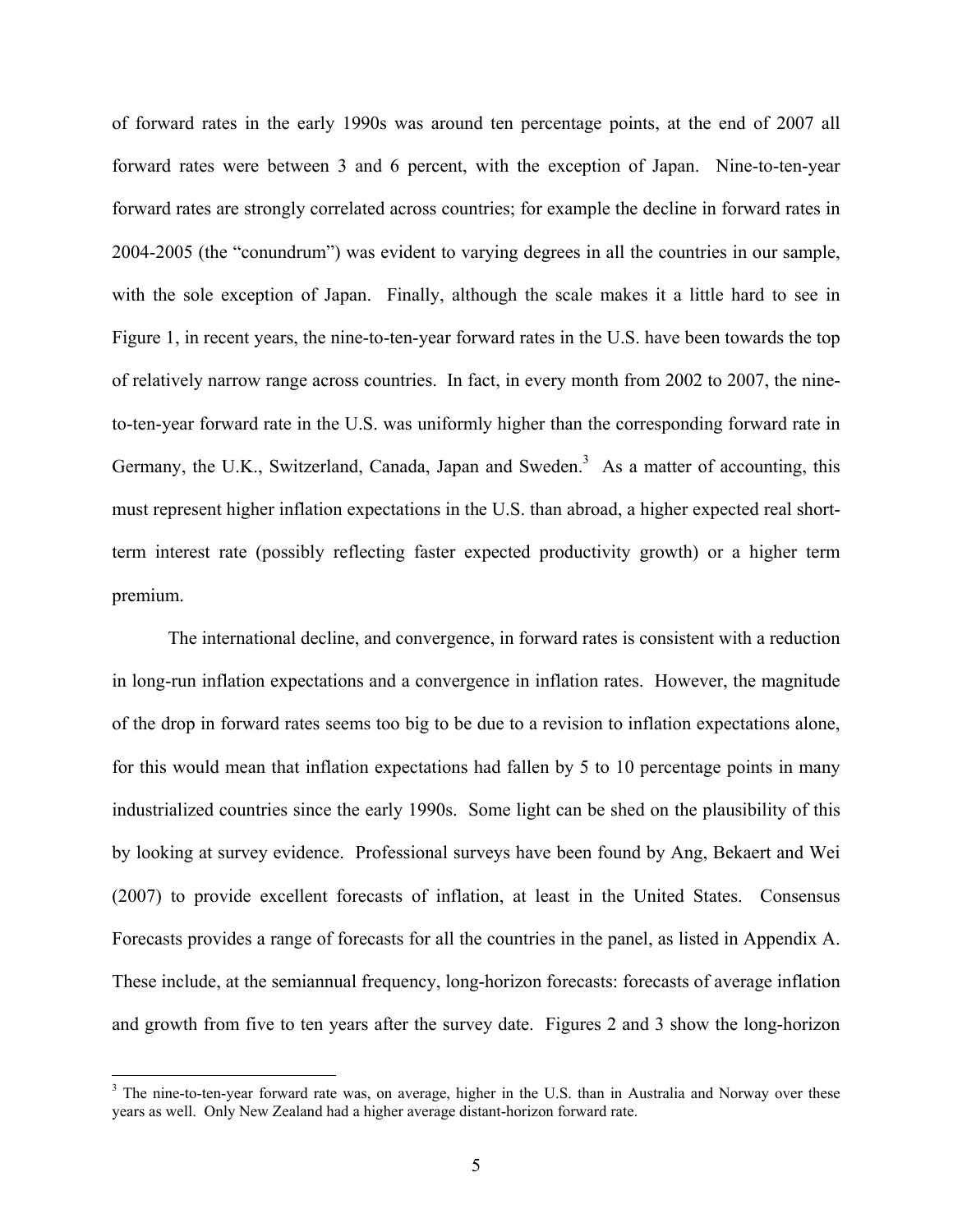forecasts of inflation and GDP growth. The inflation forecasts did trend downwards, but only by about a couple of percentage points; far less than the fall in forward rates. Meanwhile, there is no evident global trend in long-term growth expectations. For Japan and Germany, long-term growth expectations deteriorated markedly, but for the U.S., they improved around the turn of the century and have remained close to 3 percent, despite falling off a little in the last few years. All in all, it seems hard to account for the magnitude of the decline in forward rates in terms of revisions to inflation (or growth) expectations alone. A declining term premium seems likely to also be part of the story.

 Plots of ten-over-two-year term spreads (not shown) similarly declined since the early 1990s, and converged across countries.

### 2.2 *Statistical term premium estimates*

.

I decompose five-to-ten-year forward rates into the average expected three-month interest rate from five to ten years hence and the term premium by fitting an affine term structure model of the sort considered by Dai and Singleton (2002) and others to each country separately. Because the payoffs of bonds are deterministic, the absence of arbitrage implies restrictions on the time series and cross-maturity properties of bond yields. Affine term structure models exploit these restrictions.

 Specifically, I consider a homoskedastic, discrete-time affine term structure model of the sort employed by Ang and Piazzesi (2003) and Cochrane and Piazzesi (2008). Let  $P_t^{(n)} = \exp(A_n + B'_n X_t)$  denote the price at time *t* of an *n*-period zero-coupon bond, let  $y_t^{(n)} = -\log(P_t^{(n)})/n$  denote its yield and  $M_{t+1}$  be the nominal pricing kernel. The price of the bond must be  $P_t^{(n)} = E_t(\prod_{j=1}^n M_{t+j})$ . Assume that the pricing kernel is conditionally lognormal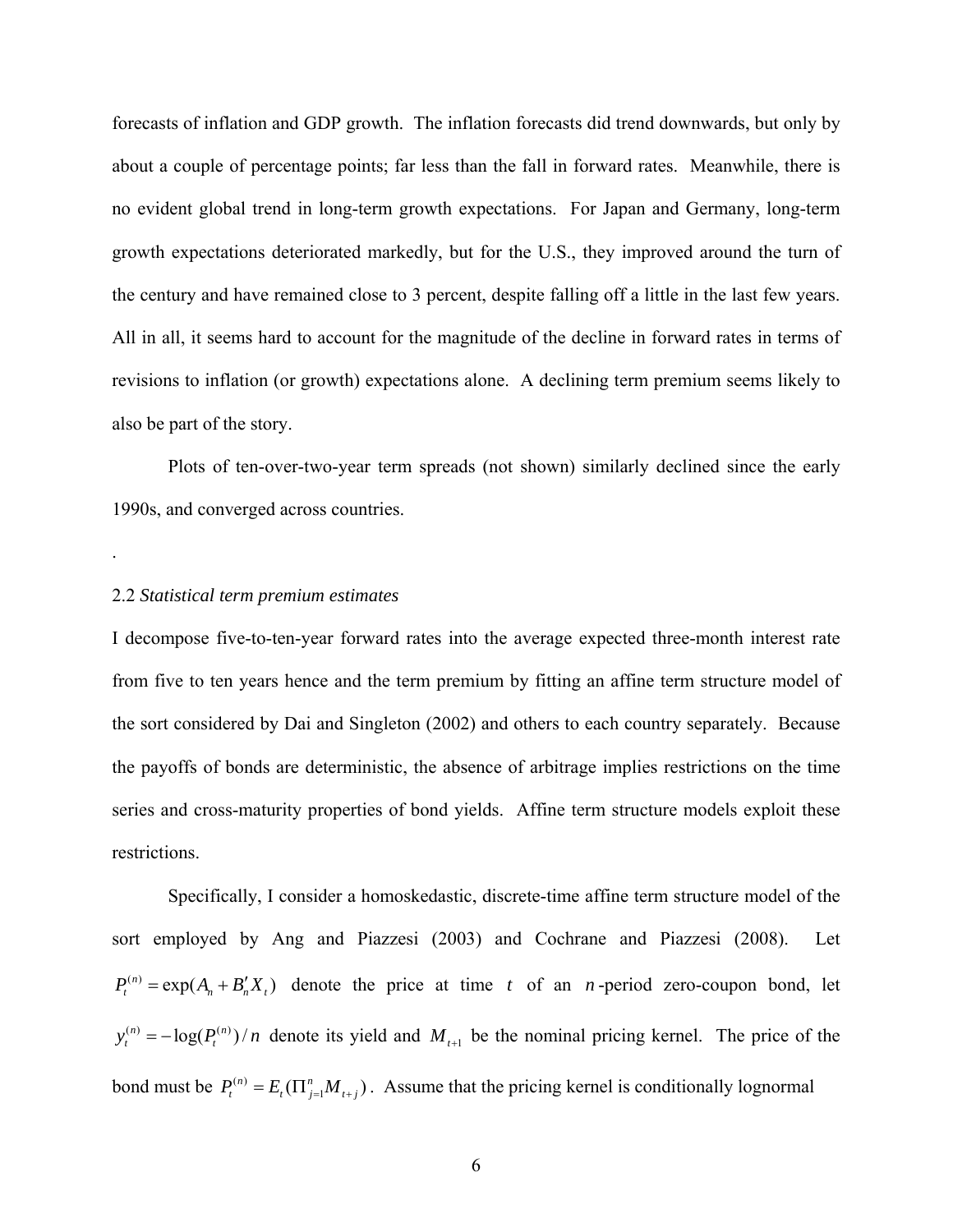$$
M_{t+1} = \exp(-\delta_0 - \delta_1' X_t - \frac{1}{2} \lambda_t' \Sigma \lambda_t - \lambda_t' \varepsilon_{t+1})
$$

where  $\lambda_t = \lambda_0 + \lambda_1 X_t$  is an affine function of an *m* x1 vector of state variables,  $X_t$ , and  $\varepsilon_{t+1}$  is iid  $N(0, \Sigma)$ . Assume furthermore that the vector of state variables follows a vector autoregression (VAR)

$$
X_{t+1} = \mu + \Phi X_t + \varepsilon_{t+1}
$$

It then follows that

$$
P_t^{(n)} = \exp(A_n + B'_n X_t)
$$

where  $A_n$  is a  $m \times 1$  vector and  $B_n$  is an  $m \times m$  matrix that satisfy the recursions

$$
A_{n+1} = -\delta_0 + A_n + B'_n(\mu - \Sigma \lambda_0) + \frac{1}{2} B'_n \Sigma B_n
$$

$$
B_{n+1} = (\Phi - \Sigma \lambda_1)' B_n - \delta_1
$$

starting from  $A_1 = -\delta_0$  and  $B_1 = -\delta_1$ . The state variables in  $X_t$  could be macroeconomic variables or could simply be yield curve factors, but are assumed to be observable.

In an approach similar to that of Cochrane and Piazzesi (2008),  $\mu$ ,  $\Phi$  and  $\Sigma$  can be estimated from fitting a VAR to  $X_t$ , and the remaining parameters can be estimated by minimizing the sum of squared differences between actual and fitted yields, that is as

$$
\{\hat{\lambda}_0, \hat{\lambda}_1, \hat{\delta}_0, \hat{\delta}_1\} = \arg\min_{\lambda_0, \lambda_1, \delta_0, \delta_1} \Sigma_t \Sigma_n (y_t(n) - \tilde{y}_t(n))^2
$$

where  $\tilde{y}_t(n) = -(A_n + B'_n X_t)/n$  are the model-implied yields. Having estimated the model parameters, the difference between the model-implied five-to-ten-year forward rate and the average expected three-month interest rate from five to ten years hence is the term premium,  $TP_t^{AFINE}$ . Term premiums at other horizons can of course be computed in the same way.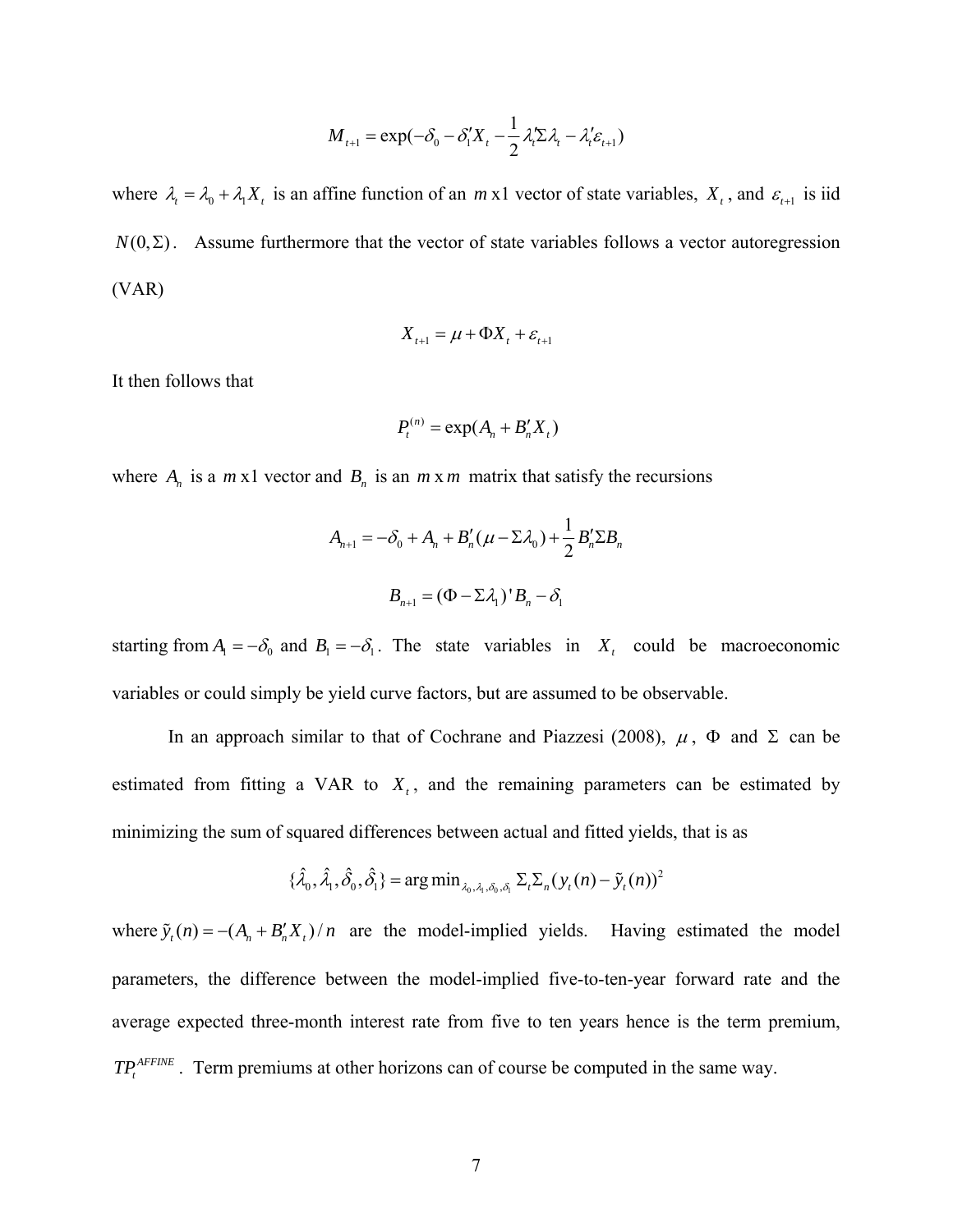Intuitively, the model is estimating the relationship between the state variables and future term structures, and using this to estimate term premiums, with all of this done within a coherent asset pricing framework. Turning to the choice of the state vector,  $X_t$ , it is well known that yield curve measures are useful for forecasting excess bond returns; for example, when the yield curve is steep, excess returns on a long-term bond tend subsequently to be high. Empirically, yield curve variables do a better job of forecasting future excess bond returns than macroeconomic variables. Thus, using yield curve factors as the state variables seems likely to give a more robust measure of term premia than using macroeconomic variables. It also leads the model to fit better. Kim  $(2008)^4$  discusses robustness arguments for using yields, rather than macroeconomic series as state variables. Using yield curve factors does not preclude economic interpretation, as the resulting term premium estimates can then be regressed onto macroeconomic variables. To be sure, a complete explanation of the economic determinants of bond pricing would use macroeconomic fundamentals as state variables, but that goal is far beyond the ambition of this paper. Accordingly, I let the state vector  $X_t$  be the first three principal components of zero-coupon yields from three months to ten years<sup>5</sup>.

Figure 4 shows the term premium estimates for the different countries. Like the distanthorizon forward rates in Figure 1, these have generally tended to trend downwards over time and to converge. The term premium estimates are typically―but not always―positive. In the last few years, the term premium estimates for all ten countries have generally been in a range from -1 to +2 percentage points. The term premium estimates for New Zealand have also trended

1

<sup>&</sup>lt;sup>4</sup> Three yield curve factors—level, slope and curvature, or some rotation thereof—provide an excellent fit to the entire term structure of nominal yields. Kim (2008) argues that if macroeconomic variables could do so as well, then it follows that one should be able to invert those macroeconomic variables from the term structure of yields. This would make the yield curve enormously useful for short-term macroeconomic forecasting. But sadly, this is not the case.

<sup>&</sup>lt;sup>5</sup> Specifically, the 1, 2, 3, 4 and 6 quarter and 2, 3,... 10 year zero-coupon yields.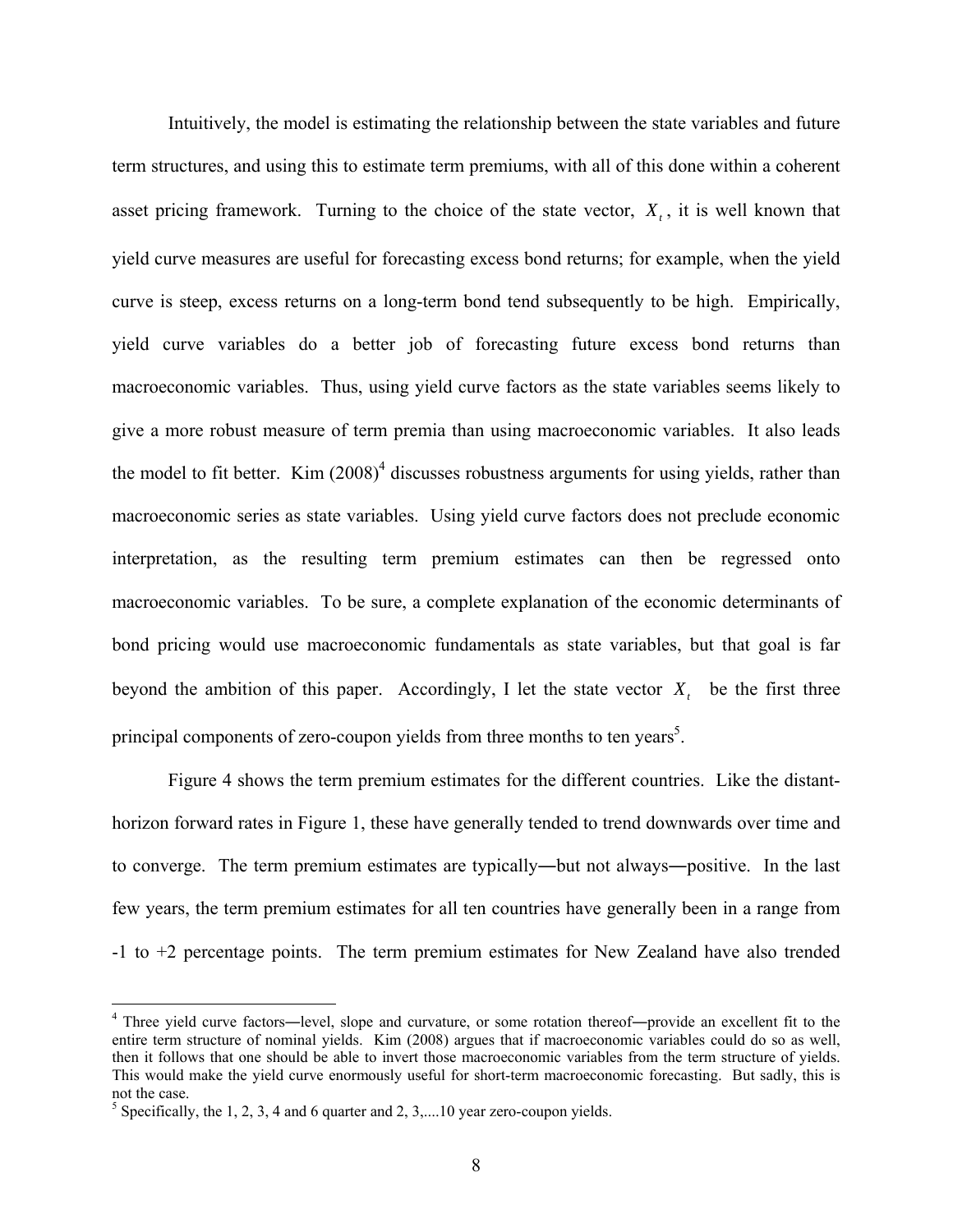down, but their level is notably lower than for the other countries, and the estimated term premium for this country is often negative. A countercyclical pattern in these term premium estimates is evident, and it is indeed a standard finding in the literature that term premiums are countercyclical (see, for example, Cochrane and Piazzesi (2005)). Term premiums seem to be highest during and immediately after recessions. For example, the U.S. term premium estimates were high during and immediately after the 1990-91 and 2001 NBER recessions. And the German, Japanese and Swiss term premium estimates were high during and immediately following the recessions that ended in those countries in April 1994, February 1994 and September 1993, respectively, judging from the Economic Cycle Research Institute (ECRI) international business cycle dates.<sup>7</sup>

## 2.3 *Survey-based term premium estimates*

1

Statistical models of the term premium are of course vulnerable to model misspecification and structural breaks. The affine term structure model in the previous subsection implies that yields at all maturities eventually revert to their long-run unconditional mean, so the possibility of a shift in long-run expectations of short-term nominal interest rates is ruled out by assumption, which is troubling since this was apparently a period of at least some decline in long-run inflation expectations.<sup>8</sup> Also, the models are estimated on the whole sample period, and do not take account of any learning―a major omission (see, for example, Laubach, Tetlow and Williams (2007)).

<sup>&</sup>lt;sup>6</sup> Mechanically, this is because over the available sample period, the New Zealand yield curve has on average sloped down.

 $<sup>7</sup>$  The ECRI creates business cycle dates for foreign countries, mirroring the methodology used by the NBER.</sup>

<sup>&</sup>lt;sup>8</sup> See Kozicki and Tinsely (2001) for a discussion of term structure models in which endpoints of the short rate process are allowed to shift over time.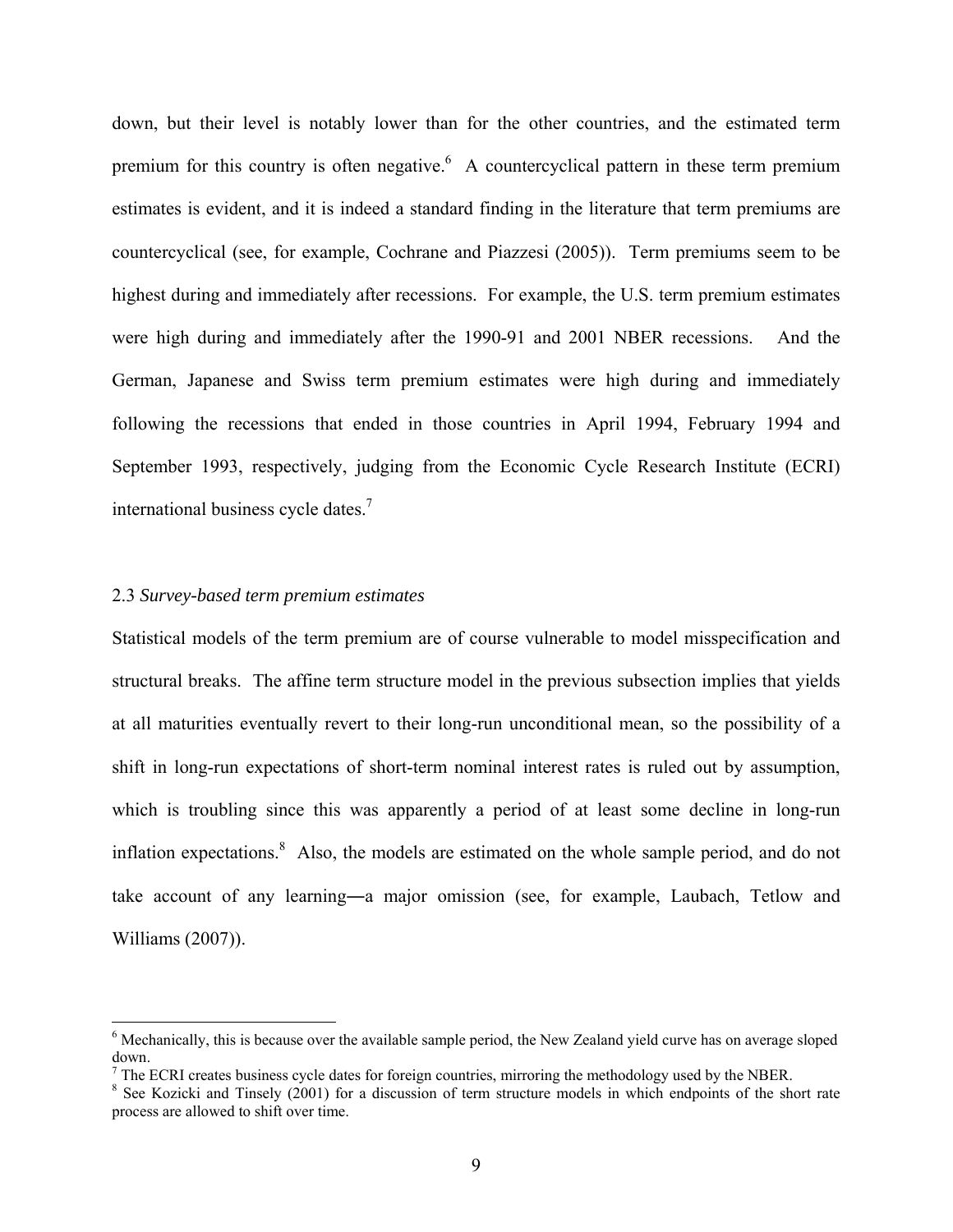Surveys provide an alternative, model-free, real-time, and arguably more robust way of decomposing yields into expected future short-term interest rates and term premiums. The idea is simple; if we can measure expectations of future three-month interest rates from surveys, then the term premium is just the difference between an actual yield or forward rate and the average expected future three-month interest rate over the corresponding horizon. Piazzesi and Schneider (2008) consider both term premium estimates from statistical methods (in their paper, a vector autoregression) and from surveys, calling these "objective" and "subjective" estimates respectively. This is standard terminology, though I prefer not to use it because it seems to imply that a scientific researcher should necessarily use the statistical method to measure risk premia, whereas in a world with structural breaks and learning, the survey-based measures may well be a better measure of the econometrician's conditional expectations.

 Consensus Forecasts provides long-horizon forecasts for all countries in the panel twice a year. Unfortunately, these long-horizon forecasts ask respondents to predict macroeconomic aggregates, including consumer inflation and real GDP growth, but not short-term interest rates. Blue Chip is a separate survey that is very similar to Consensus Forecasts and indeed many financial and economic forecasters contribute to both surveys. But, for the United States alone, twice a year, Blue Chip provides forecasts of the average level of three-month interest rates from five to ten years hence, in addition to forecasts for consumer inflation, real GDP growth at the same horizon. Let these be  $r_t$ ,  $\pi_t$  and  $y_t$  respectively and consider the regression

$$
r_t = \beta_0 + \beta_\pi \pi_t + \beta_y y_t + \varepsilon_n \tag{1}
$$

This regression can be estimated, either imposing the restriction that  $\beta_{\pi} = 1$  (corresponding to the Fisher hypothesis), or without this restriction. The coefficient estimates are shown in Table 2. I then used these coefficient estimates―imposing the Fisher hypothesis restriction―to obtain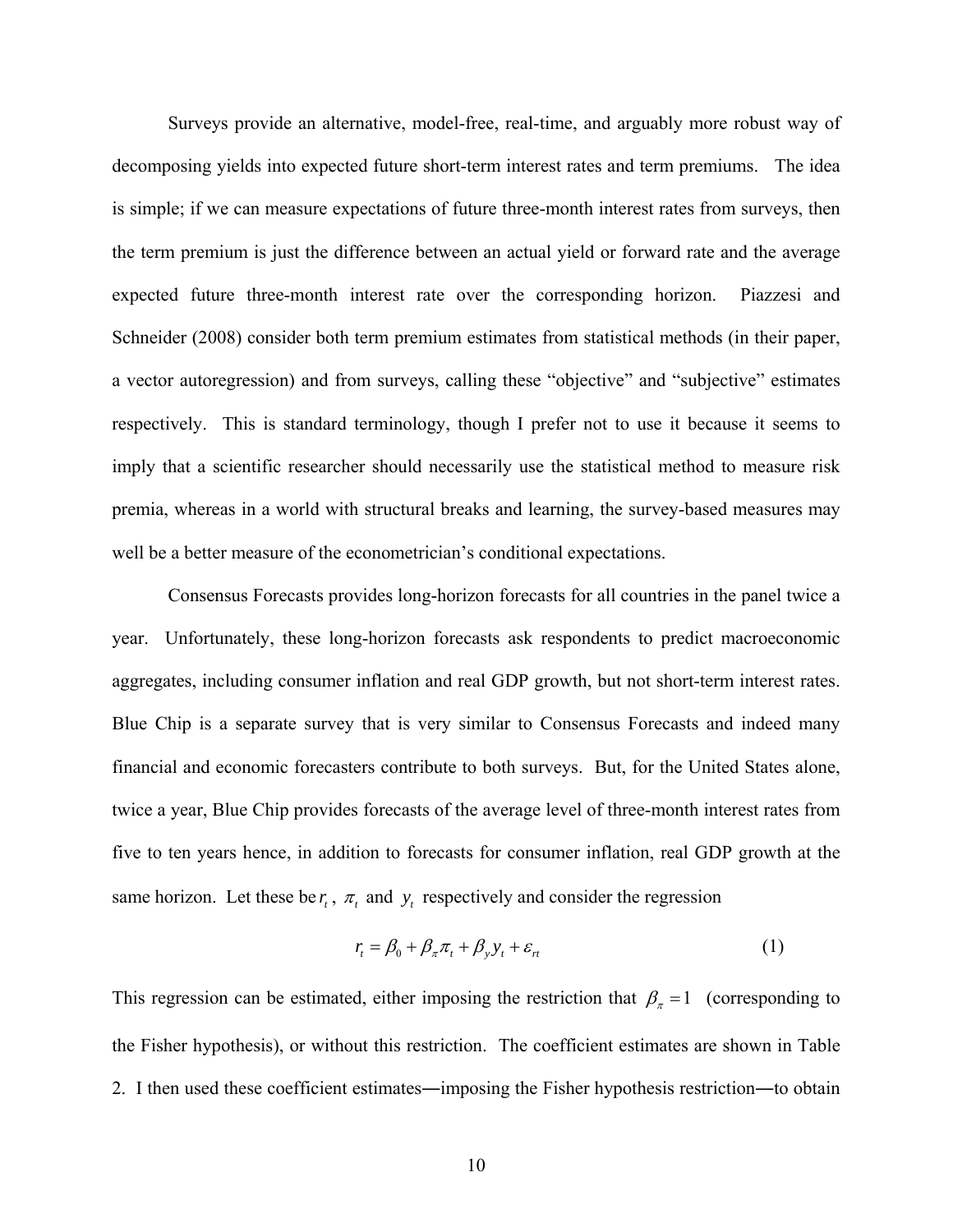implied predictions from Consensus Forecasts of average three-month interest rates at the fiveto ten-year horizon for the international data. That is, the term premium estimate is

$$
TP_t^{SURVEY} = f_t^{5,10} - (\hat{\beta}_0 - \pi_t - \hat{\beta}_y y_t)
$$
 (2)

where  $f_t^{5,10}$  denotes the five-to-ten-year forward interest rate, and the coefficient estimates are obtained from the estimation of (1) using U.S. data.<sup>9</sup> The underlying (strong) assumption is that the relationship between equilibrium real short-term interest rates and growth is constant across countries.

The survey-based term premium estimates are shown in Figure 5. Like the affine model term premium estimates, they show a tendency of trending down, and converging over time. They are typically positive, and, with the exception of Japan, never go very negative. Given how consistently nominal yield curves slope up, this seems to be a desirable property in a reasonable term premium estimate. Negative term premiums in Japan may be rationalized by heavy demand from the especially rapidly aging population in that country for longer-term nominal bonds, as would be predicted for example by the model of Wachter (2003). The survey-based term premium estimates declined sharply during the 1990s in the U.K., Canada and Sweden around the times when the central banks in these countries were making great strides in improving the transparency and credibility of monetary policy.

<sup>&</sup>lt;sup>9</sup> Piazzesi and Schneider (2008) adopt a different way of estimating term premiums from surveys. The surveys that they use give a forecast of the change in ten-year yields over the next year (Consensus does so too). They then derive the implied expected excess return on holding a ten-year bond over a one-year bond for a holding period of one year and treat this as their term premium. There are three reasons why I do not adopt this approach. The first is that I only have Consensus data on forecasting changes in ten-year yields back to 1995. The second is that yield term premiums seem easier to interpret economically than holding-period expected excess returns. Finally, and most importantly, I did calculate the implied expected excess returns using the Consensus data, following Piazzesi and Schneider, and found that expected excess returns were typically negative, and below -6 percent per annum at times for some countries, which seemed to me to be outside of what could be considered reasonable. Froot (1989) and Bacchetta, Mertens and van Wincoop (2008) find that survey forecast errors for short-term predictions of expected excess bond returns are highly predictable, whereas Ang, Bekaert and Wei (2007) (and others) find that survey forecast errors for inflation are not. Perhaps survey respondents find the prediction of short-term changes in long-term bond yields to be more challenging than prediction of inflation and output growth.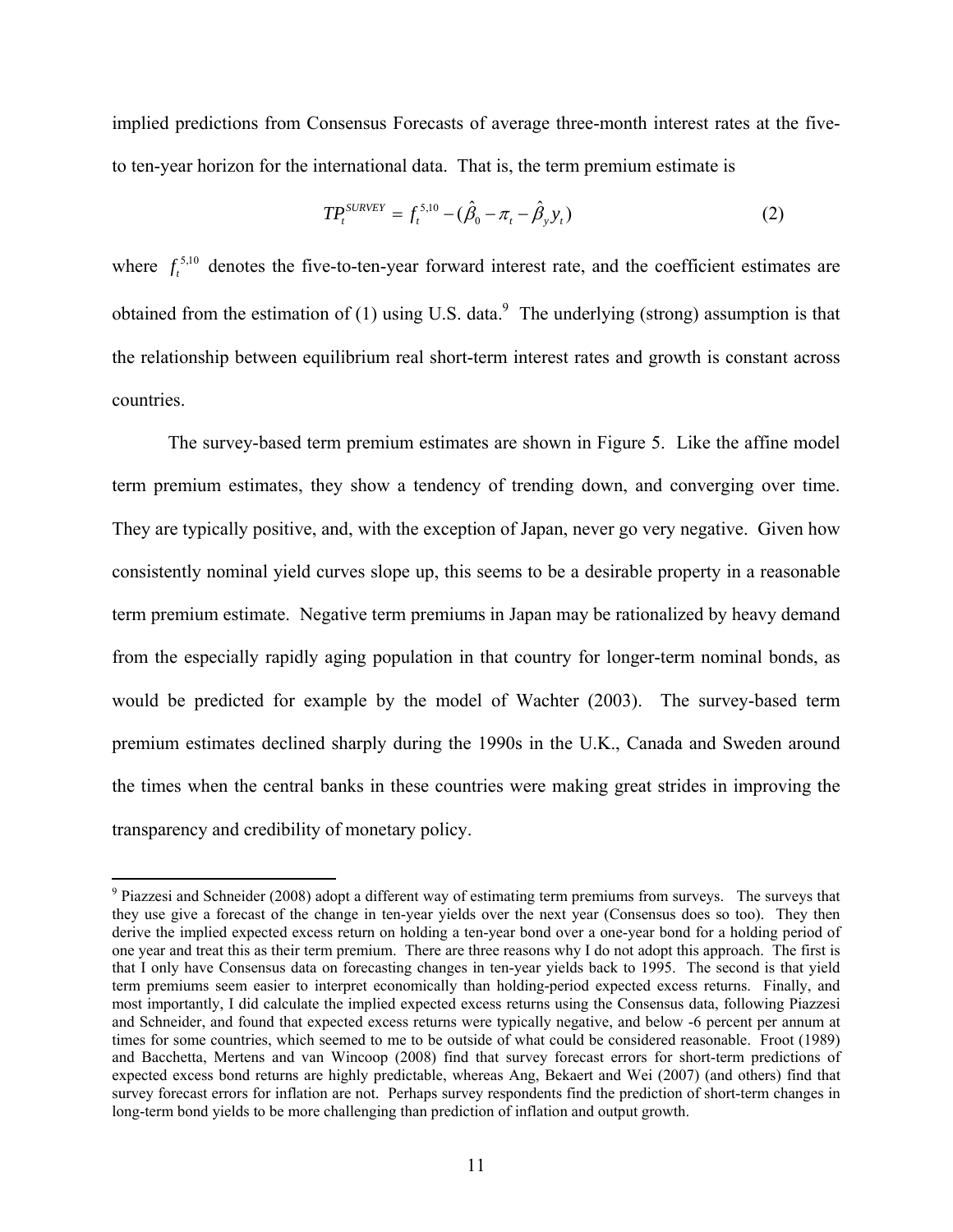#### **3. Inflation uncertainty measures**

The importance of shocks to inflation, both for bond pricing and for the inflation expectations of households and businesses, depends crucially on whether these shocks are perceived to be transitory or permanent. Permanent inflation shocks should have much larger effects on the value of long-term nominal bonds than temporary shocks to inflation. The measurement of longrun inflation uncertainty is of interest in its own right, aside from its relationship with bond risk premia. Levin and Piger (2004) fitted autoregressive models to inflation in twelve industrialized countries and found structural breaks in the autoregressive coefficients around 1990, which would be consistent with the permanent inflation shocks becoming smaller relative to temporary shocks after this time.

#### 3.1 *Unobserved component stochastic volatility model*

Stock and Watson (2007) proposed an unobserved components model with stochastic volatility provides good forecasts for inflation. The model is a univariate specification that inflation is  $\pi_t = \tau_t + \eta_t$ , where  $\tau_t = \tau_{t-1} + \varepsilon_t$ ,  $\eta_t$  is iid  $N(0, \sigma_{\eta,t}^2)$ ,  $\varepsilon_t$  is iid  $N(0, \sigma_{\varepsilon,t}^2)$ ,  $\log(\sigma_{\eta,t}^2) = \log(\sigma_{\eta,t-1}^2)$  $+\psi_{1,t}$ ,  $\log(\sigma_{\varepsilon,t}^2) = \log(\sigma_{\varepsilon,t-1}^2) + \psi_{2,t}$  and  $\psi_t = (\psi_{1,t}, \psi_{2,t})'$  is iid  $N(0, I_2)$ . The interpretation of the model is that inflation is the sum of a stochastic trend and noise, with both the volatility of the noise (temporary shocks) and the shocks to the stochastic trend (permanent shocks) being timevarying. The model can be estimated by Markov Chain Monte Carlo methods.

 I fitted the model to quarterly consumer price inflation for the panel of countries and show the estimated time series of the standard deviation of the permanent component in Figure 6. Stock and Watson (2007) found that the standard deviation of the permanent component of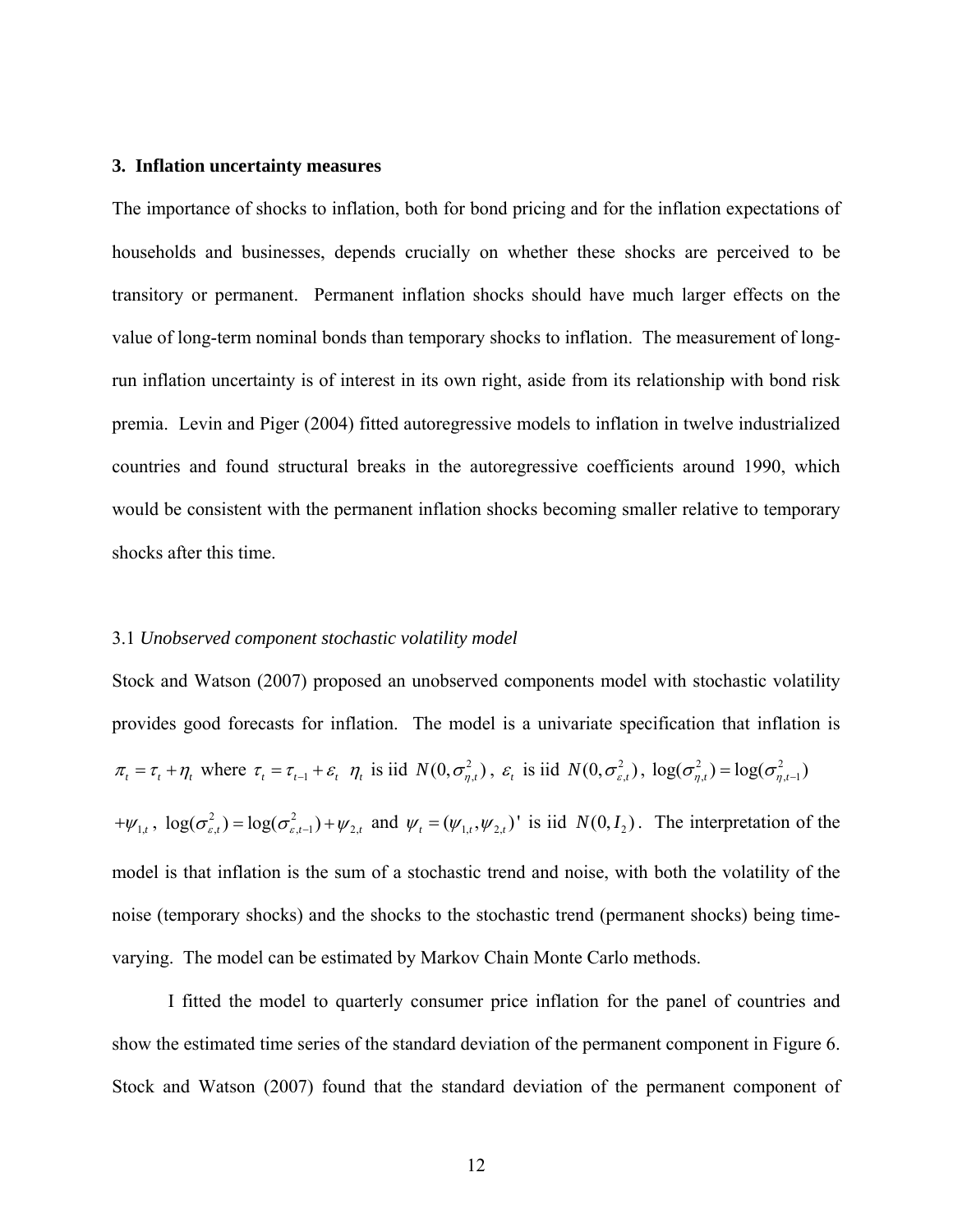inflation in the U.S. rose in the 1970s, peaked around 1980, and has come back down to a low level since then. I find this pattern as well, and find that it applies to several other countries. Germany and Japan, however, apparently did not have as much of a runup in the volatility of the permanent component of inflation. New Zealand is shown on a different scale as the peak in the volatility of the permanent component of inflation was much higher, and later (mid 1980s), than for the other industrialized countries.

#### 3.2 *Survey density forecasts*

Since 1999, each January, for several countries Consensus Forecasts has asked respondents to assign probabilities to consumer price inflation falling in different buckets in that year. The predictions can then be averaged to obtain density forecasts, and the implied standard deviations can be constructed as a summary statistic. Conceptually, this is an ideal measure of agents' inflation uncertainty. Unfortunately, it has serious limitations. First, it is available only for seven countries in the panel (not for Norway, Sweden or Switzerland). Second, it is a quite short-horizon inflation uncertainty measure, as it relates to a prediction made in January for that year's inflation rate―arguably, the horizon is too short to be of much relevance for bond pricing. Third, there are only ten observations per country, as the survey is only done once a year, and only since 1999.

 Figure 7 plots the standard deviation of survey density forecasts. They are somewhat jagged. On average, the standard deviation has been highest for the U.S. and lowest for Germany and Japan. There is little time trend over the recent period for which these data are available. However, because of the very limited availability of density forecasts, I now turn to other survey-based measures of inflation risk.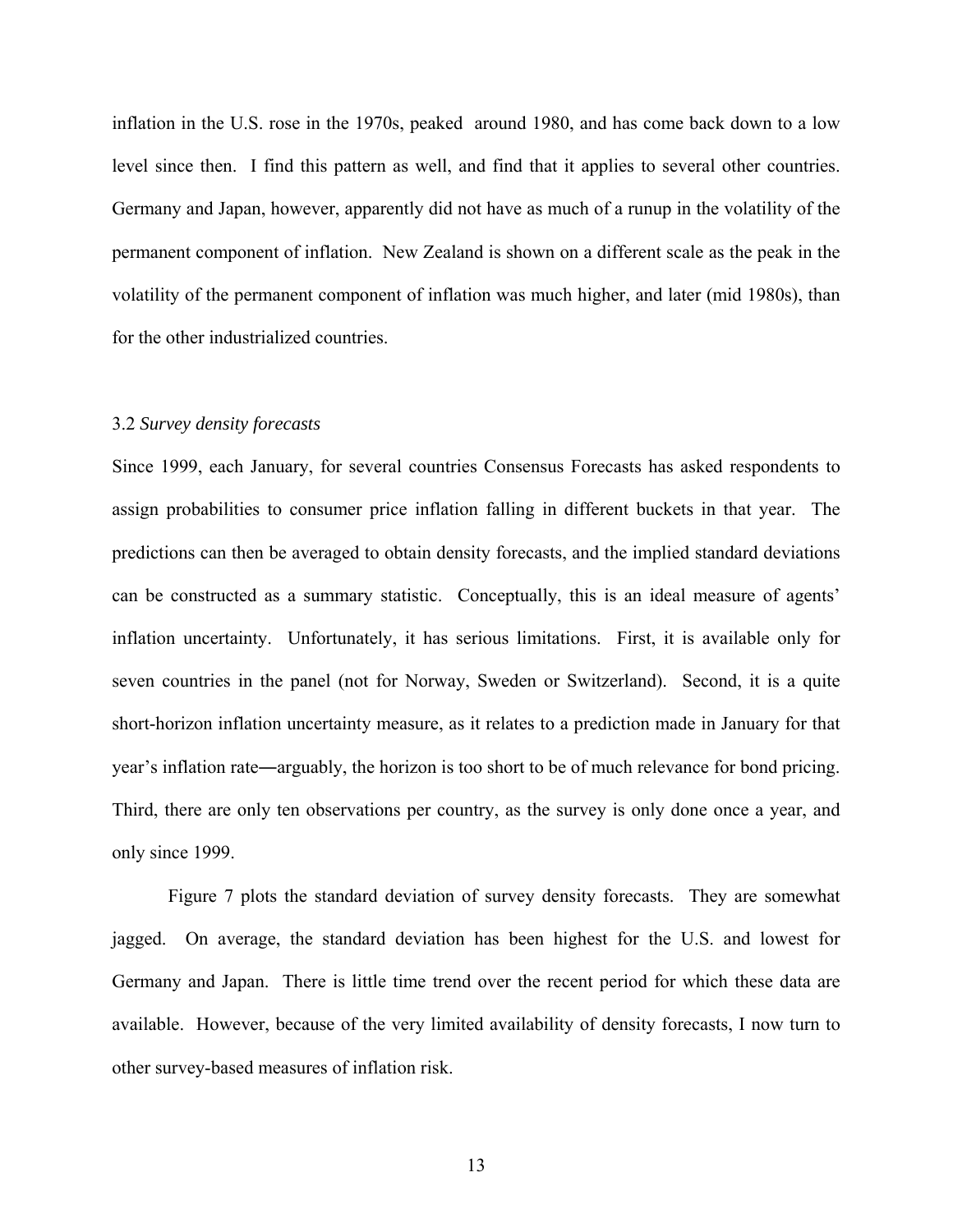#### 3.3 *Dispersion of survey forecasts*

 $\overline{a}$ 

Consensus Forecasts reports the dispersion of its forecasts for inflation in the current year and next year (the standard deviation of the responses). Dispersion of forecasts is often used as a proxy for uncertainty, though the two are distinct concepts. Cukierman and Wachtel (1979) provide a theoretical explanation for a relationship between inflation forecast uncertainty and forecast dispersion. Zarnowitz and Lambros (1987), Rich, Raymond and Butler (1992) and Rich and Tracy (2006) all assess the empirical relationship between the dispersion of survey forecasts of inflation and various measures of inflation uncertainty. They find evidence for a positive, but weak, relationship.

 Figure 8 plots the twelve-month moving average of the dispersion of next-year inflation forecasts, which I think of as a rough measure of intermediate- to long-run inflation uncertainty. It would be preferable to have the dispersion of a longer-horizon inflation forecast, because the inflation rate for the next calendar year is surely importantly influenced by transitory factors in addition to the preferences of policymakers. But unfortunately, Consensus forecasts does not report the dispersion of inflation forecasts at longer horizons.<sup>10</sup> In any event, beliefs about intermediate- to long-term inflation should influence agents' views at the one-year horizon. The motivation for taking a twelve-month moving average is that the dispersion of the forecast for next year's inflation will tend to be higher in January than in December because the effective forecast horizon is shorter―the moving average should smooth out this seasonal pattern. As can be seen in Figure 8, dispersion has trended down in most countries since the early 1990s. The pattern is particularly stark for the United Kingdom. At one point in the early 1990s, the

<sup>&</sup>lt;sup>10</sup> Consensus Forecasts does a long-horizon survey twice a year—used elsewhere in this paper—but does not report the dispersion of these forecasts.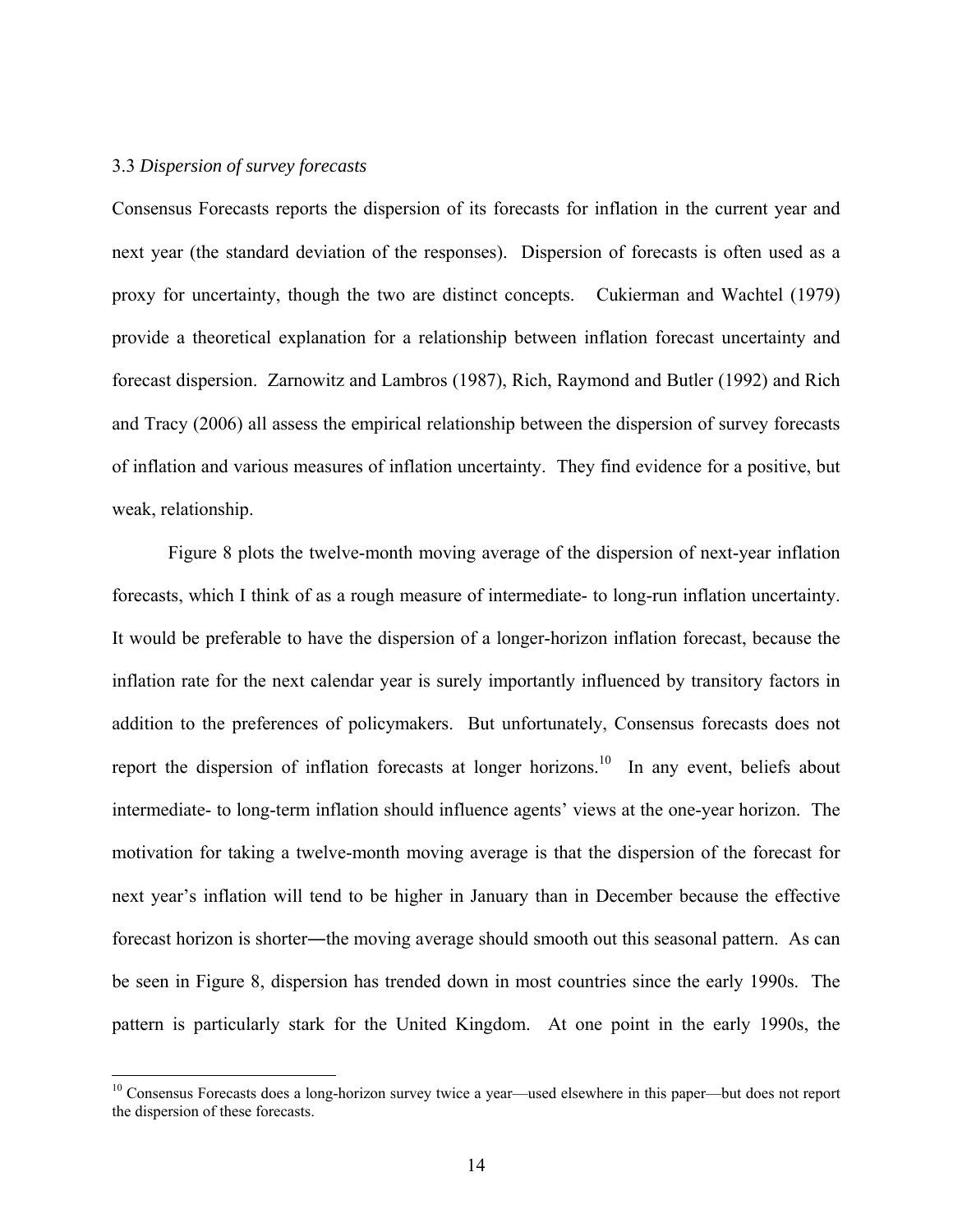difference between the highest and lowest values in Consensus forecasts for U.K. year-ahead inflation exceeded 1 percentage point. Recently, this dispersion measure is about three-tenths of a percentage point in the U.K., which is roughly the same as in other countries. Dispersion of inflation beliefs was quite high in Japan during the late 1990s, at the time that deflation was taking hold. At present, the United States has a higher dispersion of year-ahead inflation beliefs than any other country considered here.

 For the months and countries where both inflation dispersion and inflation density forecasts (as described in the last subsection) are available, the correlation between inflation dispersion and the standard deviation of the inflation density forecasts is 0.42. This is a moderate correlation and is entirely consistent with other work on the relationship between inflation uncertainty and dispersion.

#### 3.4 *Variability of survey forecasts*

1

Another way of using surveys to try to proxy the uncertainty of respondents is to measure the rolling standard deviation of changes to their year-ahead mean forecasts of inflation. Although, this is again a distinct concept from inflation uncertainty, it would be natural to think of the two as being positively related. Figure 9 plots the two-year rolling standard deviation of month-tomonth changes in year-ahead inflation forecasts, ending in the month shown. For example, the observation for October 1991 is the standard deviation of changes in year-ahead inflation forecasts from November 1989 to October 1991, inclusive.<sup>11</sup> The results are quite consistent with those in Figure 8. The variability of survey forecasts has trended down, especially for the U.K. At present, the variability of survey forecasts is highest for the United States.

 $11$  There are 22 observations in each rolling standard deviation, because there are no observations for the changes in inflation forecasts from December to January. For example, in January 1991, the year-ahead forecast was for 1992, but no forecast for 1992 was made in December 1990.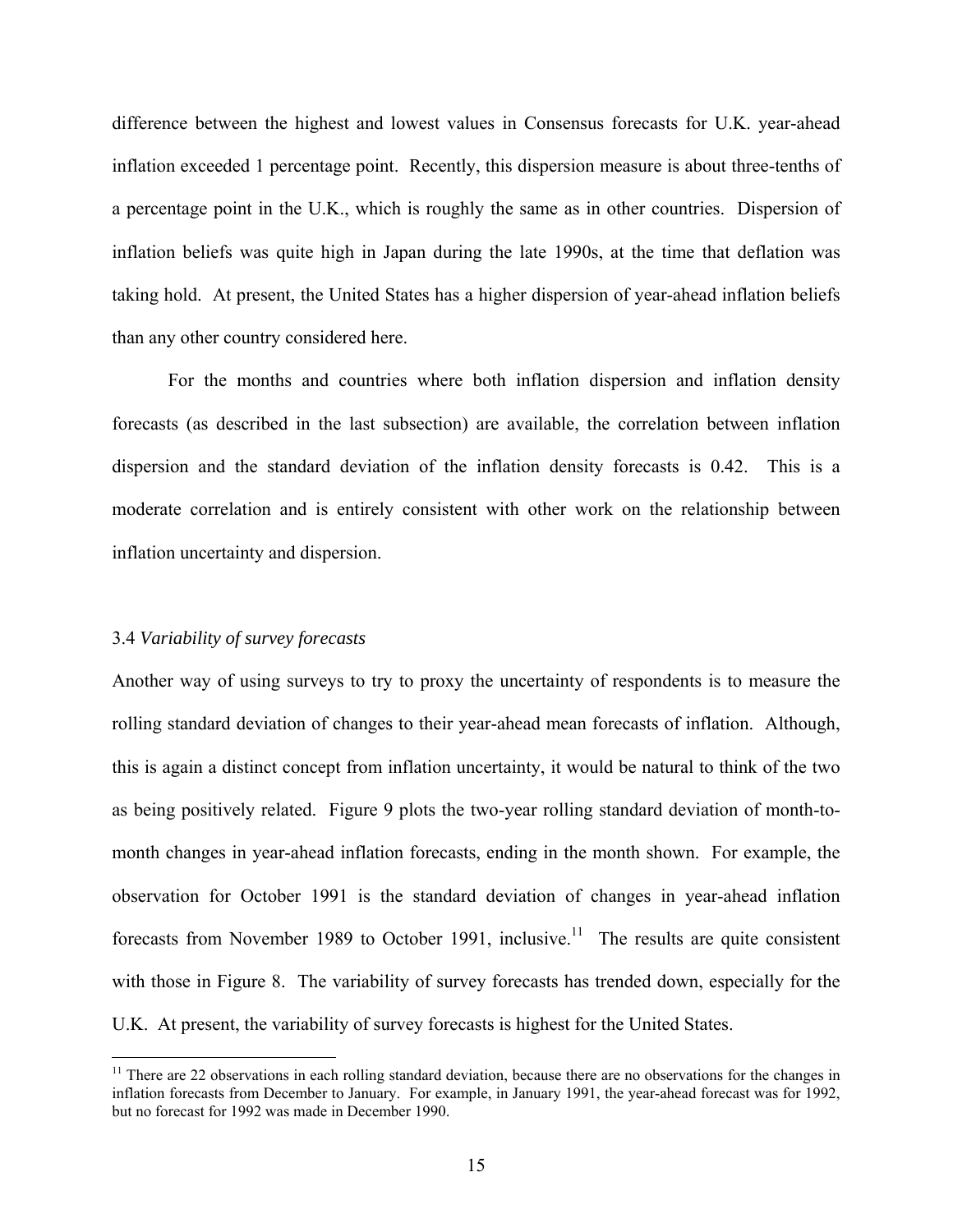The fact that all these survey-based measures of inflation uncertainty are at present highest for the U.S. may suggest that inflation expectations are relatively poorly anchored in the U.S. Other papers, using quite different methodologies, have come to the same view. In particular, Beechey, Johannsen and Levin (2007) and Gürkaynak, Levin and Swanson (2006) both show that distant-horizon forward rates are more sensitive to economic news in the United States than abroad, which they interpret as evidence that inflation expectations are relatively poorly anchored in the U.S.

### 3.5 *The Level of Inflation Expectations and Inflation Uncertainty*

Friedman (1977), Ball, Mankiw and Romer (1988) and Mankiw, Reis and Wolfers (2003) all examine the relationship between the level of actual/expected inflation and uncertainty, and conclude that there is a strong positive relationship―low inflation tends to be stable inflation. This could arise because economies with high inflation tend to get rid of nominal rigidities and so shocks fall more heavily on prices than on the output gap. Empirically, this relationship seems to show up in the data used in this paper: the inflation risk measures all trended down during the 1990s in line with survey-based inflation expectations (Figure 2). The empirical relationship between inflation expectations and inflation uncertainty could mean that a decline in inflation expectations might be accompanied by a fall in inflation uncertainty and hence in term premia, leading to a larger decrease in forward rates.

## 3.6 *Inflation Targeting and Uncertainty*

In recent years, many central banks have adopted new monetary policy strategies, including inflation targeting in which an explicit numerical goal for inflation is adopted. New Zealand was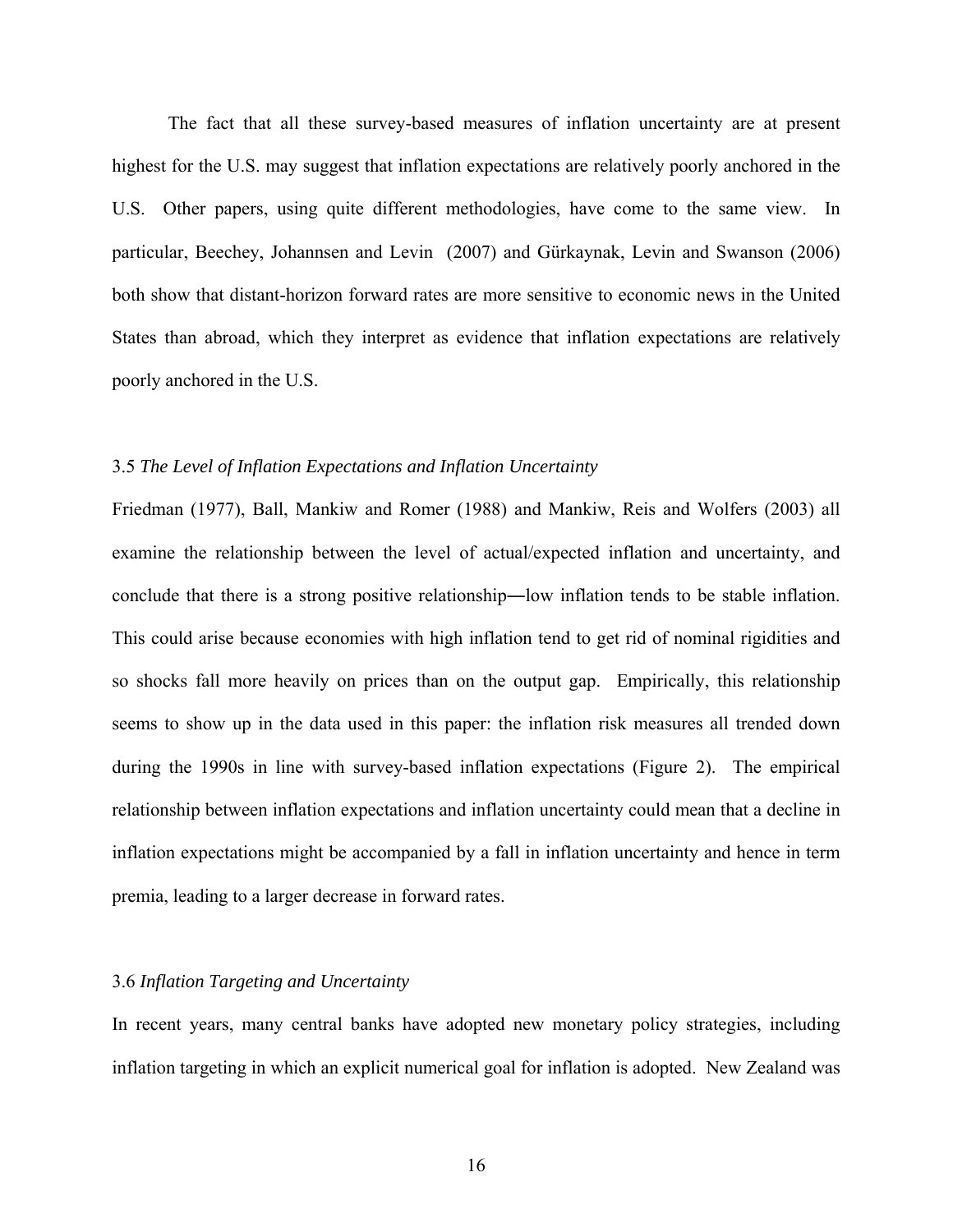the first central bank to introduce an inflation target in 1990, and many other central banks have subsequently followed. Table 3 lists the classification that I adopt for which central banks have inflation targets and when they were adopted, that generally follows Bernanke, Mishkin, Laubach and Posen (2001). All the countries in the panel now have inflation targets, except for the United States and Japan. The dating of adoption of inflation targets is not always clear-cut. For example, the Bank of England adopted an inflation target in 1992, but did not gain operational independence until May 1997, and I accordingly classify the United Kingdom as an inflation targeter only after May 1997.

 Bernanke, Mishkin, Laubach and Posen (2001) found that survey measures of inflation expectations generally tended to be lower with inflation targeting than without, although the decline in inflation expectations was gradual after the adoption of the inflation target―the announcement of the target did not generate credibility *per se*. Beechey, Johannsen, and Levin (2007) found that the *dispersion* of five-to-ten-year-ahead inflation expectations in the ECB's Survey of Professional Forecasters (SPF) has halved since 1999, when the inflation-targeting ECB was launched, and is now substantially lower than the corresponding dispersion of five-toten-year-ahead inflation expectations in the United States, as measured by the Federal Reserve Bank of Philadelphia's SPF.

 Studying the relationship between the measures of inflation risks discussed in the previous four subsections and the presence or absence of an inflation target, one can make the following observations:

1. All three measures of inflation risks tend to be lower with an inflation target than without, but the difference is not dramatic. For example, on average the dispersion of year-ahead inflation forecasts is 0.40 for countries classified as having an explicit inflation target at that

17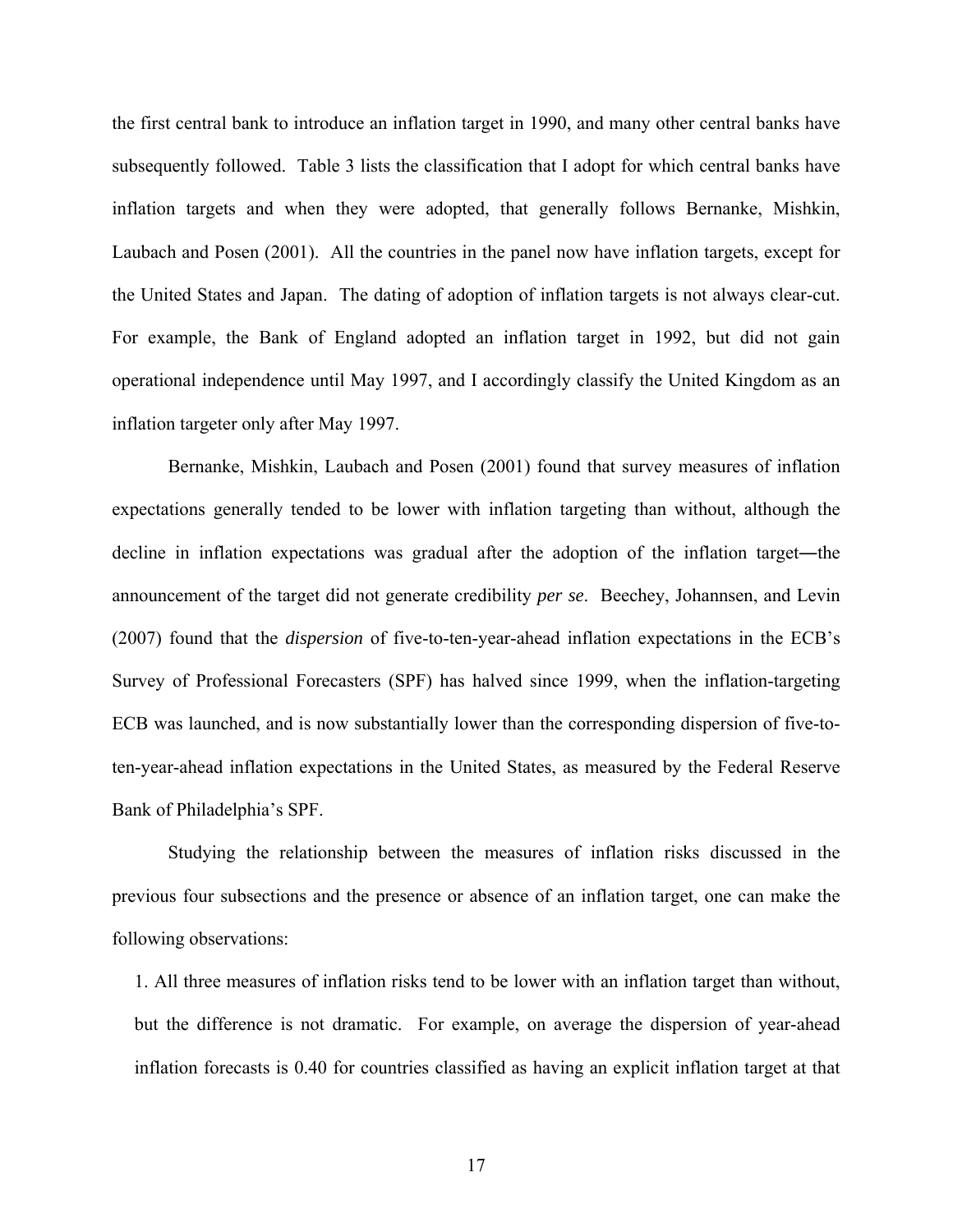time, and 0.32 for those that are not. In the next section, I give more formal econometric evidence using panel data regressions with fixed effects.

2. The adoption of an inflation target does *not* cause a rapid decline in any measures of inflation risk. For example, although both survey-based inflation risk measures declined notably in the United Kingdom in the 1990s, it was a decade-long downward trend, beginning around the time that the Bank of England announced an inflation target while remaining under the control of the Treasury and continuing after the Bank was granted operational independence.

3. The direction of causality of any relationship between inflation uncertainty and the adoption of an inflation target is not clear. For example, one might argue that it was the high level and volatility of inflation in New Zealand in the 1980s that prompted that country to make radical changes in its monetary policy framework.

4. The United States―one of the two countries without an inflation target at present―seems to have the least well anchored inflation expectations, judging by the survey-based measures of inflation uncertainty.

5. On the other hand, Japan—the other country without an inflation target—at present has relatively *low* inflation uncertainty, showing that there is no clear-cut link between inflation targeting and these measures of inflation risks. Potentially, downward nominal rigidities and substantial resource slack may leave agents quite certain that inflation will remain close to zero over the next couple of years.

6. As the survey-based measures of inflation uncertainty that I use are at the year-ahead horizon, it could be that the differences in these measures over time and across countries represent differences in the pace at which transitory shocks to inflation are expected to die

18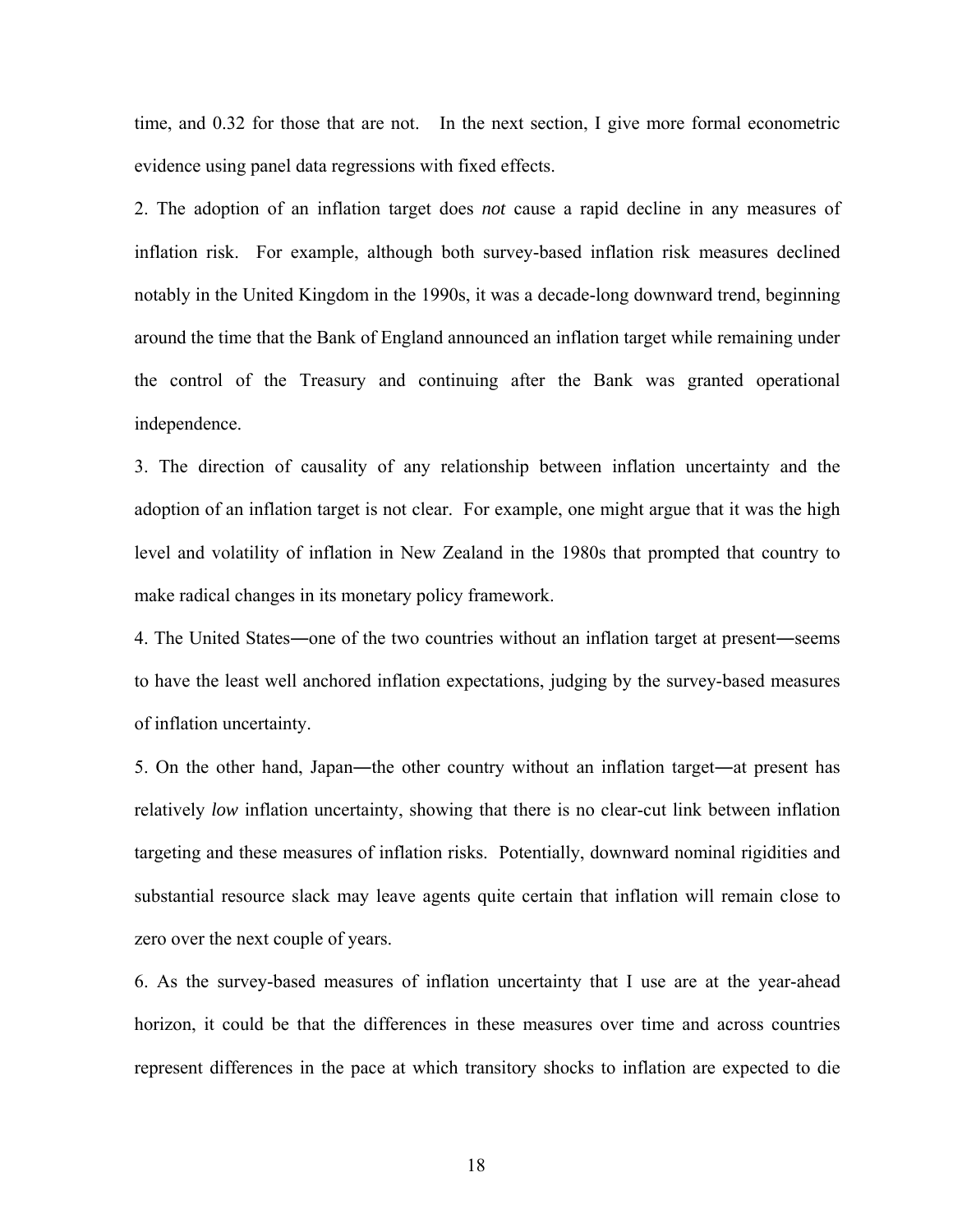out, rather than differences in long-run inflation uncertainty. That is, it could reflect differences in the horizon over which agents expect inflation to reach its long-run expected level.

#### **4. Term Premiums and Inflation Uncertainty**

1

Although the estimates of bond risk premia and the measures of inflation uncertainty are of interest in their own right, the main motivation of this study is the relationship between these two. Indeed, there is good reason to think that bond risk premia could be importantly influenced by the compensation that investors demand for the risk of unexpected inflation, as argued by Piazzesi and Schneider (2006). The U.K. is unique in industrialized countries in having had a large and liquid market in index-linked government debt for several decades, and Piazzesi and Schneider found that while the U.K. nominal yield curve on average sloped *up*, the real yield curve on average sloped *down*, indicating that it is the exposure of long-term nominal bonds to unexpected inflation that makes them risky assets. Another piece of anecdotal evidence comes from looking at the nominal and real U.K. forward curves the on the day before and the day after the Bank of England was granted operational independence, shown in Figure 10. The real yield curve was little changed, but the nominal curve declined and flattened, with the ten-year nominal forward rate dropping more than half a percentage point on a single day, presumably reflecting the effect of lower inflation expectations and a lower inflation risk premium.<sup>12</sup> The argument should not be overstated: *real* bond yields are quite volatile both in the U.S. and the U.K.―and probably too volatile to reflect shifts in expectations future real short-term interest rates

 $12$  If we think that agents expect inflation to reach its long-run expected value within five years (even though that long-run expectation may change from over time), then the flattening of the nominal forward curve beyond the fiveyear horizon shown in Figure 9 must represent, at least in part, a decline in the inflation risk premium.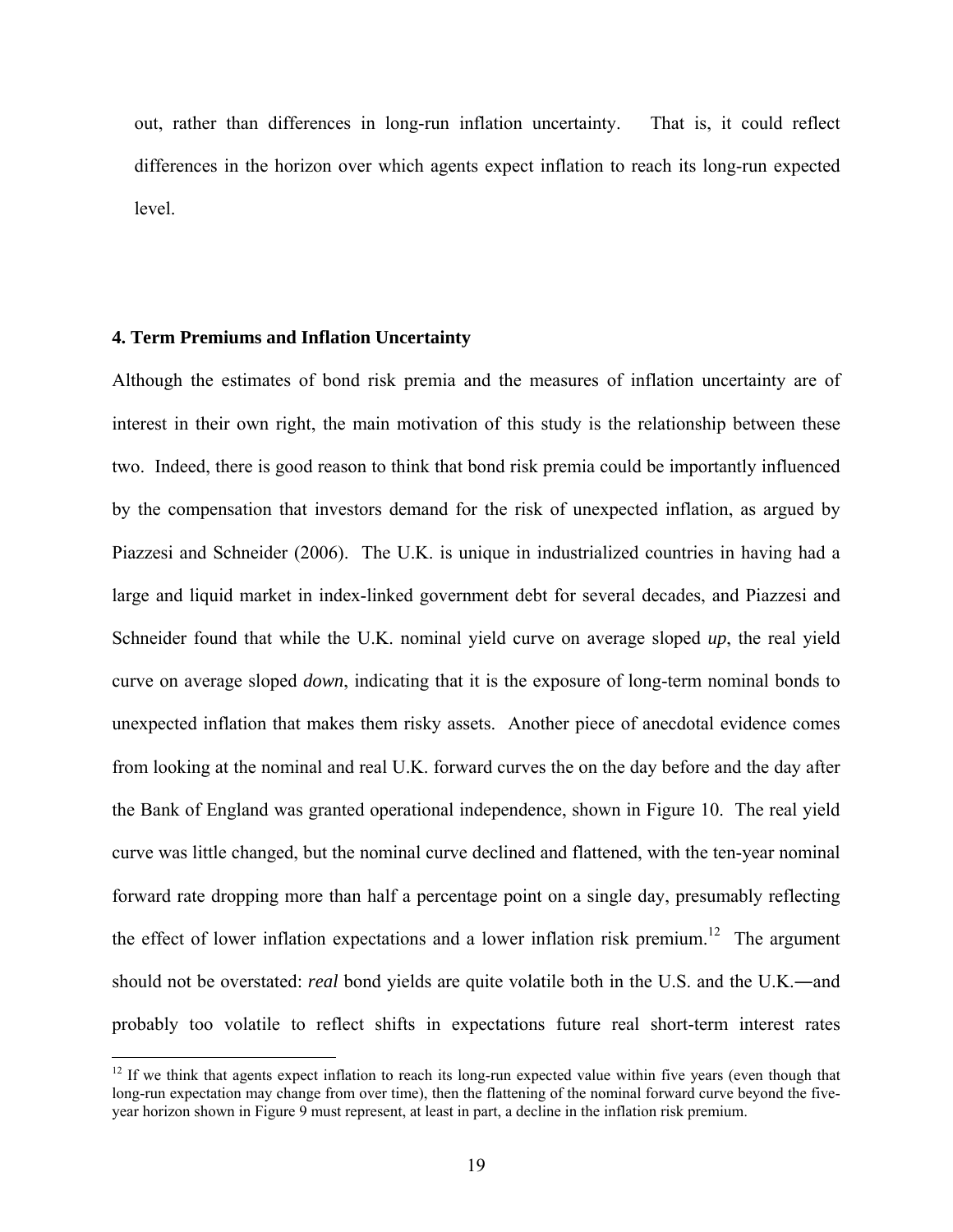alone―so term premia surely do not reflect inflation risk alone. But inflation risk seems to be an important component of the explanation, and measures of inflation uncertainty may be correlated with the inflation risk premium.

 To investigate this possibility empirically, I ran panel data regressions of term premia on the different inflation risk measures. County fixed effects were included, so as to allow for the possibility that some other country-specific factors that may affect term premia are also correlated with inflation risk measures.

I considered panel regressions of the form

$$
TP_{it} = \alpha_i + \beta' x_{it} + \varepsilon_{it}
$$
 (3)

where  $TP_i$  denotes the term premium in country *i* in month *t* (with the term premium being either estimated from the affine term-structure model in subsection 2.2, or imputed from surveys as in (2)),  $x_i$  is a vector of inflation risk measures as constructed in section 3 and/or an inflation targeting dummy that is 1 if country *i* has an inflation target at time  $t$ , and  $\alpha_i$  denotes a country fixed-effect. Note that this is a panel data regression in which the number of time periods is large relative to the number of cross-sectional observations.

#### 4.1 *Standard Errors*

The errors in equation (3) are likely to be correlated both across countries and over time. If Australia has a positive error in a given month, it seems likely that New Zealand will as well. And if the error is positive for any given country in one month, it seems likely to be positive again the next month. Hence, ordinary standard errors in the estimation of (3) are likely to be too small.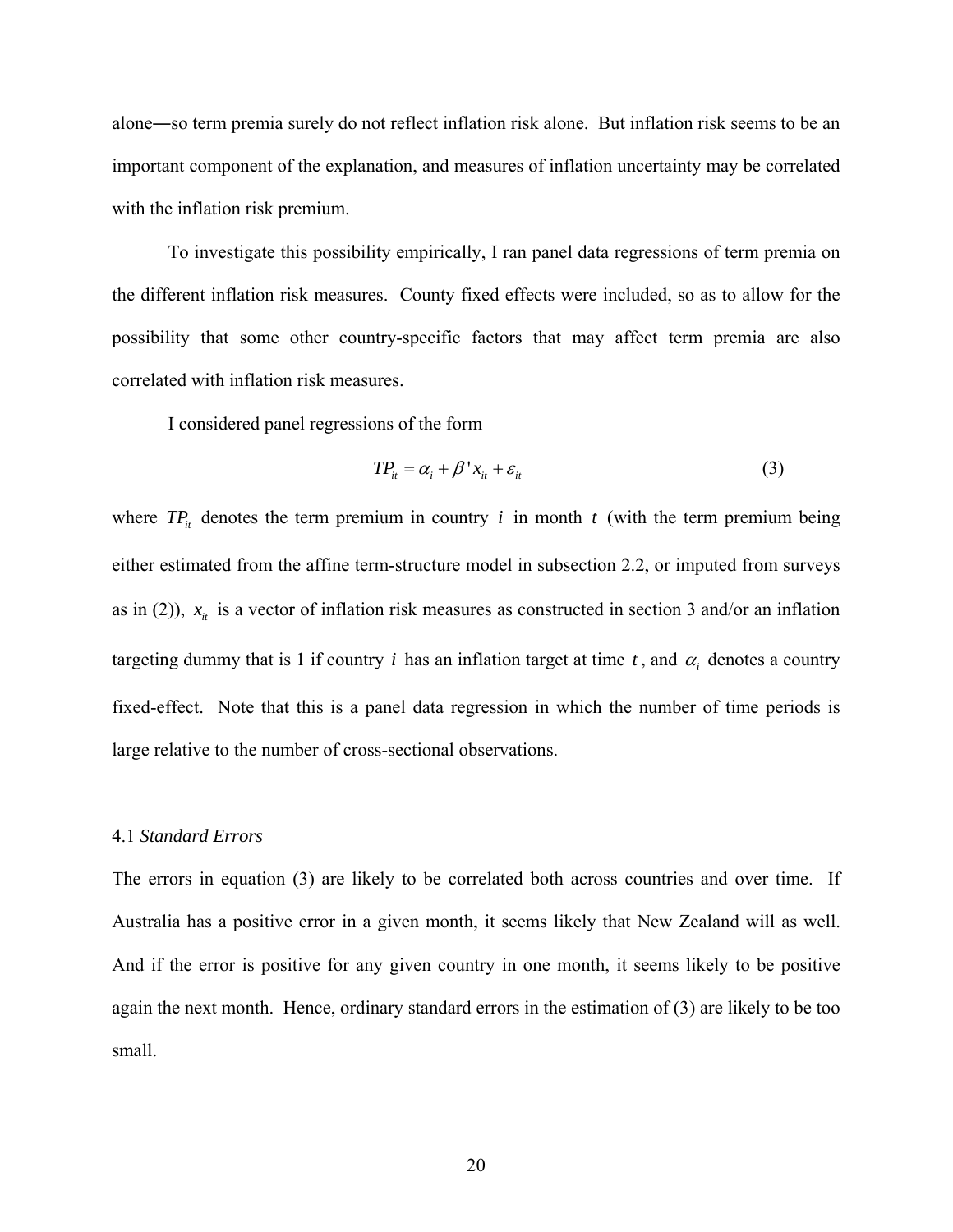As a potential remedy for the problem, I used the following bootstrap algorithm. In each bootstrap sample, I resampled blocks of six months of data using the same six-month windows for each country in the panel. I then used these bootstrap samples to obtain percentile-t bootstrap confidence intervals for  $\beta$  (in the terminology of Hall (1992)). Appendix B describes the methodology in detail.

 In any block bootstrap resampling scheme, the idea is that the data should be cut into blocks where the series will be dependent within the blocks, but not across the blocks. The number of such blocks has to be sufficiently large for the bootstrap to work well. The motivation of the resampling scheme devised here is that the errors are allowed to be correlated across countries, and over time, but it is hoped that the time-series dependence will be limited at horizons beyond six months.

## 4.2 *Results*

 $\overline{a}$ 

The results of the panel data regression are shown in Table 4 for the affine model term premium estimates. Point estimates are shown along with heteroskedasticity-robust standard errors and 95 percent bootstrap confidence intervals: the bootstrap intervals are used to assess statistical significance.<sup>13</sup> In univariate regressions of the term premium on each inflation risk measure separately, the slope coefficients on the volatility of the permanent component of inflation in the UCSV model (PERM-UCSV), the dispersion of survey inflation forecasts (SURV-DISP), and the volatility of survey forecasts of inflation (SURV-VOL) are all positive and statistically significant. For example, going from a dispersion of year-ahead inflation beliefs of 1.1 percentage points to 0.3 percentage points (roughly the experience in the U.K. over the last 15

<sup>&</sup>lt;sup>13</sup> A coefficient is deemed significant if the 95 percent bootstrap confidence interval for that coefficient does not straddle zero.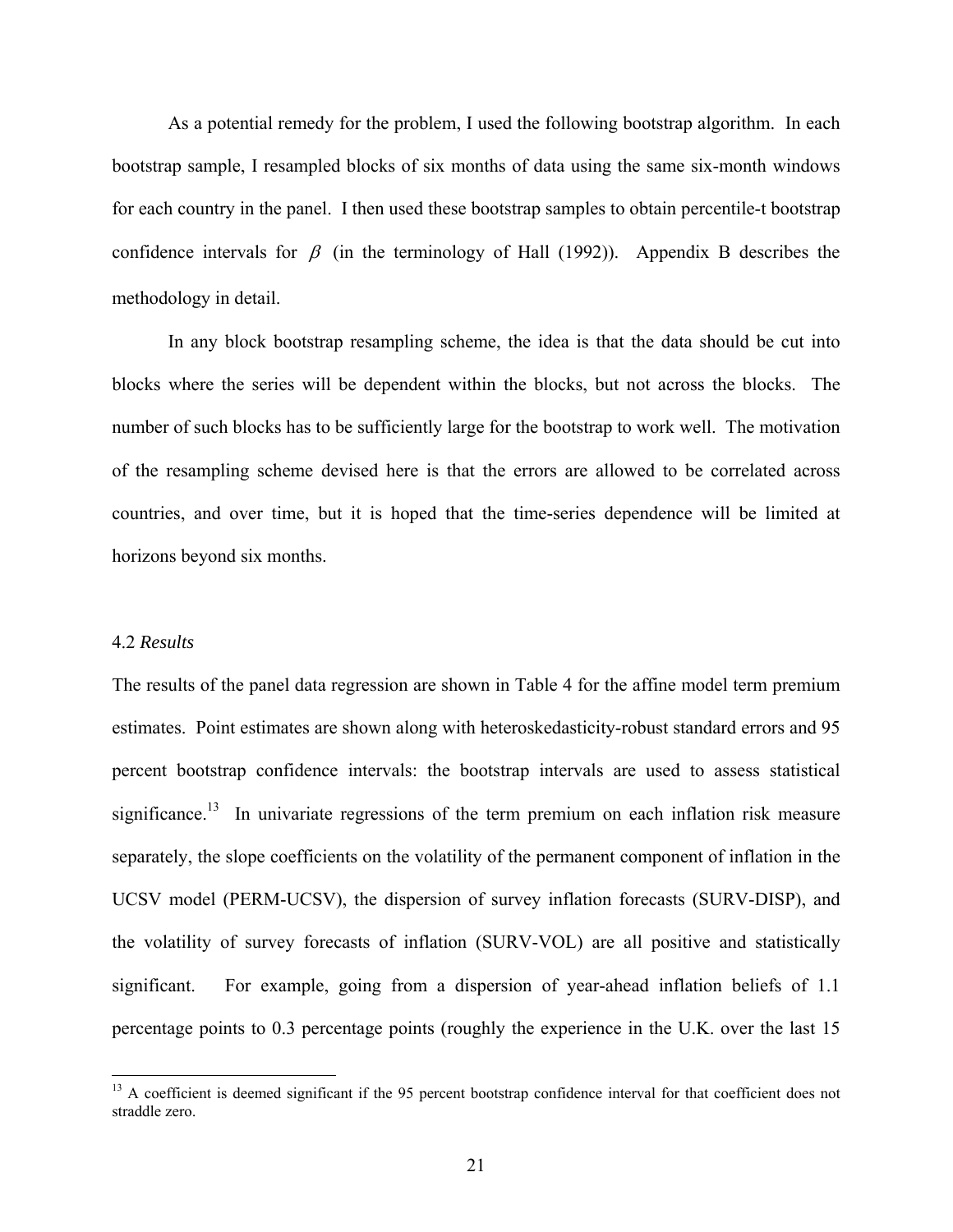years), is estimated to lower the five-to-ten-year forward term premium by about 4 percentage points. This is a big effect, but not implausible given how far distant-horizon forward rates have fallen in the U.K. The slope coefficient on the standard deviation of survey density forecasts of inflation (SURV-DENS) is not significant, but the sample size available for this regression is especially small, with just ten time periods and seven countries. In a regression of the term premium on the inflation targeting dummy, the slope coefficient is estimated to be negative―consistent with the adoption of a numerical inflation target lowering bond risk premia―but is not statistically significant.

 Table 4 also shows the results of a multivariate regression of the affine model term premium estimates on PERM-UCSV, SURV-DISP, SURV-VOL and the inflation targeting dummy. The first three are all estimated to have a positive relationship with term premia, while the coefficient estimate on the inflation targeting dummy is negative, but much smaller in absolute value in this multivariate regression than in a regression of term premia on the inflation targeting dummy alone. All coefficients in this regression are individually significant, except for SURV-VOL. As this is a panel where the number of cross-sectional observations is small relative to the number of time periods, the fixed effects are consistently estimable, and are also included in Table 4.

 Table 5 turns to showing the results of regressions of survey-based term premium estimates on inflation risk measures and/or the inflation targeting dummy. In regressions of the term premium on each variable separately, PERM-UCSV, SURV-DISP, SURV-VOL all have significantly positive slope coefficients, while the inflation targeting dummy has a significantly negative coefficient and SURV-DENS is not statistically significant. The five-to-ten-year forward nominal term premium is estimated to be on average 1.6 percentage points lower for

22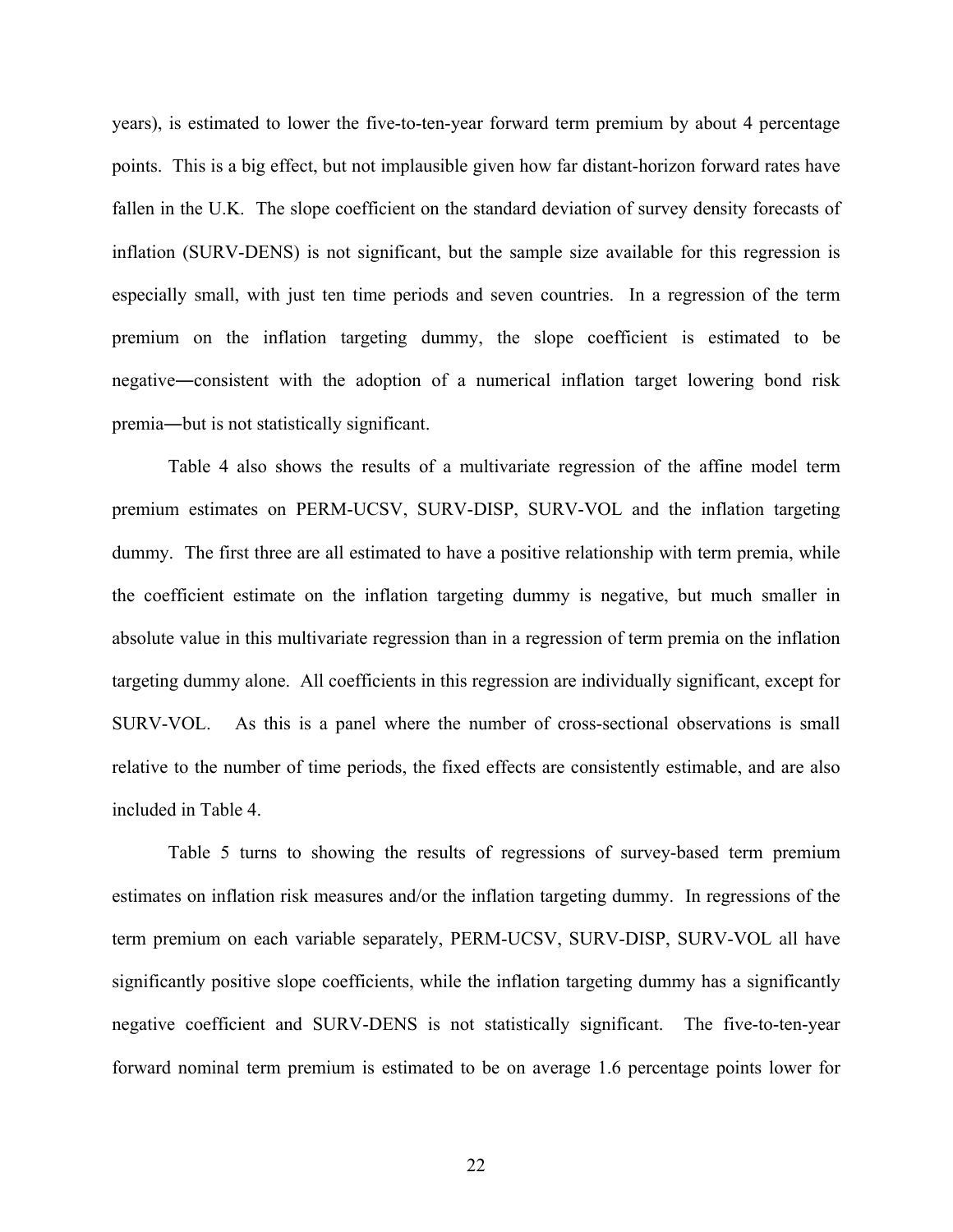countries and time periods with inflation targets than for those without. In a joint regression of the survey term premium estimate on PERM-UCSV, SURV-DISP, SURV-VOL and the inflation targeting dummy, each coefficient is statistically significant, except for SURV-VOL. In the joint regression, the coefficient on the inflation targeting dummy is much smaller in absolute magnitude than when it is the only right-hand-side variable.

 The positive relationship between term premia and inflation uncertainty suggests that the global decline in forward rates and estimates of term premiums over the past two decades owes importantly to the diminution of inflation risks. Also it suggests a possible factor contributing to the higher level of distant-horizon forward rates in the U.S. than in foreign countries (seen in Figure 1)―it could be that the relatively high level inflation uncertainty judging from surveys is driving term premiums up. $14$ 

 There is a negative relationship between term premia and the inflation targeting dummy. However, this relationship becomes much weaker when measures of inflation uncertainty are controlled for. This is consistent with the view that it is inflation uncertainty rather than the existence of an explicit inflation target that influences term premia, but that the adoption of an inflation target has been helpful in reducing inflation uncertainty, at least for some countries.

#### 4.3 *Measurement Error on the left and on the right*

1

Term premiums and inflation risk are unobservable, and the proxies used in these panel data regressions are clearly contaminated with substantial measurement error. Measurement error in the dependent variable should―as long as it is uncorrelated with the independent variable― reduce the precision of the parameter estimates but leave them unbiased. Classical measurement

 $<sup>14</sup>$  A natural corollary of any positive relationship between inflation uncertainty and term premiums is that countries</sup> with high inflation uncertainty should choose to issue shorter maturity debt. However, I do not examine the relationship between average debt maturity and inflation uncertainty in this paper.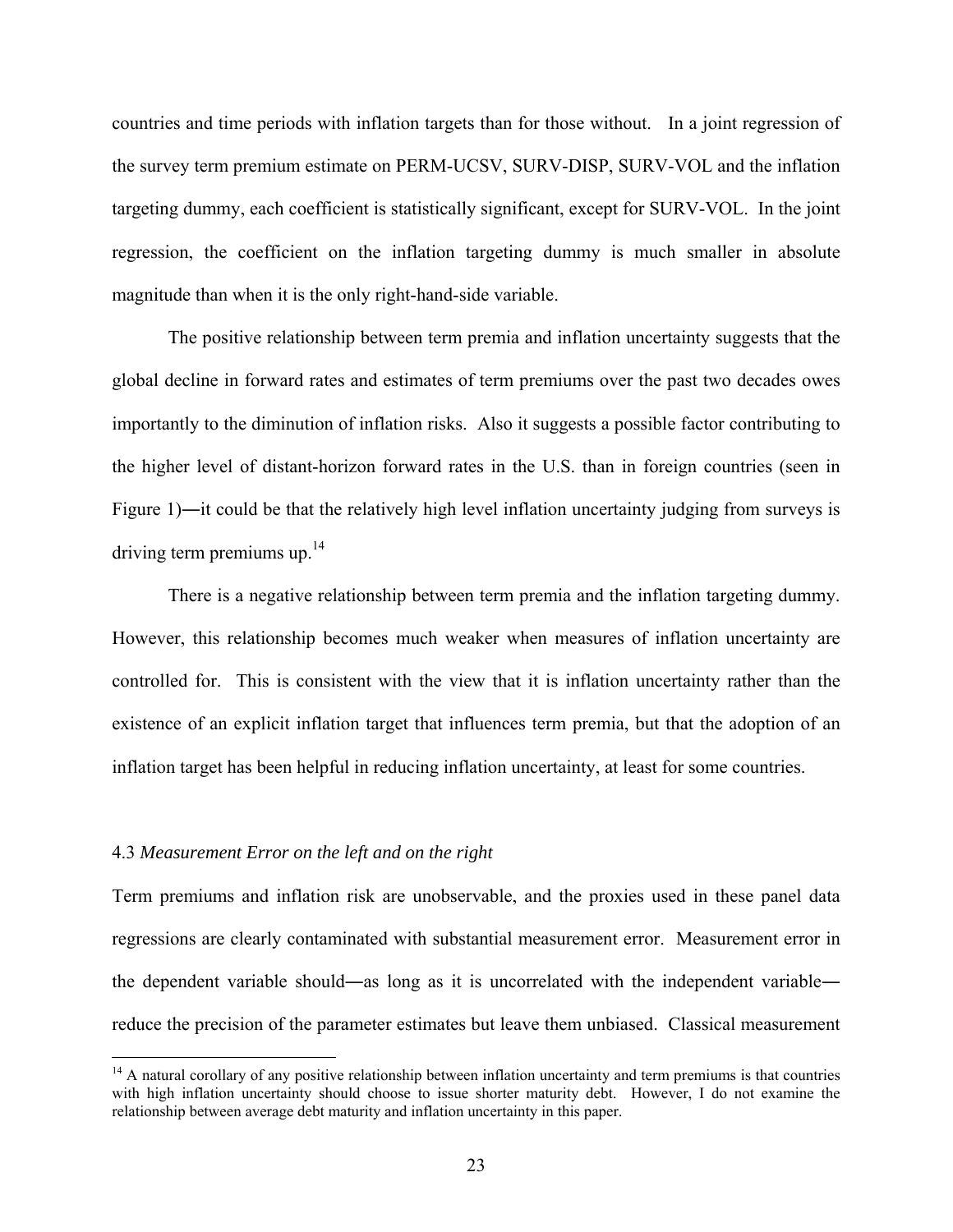error in the independent variable introduces attenuation bias in which the slope coefficients are biased towards zero. Measurement error is unavoidable in regressions of the sort considered in this paper. However, measurement error should make it harder to detect a significant relationship between inflation uncertainty and bond risk premia. As such, if we could measure these concepts perfectly, the relationship between them would be stronger still.

## 4.4 *Some Determinants of Inflation Uncertainty*

<u>.</u>

I finally turn to using panel data methods to explore the underlying determinants of inflation uncertainty a little further. As discussed earlier, inflation targeting may reduce inflation uncertainty. Another possible determinant of inflation uncertainty is the state of the business cycle. For example, one might suppose that recessions increase the odds of inflation being low (because of diminished pressures on resources), but also at the same time increase the odds of high inflation (because monetary policy accommodation may be too great, or last too long).

 To investigate these hypotheses, I ran panel data regressions of the different inflation risk measures on the inflation targeting dummy and/or on recession dummy, using ECRI business cycle dates are used (NBER for the U.S.)).<sup>15</sup> The results are shown in Table 6. The coefficients on the inflation targeting dummy and the recession dummy are both statistically significant for all the inflation risk measures, both when they are used as explanatory variables on their own, and when they are used jointly. The coefficient on the inflation targeting dummy is negative: countries with an inflation target have lower inflation uncertainty. It is also economically significant. For example, on average countries with inflation targets are estimated to have a

<sup>&</sup>lt;sup>15</sup> SURV-DENS was excluded because these data are only available back to 1999 and only for the U.S., Japan, Germany, the U.K., Canada, Australia and New Zealand. As none of these countries adopted an inflation target during this period, a panel data regression of SURV-DENS on the inflation targeting dummy with fixed effects would not be identified.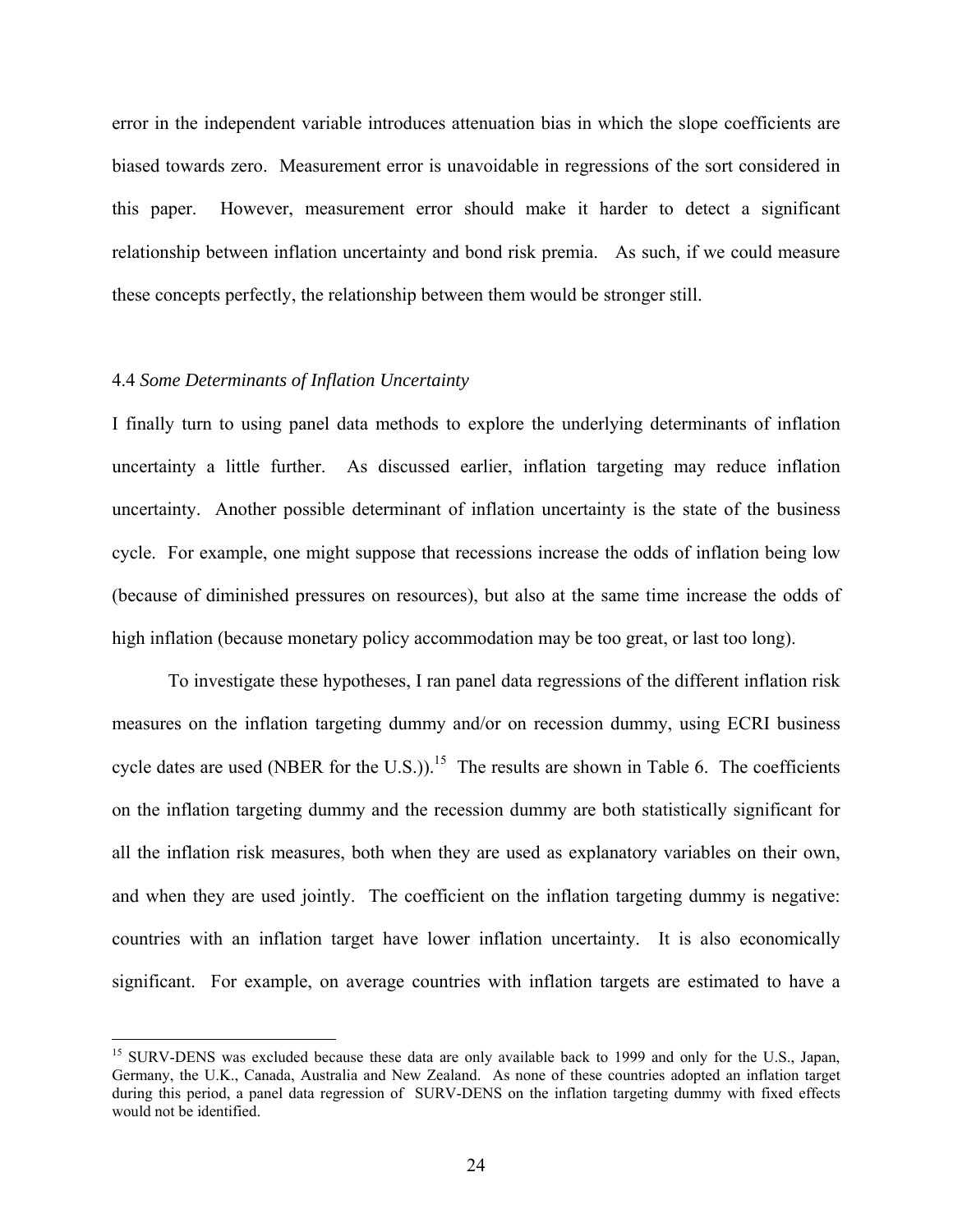dispersion of year-ahead inflation expectations that is nearly 20 basis points lower. That is not to say that the adoption of the inflation target results in an *immediate* reduction in dispersion of inflation expectations―the graphical evidence shown above would suggest that this is not the case. Meanwhile, the coefficient on the recession dummy is positive: inflation uncertainty is higher in recessions than in expansions.

## **5. Conclusions**

Nominal yield curves nearly always slope up. A natural explanation is that long-term nominal bonds are risky assets because inflation reduces the value of long-term bonds more than shortterm bonds, if inflation is positively correlated with the marginal utility of consumption. Under this story, eliminating inflation uncertainty would flatten out yield curves.

 There has been little cross-country empirical evidence on the determinants of term premia, and the relationship between term premia and inflation uncertainty. This wastes a valuable source of information. Accordingly, in this paper, I have compiled a dataset of eighteen years of nominal yield curves for ten industrialized countries: which are all the major industrialized countries that have separate monetary policies at present. These can be used to construct measures of term premia.

 I have also constructed measures of inflation uncertainty. These are of interest in their own right. There is, for example, some evidence that inflation uncertainty is reduced by the adoption of a numerical inflation target. However, the main goal of this paper is to study the association between bond risk premia and inflation risk measures and I have found a fairly strong positive relationship. This is not to say that inflation uncertainty comes close to representing a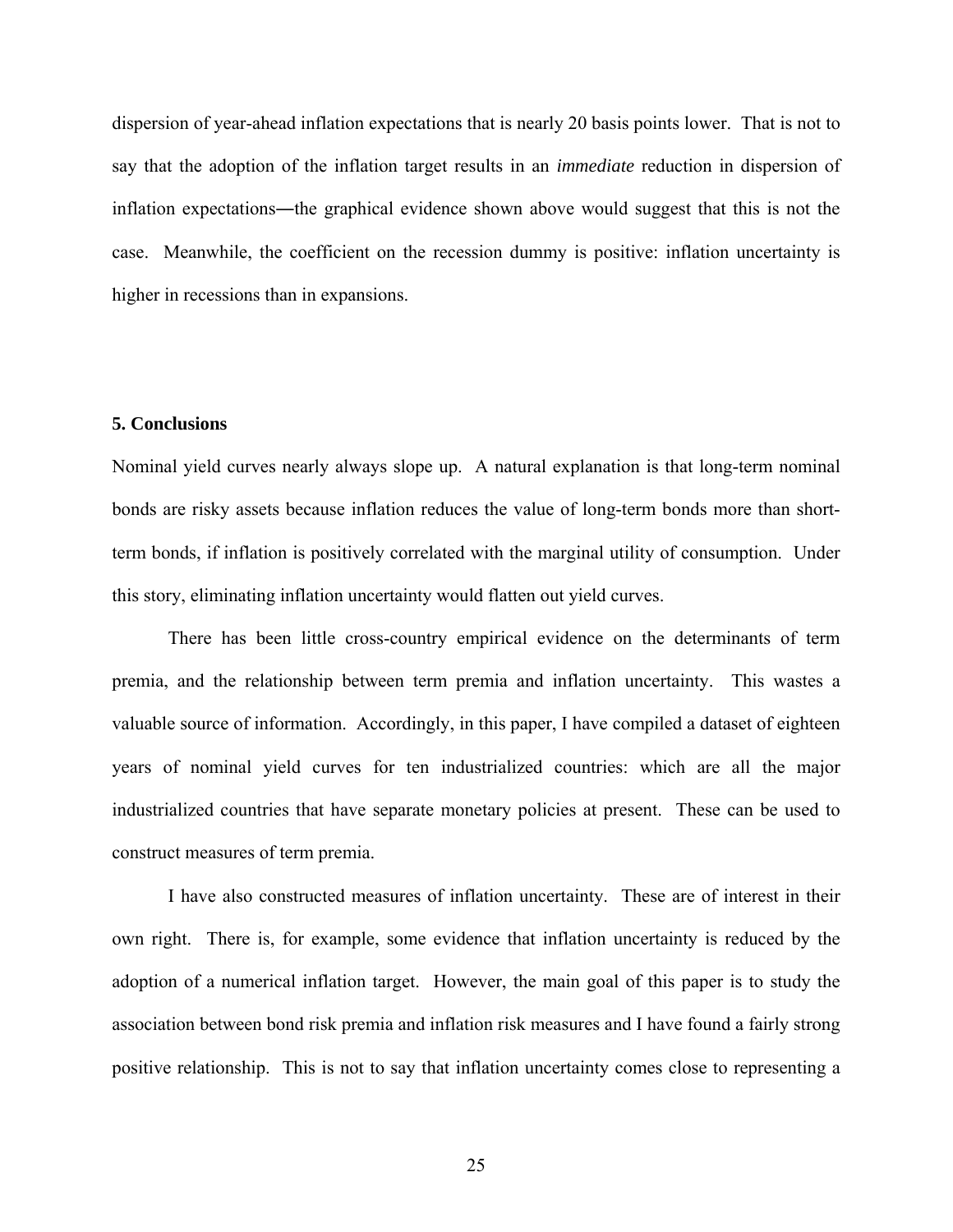complete explanation for the empirical behavior of bond risk premia―if it did, then one could just use inflation risk measures as the state variables in a bond pricing model. The failure of the expectations hypothesis is overwhelming and so we know that term premia are time-varying, but the underlying causes of this time-variation in term premia remain mysterious. Indeed, it is by no means clear that it can be explained within a rational asset pricing paradigm at all. Still, it is intuitive to relate these term premia to the second moments of economic fundamentals, and it seems a useful stylized fact that both statistical and survey-based measures of term premia are quite strongly positively correlated with several different measures of inflation uncertainty. This suggests that inflation uncertainty may be an important part of the explanation for why term premiums are positive and so for why nominal yield curves slope up.

 Over the past two decades, yield curves have flattened and long-term forward rates have trended down in most industrialized countries, and have converged. Although part of this surely represents a reduction in inflation expectations, the evidence presented in this paper would suggest that a larger part owes to declining term premiums. And, in turn, a likely explanation for much of the secular decline in term premiums is that greater transparency and credibility of monetary policy has reduced intermediate- to long-term inflation uncertainty.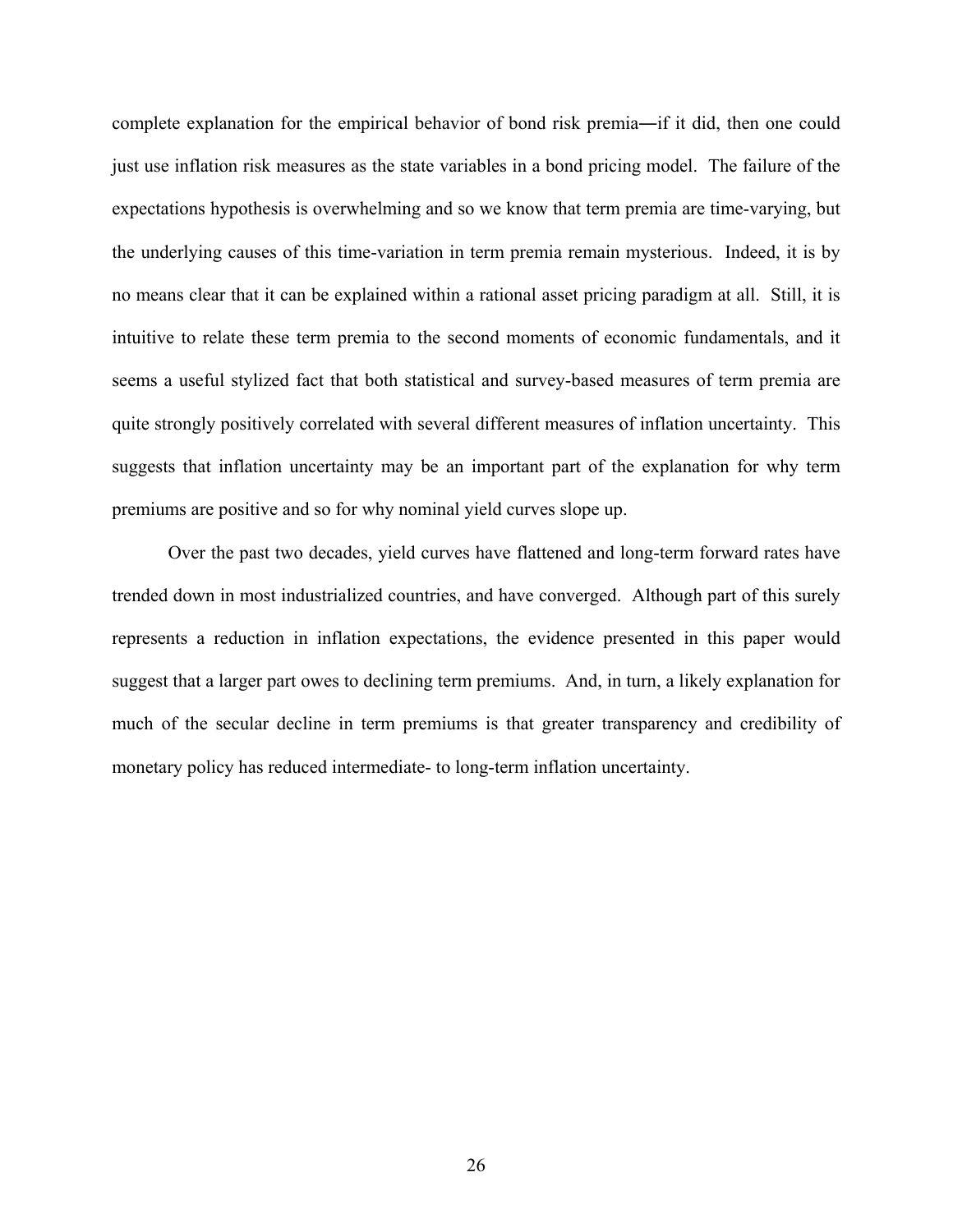## **Appendix A: Description of Consensus Forecasts**

The survey dataset consists of the Consensus Forecast predictions for consumer price inflation next year, from the survey taken each month from October 1987 to January 2008, inclusive. In addition to the point forecasts, the dispersion (standard deviation) of the forecasts is also included. The following countries are included in these surveys:

- 1. All months: U.S., Japan, Germany, U.K., Canada.
- 2. From January 1996 on: Sweden.
- 3. From June 1998 on: Switzerland and Norway.
- 4. From November 1989 on: Australia (December 1994 to September 1995 are missing).
- 5. From October 1995 on: New Zealand.

Because the surveys are taken at the very start of each month, and the yield curve data refers to the last business day of the month, the timing convention that I adopt is to treat the survey for any given month as referring to beliefs at the end of the previous month. For example, the December 2007 observation is the survey dated January 2008.

In addition, each April and October, there is a "long-horizon" survey, asking respondents for their predictions of GDP growth and inflation from five to ten years hence. The dataset includes responses from each of these surveys from April 1990 to October 2007, inclusive. The following countries are included in these long-horizon surveys:

- 1. All surveys: U.S., Japan, Germany, U.K., Canada.
- 2. From April 1995 on: Sweden.
- 3. From October 1998 on: Switzerland and Norway.
- 4. From April 1991 on: Australia.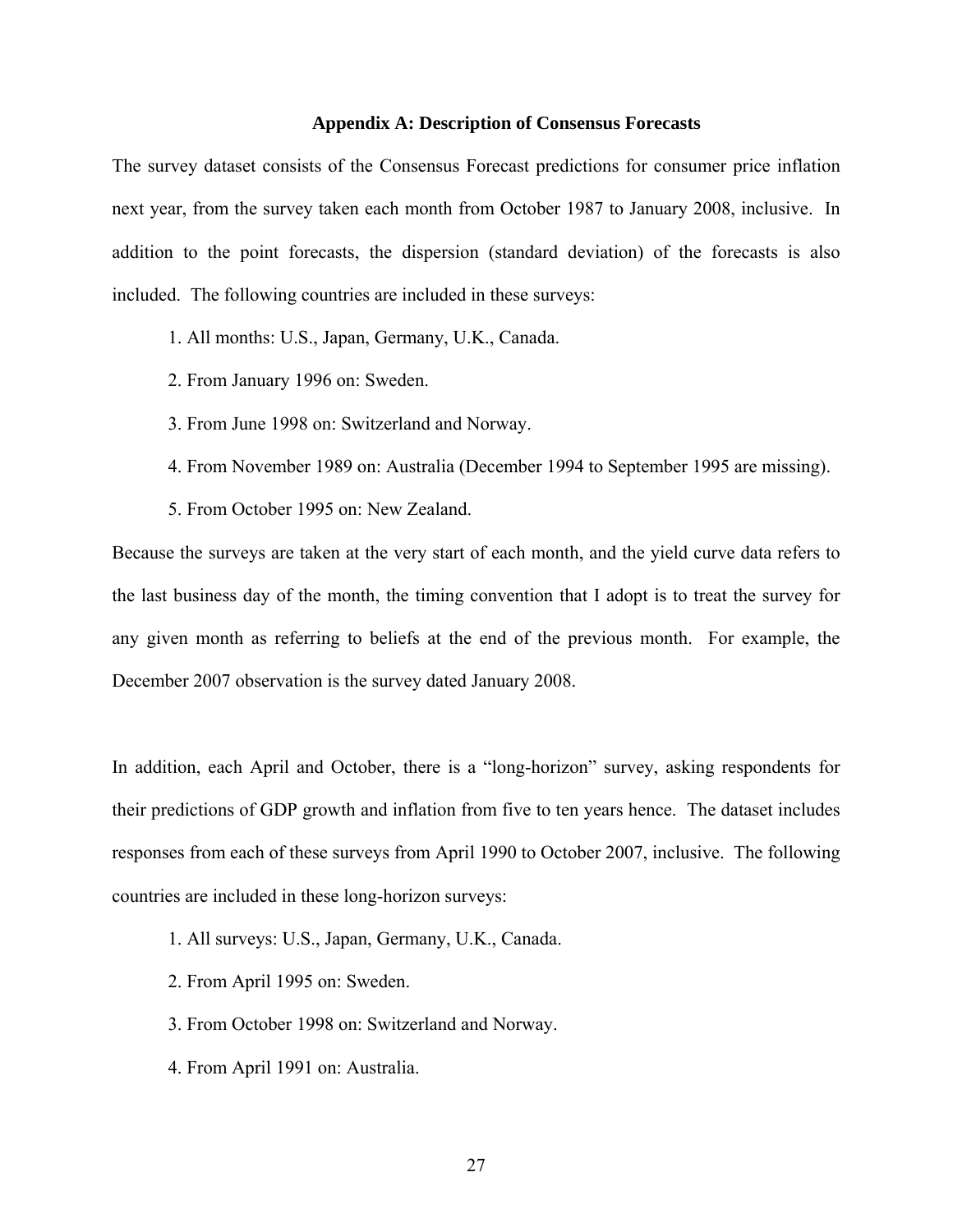5. From October 1995 on: New Zealand.

Finally, each January since 1999, for all countries except Sweden, Switzerland, and New Zealand, respondents have been asked to assign odds on inflation for that country falling in different buckets in that year. Consensus averages these across respondents to obtain a density forecast, which is thus available for 7 countries in 10 years.

Since October 1995, the data have been in the publication "Consensus Forecasts for G-7 Countries and Western Europe" for all countries except Australia and New Zealand, that are instead provided in "Asia Pacific Consensus Forecasts." Prior to that, the available data were in a single publication called "Consensus Forecasts".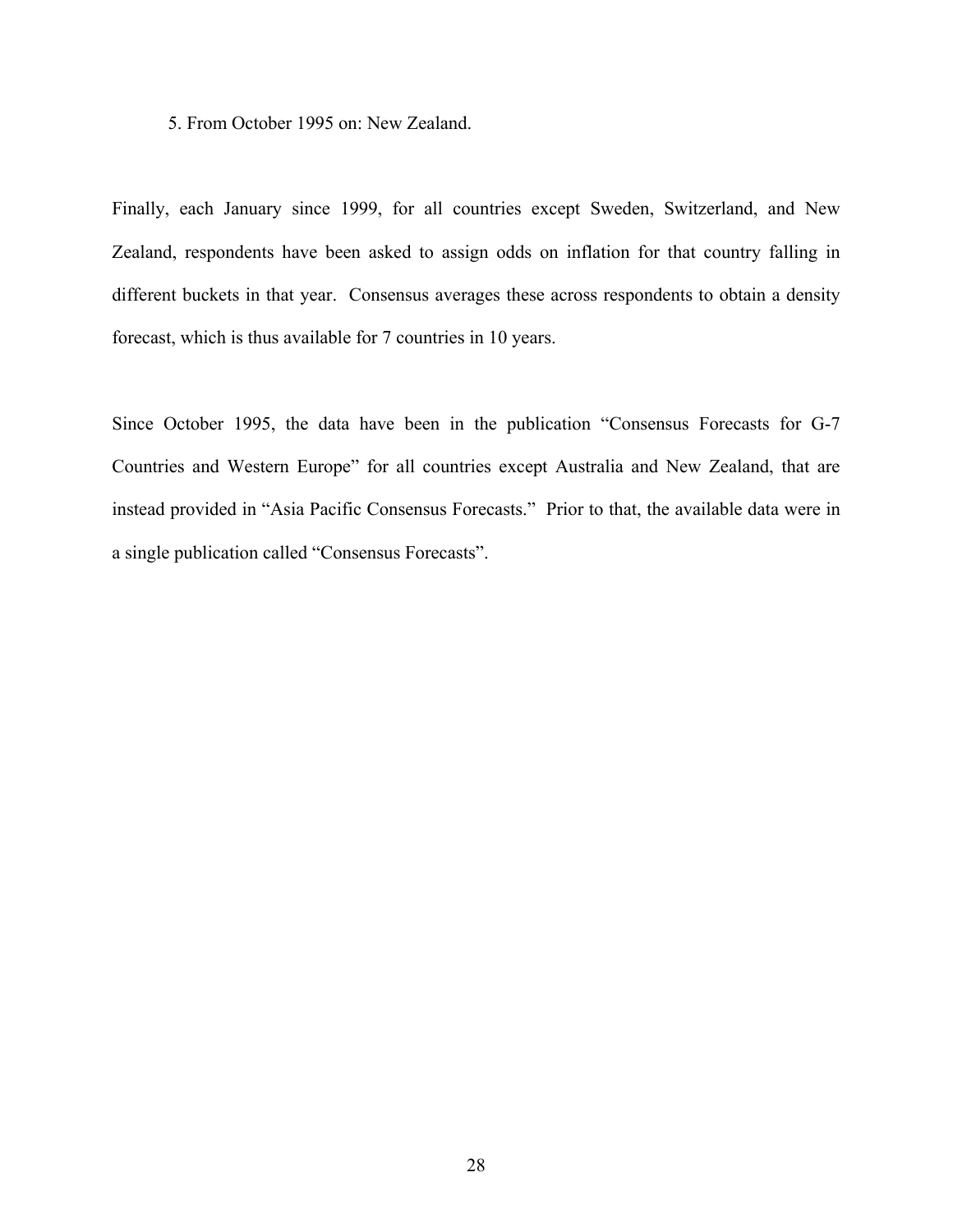## **Appendix B: Description of bootstrap methodology.**

Let  $\hat{\beta}$  and  $SE(\hat{\beta})$  denote the parameter estimate and heteroskedasticity-robust standard error, respectively, in the original sample. The bootstrap algorithm consists of the following steps:

1. Random blocks of the data of length 6 months are drawn by resampling with replacement. Each block takes a draw for all the countries.

2. In each bootstrap sample, the parameter estimate and heteroskedasticity-robust standard error are computed as  $\hat{\beta}_b$  and  $SE(\hat{\beta})_b$ , respectively.

3. The statistic 
$$
t_b = \frac{\hat{\beta}_b - \hat{\beta}}{SE(\hat{\beta})_b}
$$
 is computed and saved.

4. Steps 1-3 are repeated 1,000 times.

5. The  $\alpha/2$  and  $(100 - \alpha)/2$  percentiles of the distribution of  $t<sub>b</sub>$  are computed, which are referred to as  $t_{\alpha/2}$  and  $t_{(100-\alpha)/2}$ , respectively.

6. The 100(1- $\alpha$ ) percent percentile-t bootstrap confidence interval for  $\beta$  is then given

by  $[\hat{\beta} - t_{(100-\alpha)/2} S E(\hat{\beta}), \hat{\beta} - t_{\alpha/2} S E(\hat{\beta})]$ .

In implementing this algorithm, I set  $\alpha$  to 5 percent, for a 95 percent confidence interval.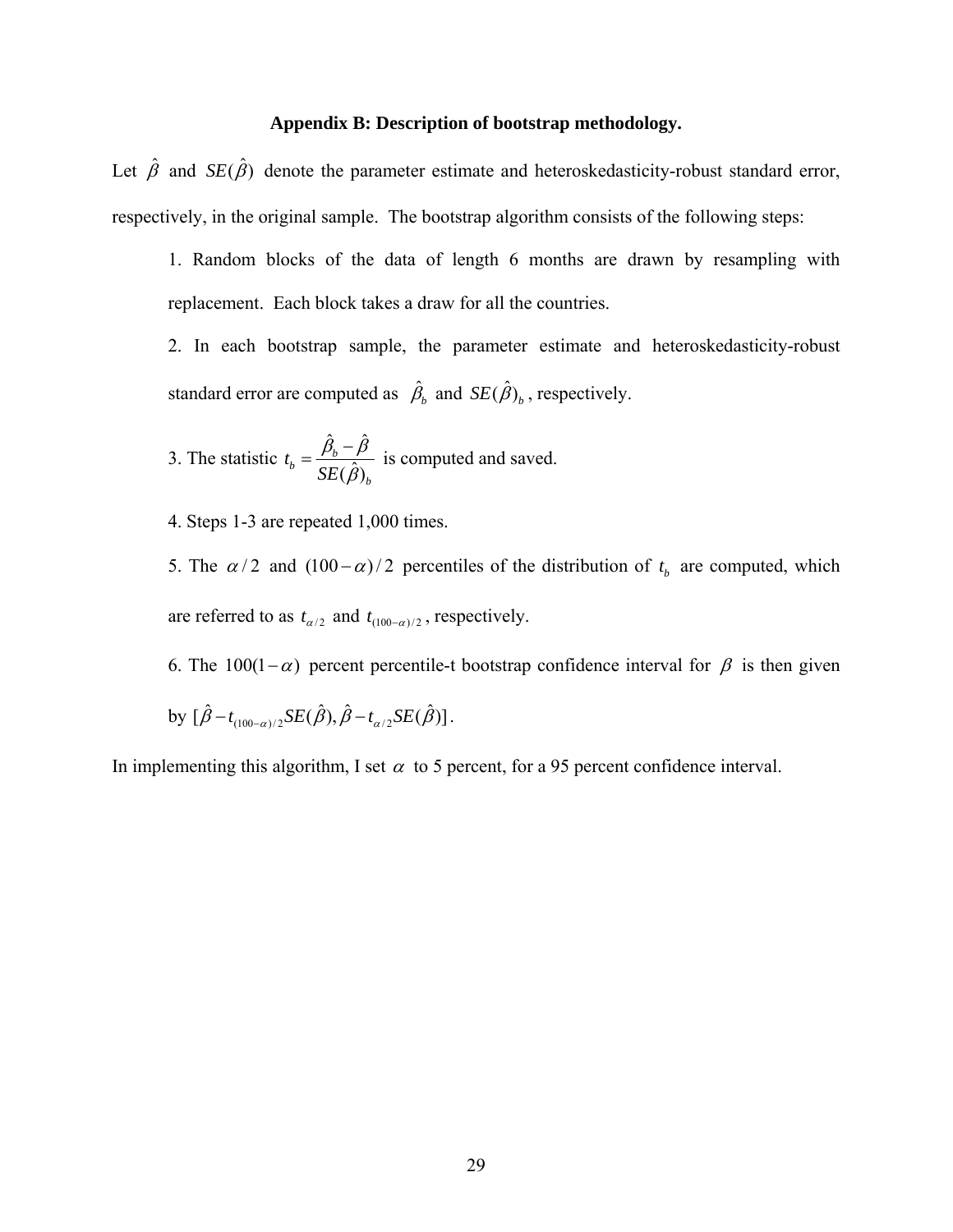## **References**

Anderson, Nicola and John Sleath (1999): New Estimates of the U.K. Real and Nominal Yield Curves, *Bank of England Quarterly Bulletin*, November 1999, pp.384-392.

Ang, Andrew, Geert Bekaert and Min Wei (2007): Do Macro Variables, Asset Markets or Surveys Forecast Inflation Better?, *Journal of Monetary Economics*, 54, pp.1163-1212.

Ang, Andrew and Monika Piazzesi (2003): A No-Arbitrage Vector Autoregression of Term Structure Dynamics with Macroeconomic and Latent Variables, *Journal of Monetary Economics*, 50, pp.745-787.

Bacchetta, Philippe, Elmar Mertens and Eric van Wincoop (2008): Predictability in Financial Markets: What Do Survey Expectations Tell us?, working paper.

Backus, David K. and Jonathan H. Wright (2007): Cracking the Conundrum, *Brookings Papers on Economic Activity*, 1, pp.293-329.

Ball, Laurence, N. Gregory Mankiw and David Romer (1988): The New Keynesian Economics and the Output-Inflation Trade-off, *Brookings Papers on Economic Activity*, 1, pp.1-82.

Beechey, Meredith J. (2007): Lowering the Anchor: How the Bank of England's Inflation Targeting Policies Have Shaped Inflation Expectations and Perceptions of Inflation Risk, working paper.

Beechey, Meredith J., Benjamin K. Johannsen and Andrew T. Levin (2007): Are Long-Run Inflation Expectations Anchored More Firmly in the Euro Area than in the United States?, working paper.

Bernanke, Ben S., Thomas Laubach, Frederic S. Mishkin and Adam S. Posen (2001): "Inflation Targeting: Lessons from the International Experience," Princeton University Press, Princeton, New Jersey.

Brennan, Michael J. and Yihong Xia (2006): International Capital Markets and Foreign Exchange Risk, *Review of Financial Studies*, 19, pp.753-795.

Campbell, John Y. (1986): Bond and Stock Returns in a Simple Exchange Economy, *Quarterly Journal of Economics*, 101, pp.785-804.

Campbell, John Y., Adi Sunderam and Luis M. Viceira (2007): Inflation Bets or Deflation Hedges" The Changing Risks of Nominal Bonds, working paper.

Cochrane, John H. and Monika Piazzesi (2005): Bond Risk Premia, *American Economic Review*, 95, pp.138-160.

Cochrane, John H. and Monika Piazzesi (2008): Decomposing the Yield Curve, working paper.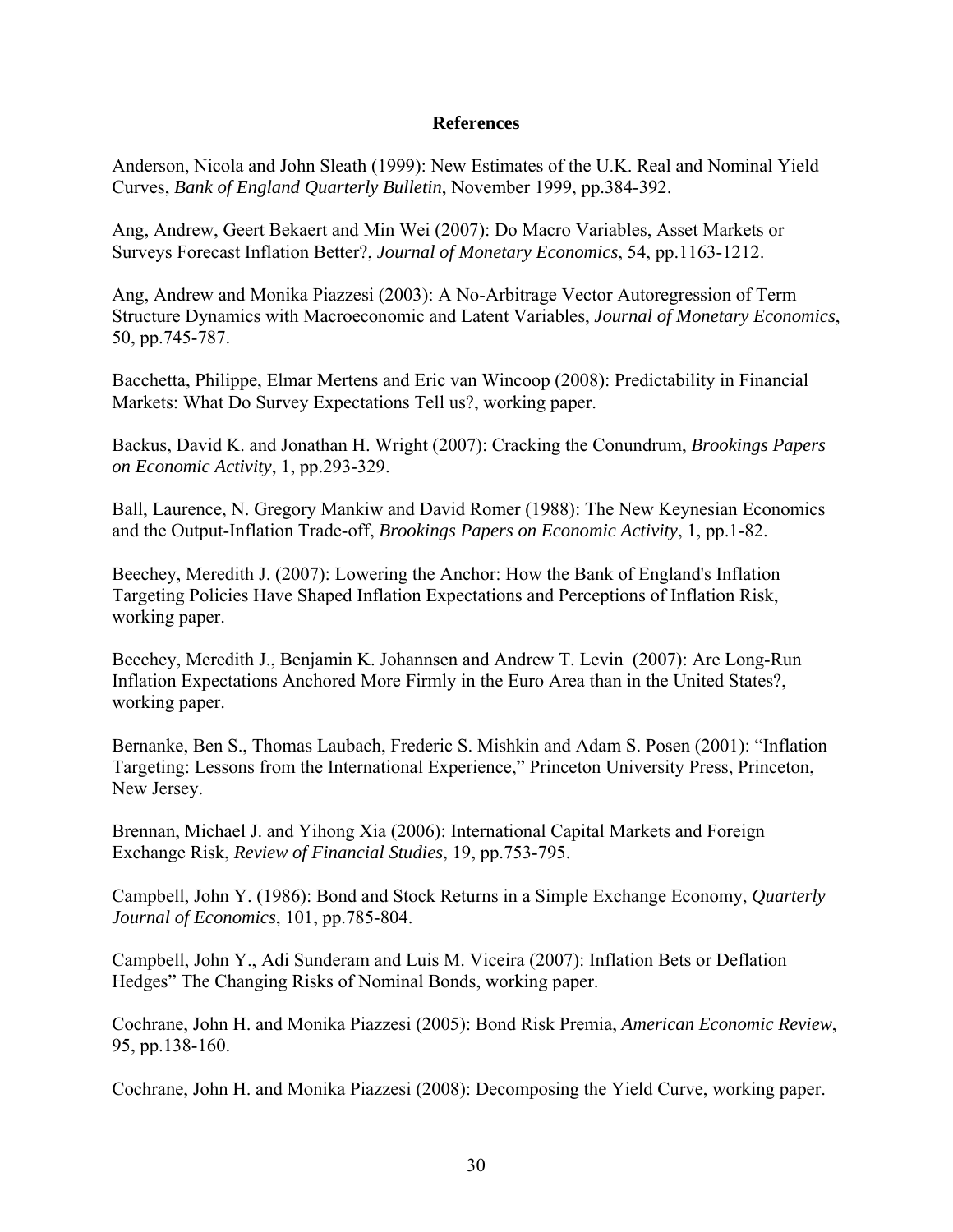Cukierman, Alex and Paul Wachtel (1979): Differential Inflation Expectations and the Variability of the Rate of Inflation: Theory and Evidence, *American Economic Review*, 69, pp.595-609.

Dai, Qiang and Kenneth J. Singleton (2002): Expectation Puzzles, Time-varying Risk Premia, and Affine Models of the Term Structure, *Journal of Financial Economics*, 63, pp.415-441.

Diebold, Francis X., Canlin Li and Vivien Yue (2008): Global Yield Curve Dynamics and Interactions: A Generalized Nelson-Siegel Approach, *Journal of Econometrics*, forthcoming.

Dungey, Mardi, Vance L. Martin and Adrian R. Pagan (2000): A Multivariate Latent Factor Decomposition of International Bond Yield Spreads, *Journal of Applied Econometrics*, 15, pp.697-715.

Ehrman, Michael, Marcel Fratzscher, Refet S. Gürkaynak and Eric T. Swanson (2007): Convergence and Anchoring of Yield Curves in the Euro Area, European Central Bank working paper 817.

Friedman, Milton (1977): Nobel Lecture: Inflation and Unemployment, *Journal of Political Economy*, 85, pp.451-472.

Froot, Kenneth A. (1989): New Hope for the Expectations Hypothesis of the Term Structure of Interest Rates, *Journal of Finance*, 44, pp.283-305.

Goldberg, Linda S, and Michael W. Klein (2005): Establishing Credibility: Evolving Perceptions of the European Central Bank, *Journal of Finance*, 44, pp.283-305.

Gürkaynak, Refet S., Brian Sack and Jonathan H. Wright (2007): The U.S. Treasury Yield Curve: 1961 to the Present," *Journal of Monetary Economics*, 54, pp.2291-2304.

Gürkaynak, Refet S., Brian Sack and Jonathan H. Wright (2008): The TIPS Yield Curve and Inflation Compensation, Finance and Economics Discussion Series, 2008-5.

Gürkaynak, Refet S., Andrew T. Levin and Eric T. Swanson (2006): Does Inflation Targeting Anchor Long-Run Inflation Expectations? Evidence from Long-Term Bond Yields in the U.S., U.K. and Sweden, Federal Reserve Bank of San Francisco working paper 2006-9.

Hall, Peter G. (1992): "The Bootstrap and Edgeworth Expansion," Springer, New York.

Kim, Don H. (2008): Challenges in Macro-Finance Modeling, Finance and Economics Discussion Series, 2008-6.

Kozicki, Sharon and Peter A. Tinsley (2001): Shifting Endpoints in the Term Structure of Interest Rates, *Journal of Monetary Economics*, 47, pp.613-652.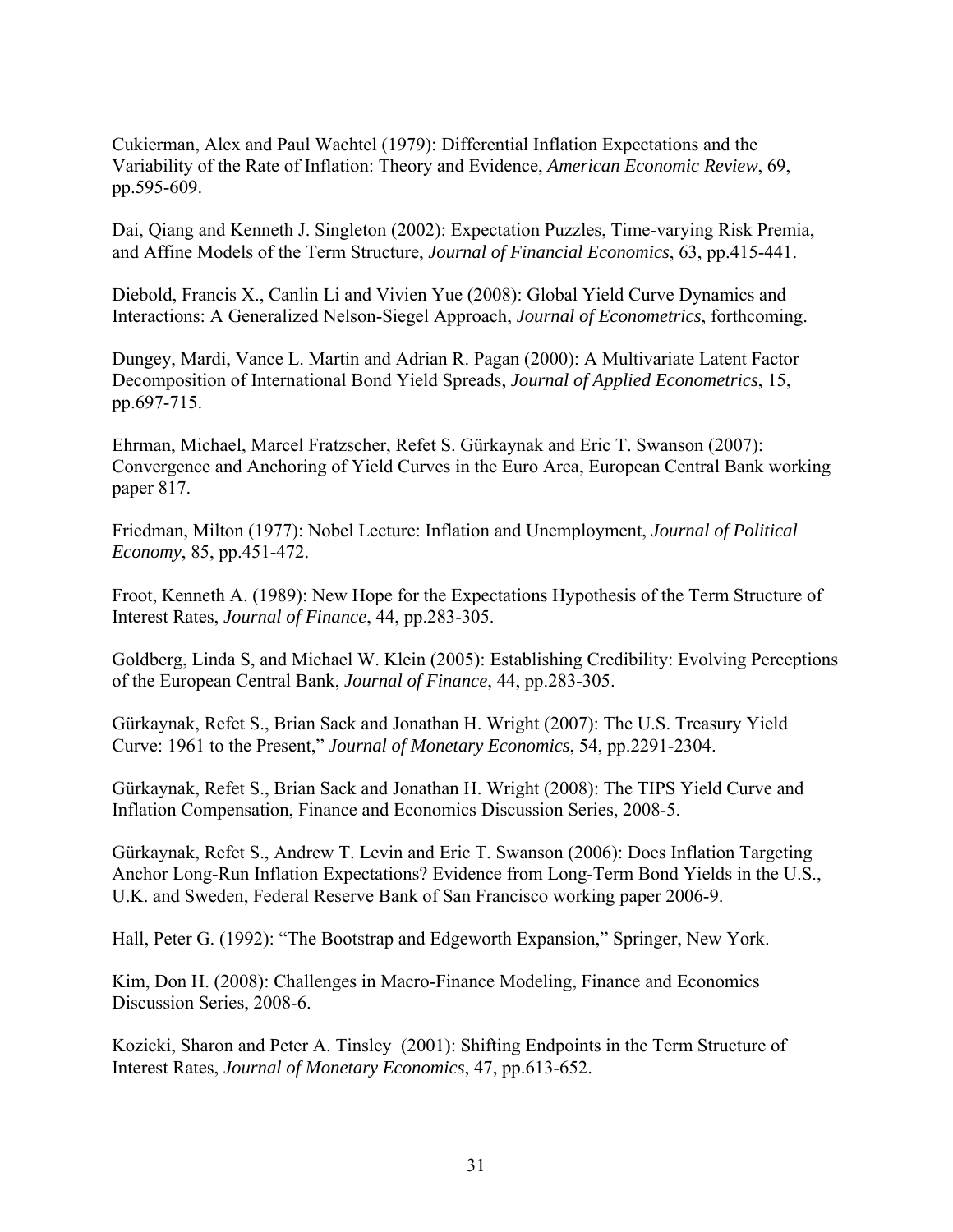Laubach, Thomas, Robert J. Tetlow and John C. Williams (2007): Learning and the Role of Macroeconomic Factors in the Term Structure of Interest Rates, working paper.

Levin, Andrew T. and Jeremy M. Piger (2004): Is Inflation Persistence Intrinsic in Industrial Economies?, European Central Bank working paper 334.

Levin, Andrew T. and Tack Yun (2007): The Great Moderation and the Real Yield Curve, working paper.

Mankiw, N. Gregory, Ricardo Reis and Justin Wolfers (2003): Disagreement About Inflation Expectations, NBER Macro Annual, 18, pp.209-248.

Piazzesi, Monika and Martin Schneider (2006): Equilibrium Yield Curves, NBER Macro Annual, 21, pp.389-442.

Piazzesi, Monika and Martin Schneider (2008): Bond Positions, Expectations and the Yield Curve, Federal Reserve Bank of Atlanta working paper, 2008-2.

Rich, Robert W., Jennie E. Raymond and J.S. Butler (1992): The Relationship Between Forecast Dispersion and Forecast Uncertainty: Evidence from a Survey Data-ARCH Model, *Journal of Applied Econometrics*, 7, pp.131-148.

Rich, Robert W and Joseph S. Tracy (2006): The Relationship Between Expected Inflation, Disagreement, and Uncertainty: Evidence from Matched Point and Density Forecasts, Federal Reserve Bank of New York Staff Reports, 253.

Stock, James H. and Mark W. Watson (2007): Why has U.S. Inflation Become Harder to Forecast?, *Journal of Money, Credit and Banking*, 39, pp.3-33.

Wachter, Jessica A. (2003): Risk Aversion and Allocation to Long-Term Bonds, *Journal of Economic Theory*, 112, pp.325-333.

Wachter, Jessica A. (2006): A Consumption-Based Model of the Term Structure of Interest Rates, *Journal of Financial Economics*, 79, pp.365-399.

Zarnowitz, Victor and Louis A. Lambros (1987): Consensus and Uncertainty in Economic Prediction, *Journal of Political Economy*, 95, pp.591-621.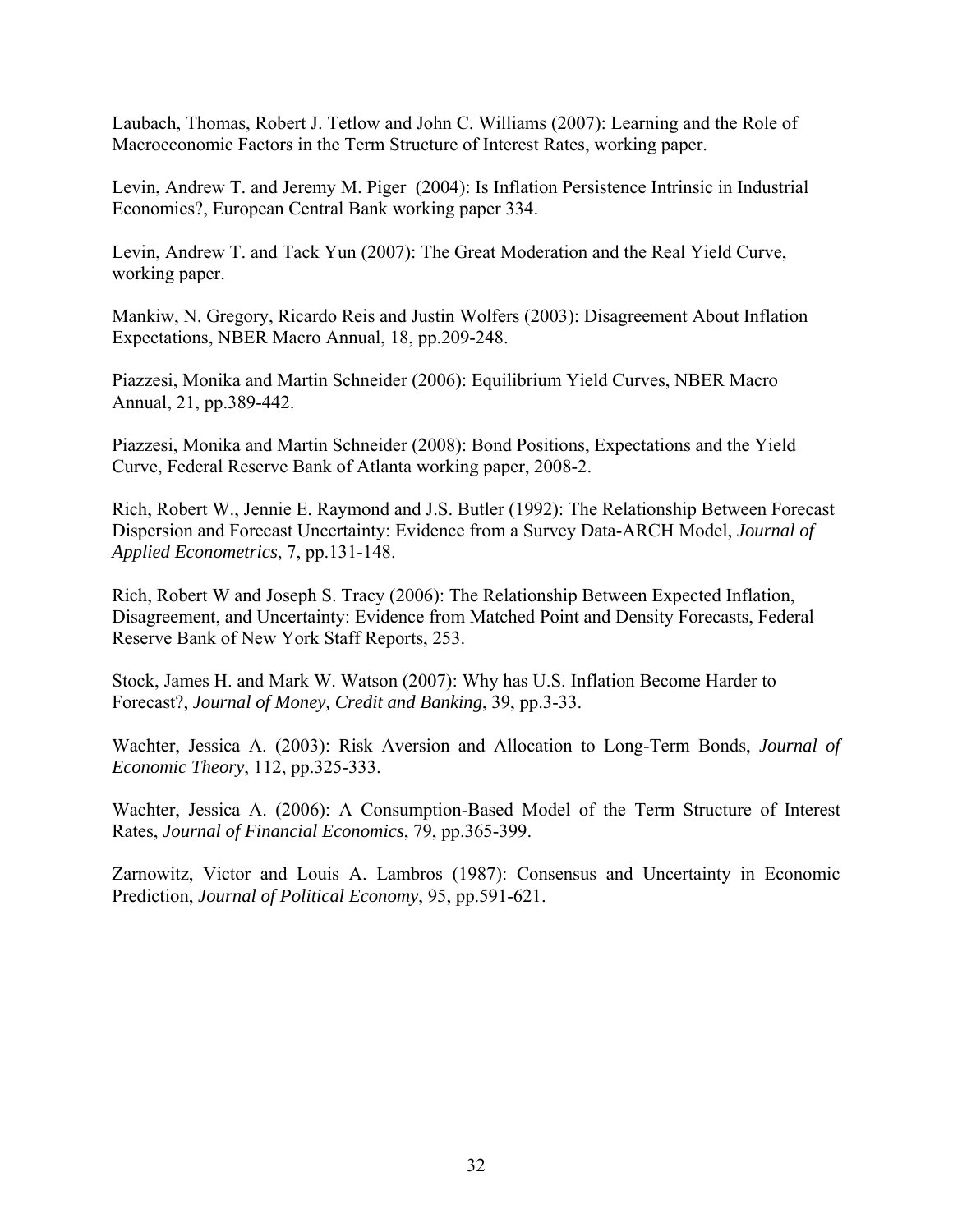| Country     | Source                               | <b>Start Date</b> | Methodology   |
|-------------|--------------------------------------|-------------------|---------------|
| U.S.        | Gürkaynak, Sack and Wright (2007)    | Nov 1971          | Svensson      |
| Japan.      | Datastream and author's calculations | Jan 1987          | Svensson      |
| Germany     | Bundesbank and BIS database          | Jan 1973          | Svensson      |
| U.K.        | Anderson and Sleath (1999)           | Jan 1975          | Spline        |
| Canada      | Bank of Canada and BIS database      | Jan 1986          | Spline        |
| Switzerland | Swiss National Bank and BIS database | Jan 1988          | Svensson      |
| Norway      | Norges Bank and BIS database         | Jan 1998          | Svensson      |
| Sweden      | Riksbank and BIS database            | Dec 1992          | Svensson      |
| Australia   | Datastream and author's calculations | Feb 1987          | Nelson-Siegel |
| New Zealand | Datastream and author's calculations | Mar 1991          | Nelson-Siegel |

**Table 1: Yield Curve Data Sources** 

Notes: Zero-coupon yields are available at maturities out to ten years in all cases from the start date to December 2007. Data are monthly (end-of-month). Data from before January 1990 are not used in this paper. For Japan, Australia and New Zealand, I downloaded the prices of sovereign non-callable fixed-rate government bonds from Datastream and fitted Svensson and Nelson-Siegel curves to these prices, as described for the U.S. in Gürkaynak, Sack and Wright (2007), using only dates when bonds in those countries existed at maturities out to ten years. The yield curves described in Gürkaynak, Sack and Wright and Anderson and Sleath (1999), are available on the websites of the Federal Reserve and Bank of England, respectively, and are updated regularly.

| Forecasts on corresponding initiation and GDP Growth Forecasts |        |                  |  |  |
|----------------------------------------------------------------|--------|------------------|--|--|
| Intercept                                                      | 1.98   | 1.56             |  |  |
|                                                                | (0.52) | (0.48)           |  |  |
| Inflation                                                      | 0.93   | $1.00$ (imposed) |  |  |
|                                                                | (0.07) |                  |  |  |
| <b>GDP</b> Growth                                              | 0.10   | 0.17             |  |  |
|                                                                | (0.16) | (0.17)           |  |  |
| R-squared (percent)                                            | 71.33  | 71.03            |  |  |

**Table 2: Regression coefficients of Blue Chip Long-Horizon Three-Month Interest Rate Forecasts on corresponding Inflation and GDP Growth Forecasts** 

Notes: The first column shows the results of regressing the Blue Chip semiannual forecast of U.S. three-month average interest rates from five to ten years hence on the forecasts of U.S. GDP growth and inflation from the same surveys. The regression uses surveys from March 1987 to October 2007, for a total of 42 observations. Standard errors are shown in parentheses. The second column reports the results from the same regression, but imposing a unit coefficient on inflation (the Fisher hypothesis).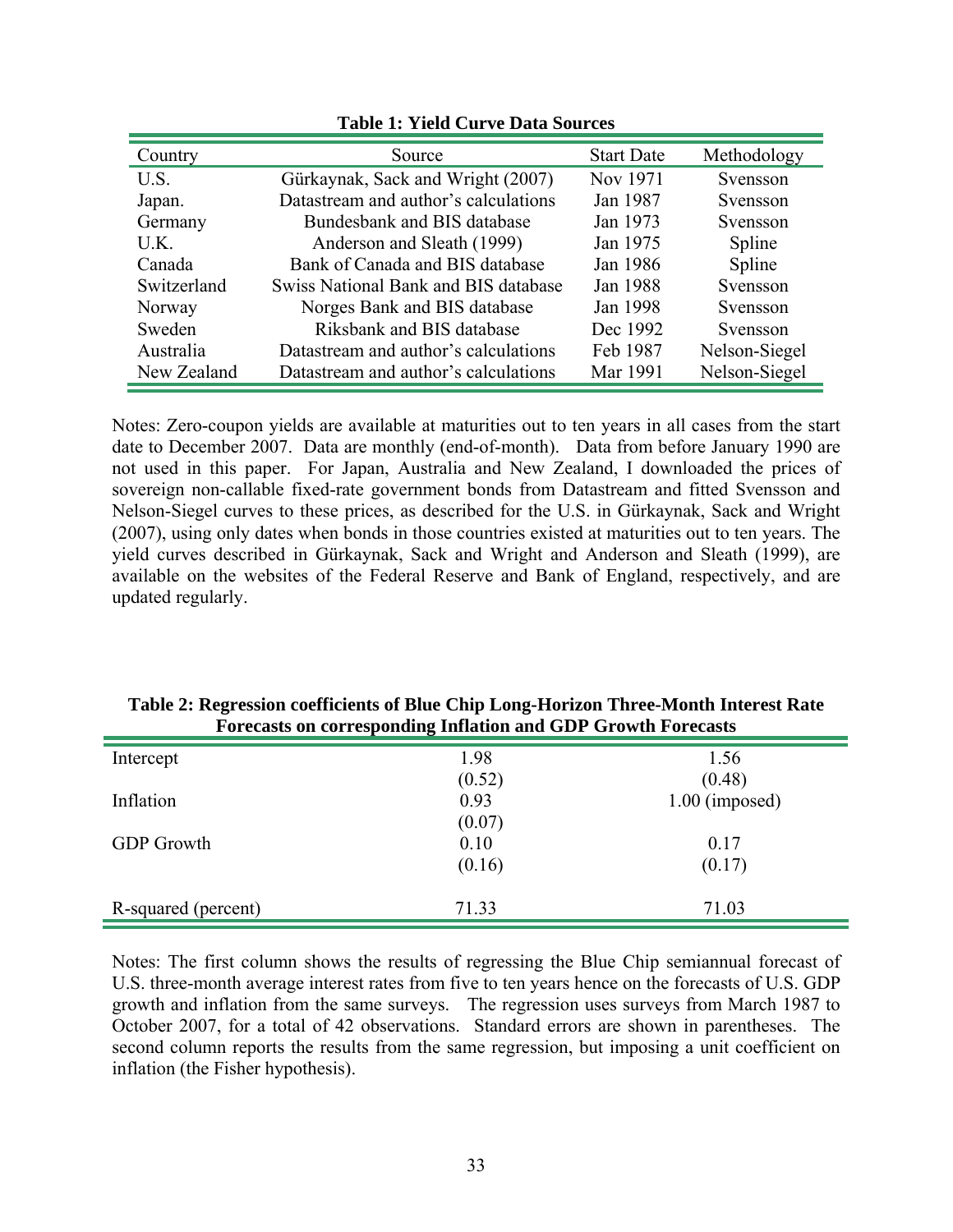| Country     | Inflation Targeter in Dec 2007 | <b>Start of Targeting Regime</b> |
|-------------|--------------------------------|----------------------------------|
| U.S.        | N <sub>0</sub>                 |                                  |
| Japan.      | N <sub>o</sub>                 |                                  |
| Germany     | Yes                            | Jan 1999                         |
| U.K.        | Yes                            | May 1997                         |
| Canada      | Yes                            | Feb 1991                         |
| Switzerland | Yes                            | Jan 2000                         |
| Norway      | Yes                            | Mar 2001                         |
| Sweden      | Yes                            | Jan 1993                         |
| Australia   | Yes                            | Sep 1994                         |
| New Zealand | Yes                            | Mar 1990                         |

**Table 3: Classification of Countries into Inflation Targeters and Others**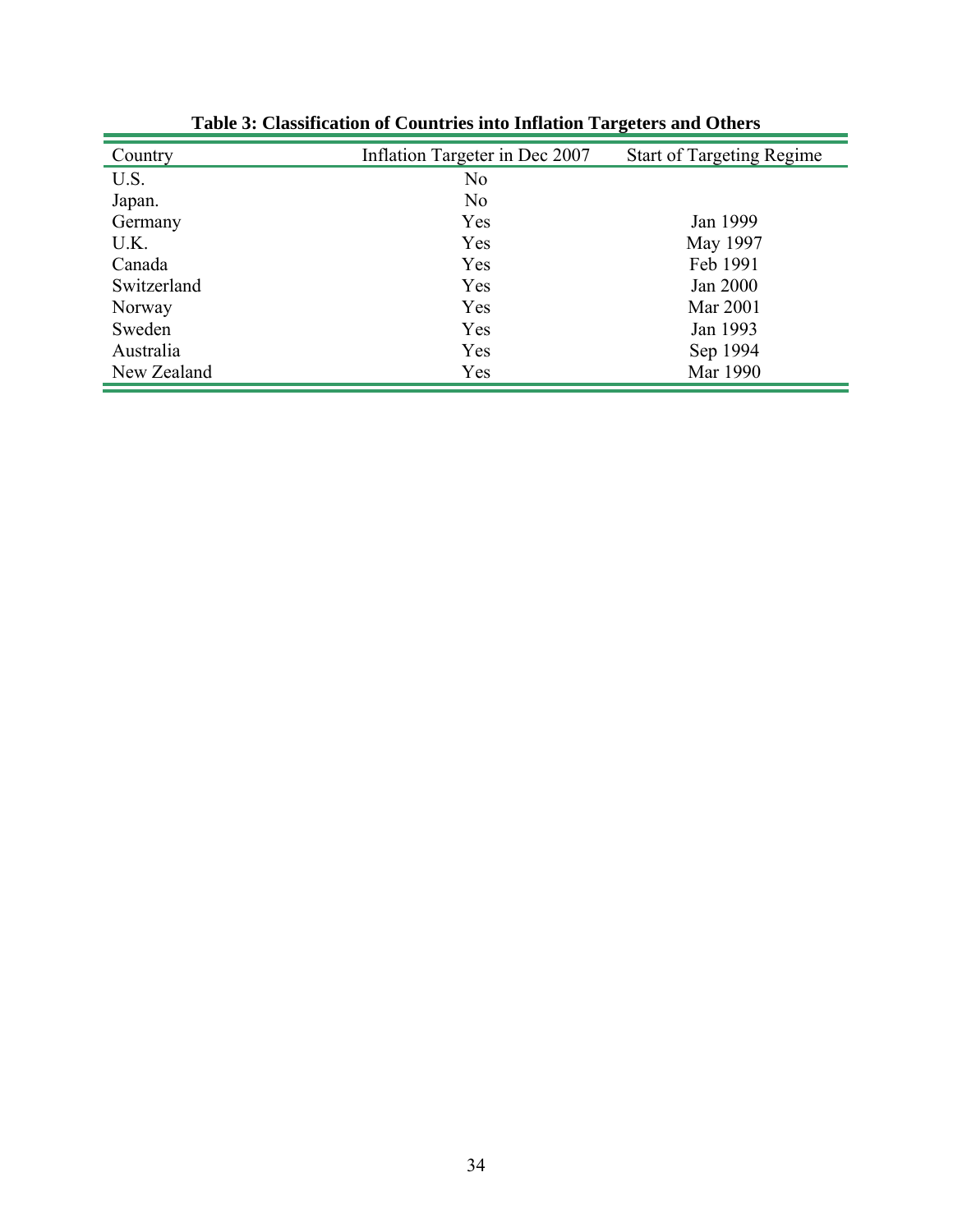| Regressor                               |              |              |               |                 |                 |                 |
|-----------------------------------------|--------------|--------------|---------------|-----------------|-----------------|-----------------|
| PERM-UCSV                               | 4.70         |              |               |                 | 3.33            |                 |
|                                         | (0.24)       |              |               |                 | (0.43)          |                 |
|                                         | [3.72, 5.72] |              |               |                 | [1.23, 5.53]    |                 |
| <b>SURV-DISP</b>                        |              | 5.10         |               |                 | 2.54            |                 |
|                                         |              | (0.19)       |               |                 | (0.22)          |                 |
|                                         |              | [4.17, 6.24] |               |                 | [1.53, 3.61]    |                 |
| <b>SURV-VOL</b>                         |              |              | 11.72         |                 | 2.09            |                 |
|                                         |              |              | (0.63)        |                 | (0.68)          |                 |
|                                         |              |              | [8.10, 14.87] |                 | $[-0.62, 5.51]$ |                 |
| <b>Inflation Targeting</b>              |              |              |               | $-1.37$         | $-0.74$         |                 |
| Dummy                                   |              |              |               | (0.07)          | (0.10)          |                 |
|                                         |              |              |               | $[-1.67, 1.04]$ | $[-1.24,-0.24]$ |                 |
| <b>SURV-DENS</b>                        |              |              |               |                 |                 | 0.11            |
|                                         |              |              |               |                 |                 | (0.87)          |
|                                         |              |              |               |                 |                 | $[-2.44, 2.14]$ |
| <b>Estimated Fixed Effects:</b><br>U.S. | 1.79         | 0.76         | 1.53          | 2.78            | 0.81            | 2.13            |
| Japan                                   | 0.56         | $-0.40$      | 0.21          | 1.39            | $-0.24$         | 0.68            |
| Germany                                 | 1.17         | 0.71         | 1.32          | 2.80            | 1.07            | 1.65            |
| U.K.                                    | 0.08         | $-1.40$      | $-0.26$       | 1.89            | $-0.68$         | 0.04            |
| Canada                                  | 1.17         | 0.61         | 1.18          | 3.68            | 1.15            | 1.36            |
| Norway                                  | $-0.49$      | $-1.02$      | $-0.84$       | 1.22            | $-0.56$         |                 |
| Sweden                                  | 0.92         | 0.34         | 0.44          | 3.75            | 0.63            |                 |
| Switzerland                             | 0.71         | 0.21         | 0.75          | 2.58            | 0.86            |                 |
| Australia                               | $-2.23$      | $-1.05$      | $-0.35$       | 2.64            | $-2.31$         | 0.24            |
| New Zealand                             | $-3.55$      | $-2.75$      | $-2.29$       | 0.78            | $-2.85$         | $-0.86$         |

## **Table 4: Slope Coefficient Estimates in Panel Data Regressions of Affine Model Term Premium on Inflation Risk Measures with fixed effects.**

Notes: This table reports the results of panel data regressions of the affine term premium estimates on the standard deviation of the permanent component of inflation in the UCSV model (PERM-UCSV), the dispersion of survey inflation forecasts (SURV-DENS), the volatility of survey point forecasts of inflation (SURV-VOL), the inflation targeting dummy and/or the standard deviation of survey density forecasts of inflation (SURV-DENS), with fixed effects in all cases. Entries in round brackets are heteroskedasticity-robust standard errors. Entries in square brackets are the 95 percent bootstrap confidence intervals, constructed as described in Appendix B. To conserve space, for the fixed effects, the point estimates are shown without standard errors or bootstrap confidence intervals.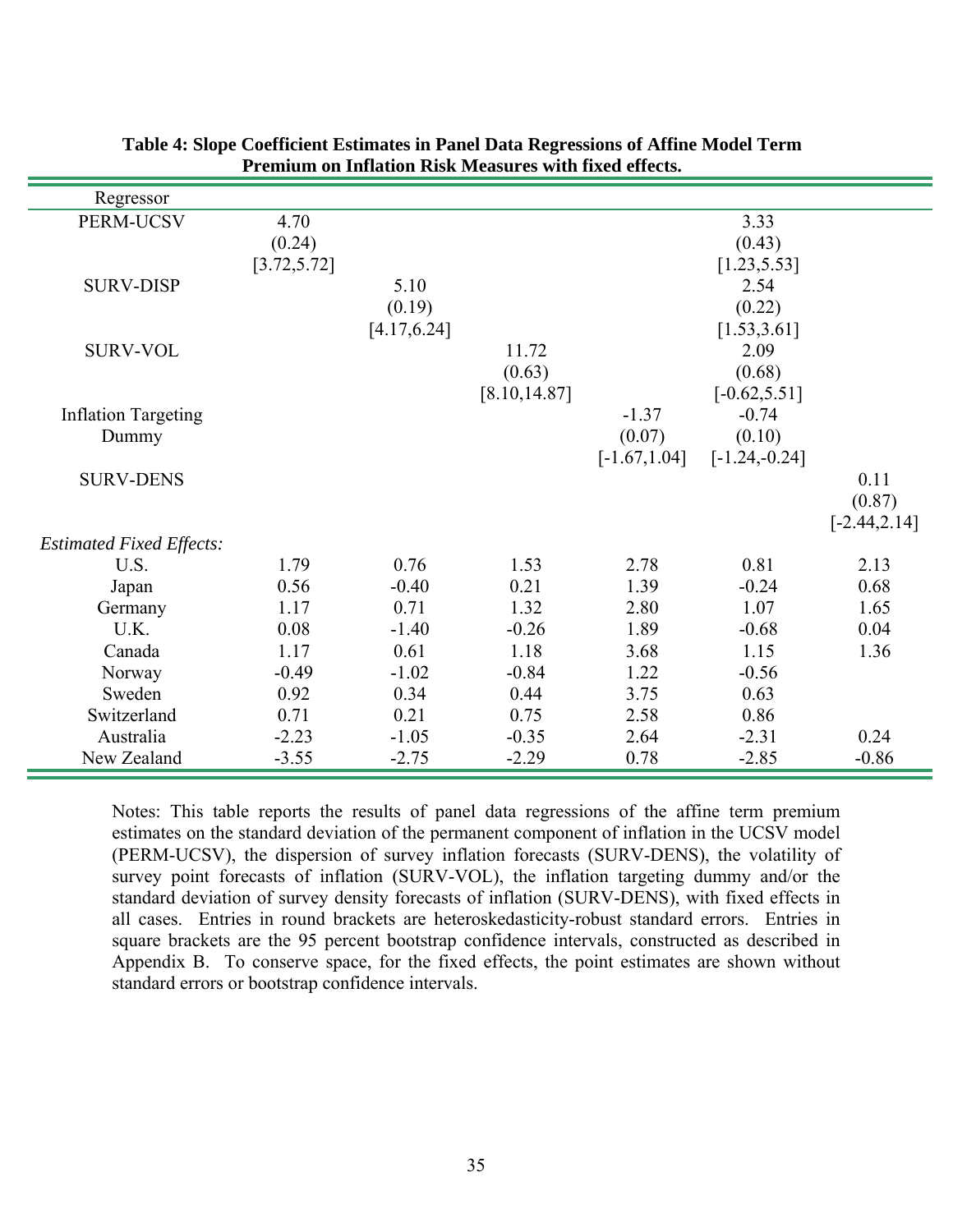| Regressor                               |               |              |               |                 |                   |                 |
|-----------------------------------------|---------------|--------------|---------------|-----------------|-------------------|-----------------|
| PERM-UCSV                               | 9.59          |              |               |                 | 5.27              |                 |
|                                         | (0.75)        |              |               |                 | (1.04)            |                 |
|                                         | [8.35, 11.27] |              |               |                 | [3.51, 7.34]      |                 |
| <b>SURV-DISP</b>                        |               | 5.49         |               |                 | 1.69              |                 |
|                                         |               | (0.65)       |               |                 | (0.60)            |                 |
|                                         |               | [3.40, 7.34] |               |                 | [0.43, 2.57]      |                 |
| <b>SURV-VOL</b>                         |               |              | 11.08         |                 | 0.54              |                 |
|                                         |               |              | (0.98)        |                 | (1.36)            |                 |
|                                         |               |              | [9.38, 13.23] |                 | $[-3.54, 4.16]$   |                 |
| <b>Inflation Targeting</b>              |               |              |               | $-1.62$         | $-0.81$           |                 |
| Dummy                                   |               |              |               | (0.16)          | (0.19)            |                 |
|                                         |               |              |               | $[-2.08,-1.14]$ | $[-1, 26, -0.42]$ |                 |
| <b>SURV-DENS</b>                        |               |              |               |                 |                   | $-1.18$         |
|                                         |               |              |               |                 |                   | (0.96)          |
|                                         |               |              |               |                 |                   | $[-5.49, 1.72]$ |
| <b>Estimated Fixed Effects:</b><br>U.S. | $-0.43$       | $-0.57$      | 0.46          | 1.58            | $-0.26$           | 1.76            |
|                                         | $-1.70$       | $-1.96$      | $-1.29$       | 0.00            | $-1.69$           | $-0.49$         |
| Japan<br>Germany                        | 0.16          | 0.55         | 1.19          | 2.91            | 0.87              | 1.94            |
| U.K.                                    | $-0.44$       | $-1.03$      | 0.26          | 2.61            | $-0.02$           | 0.97            |
| Canada                                  | 0.07          | 0.65         | 1.36          | 4.12            | 1.31              | 1.91            |
| Norway                                  | $-0.44$       | $-0.17$      | 0.09          | 2.34            | 0.43              |                 |
| Sweden                                  | $-1.01$       | $-0.31$      | $-0.08$       | 3.39            | 0.03              |                 |
| Switzerland                             | $-1.85$       | $-1.57$      | $-0.91$       | 1.29            | $-0.76$           |                 |
| Australia                               | $-5.86$       | $-0.68$      | 0.23          | 3.15            | $-2.71$           | 1.74            |
| New Zealand                             | $-2.62$       | 0.02         | 0.58          | 3.90            | $-0.38$           | 2.46            |

## **Table 5: Slope Coefficient Estimates in Panel Data Regressions of Survey-Based Term Premium on Inflation Risk Measures with fixed effects.**

Notes: This table reports the results of panel data regressions of the survey-based term premium estimates on the standard deviation of the permanent component of inflation in the UCSV model (PERM-UCSV), the dispersion of survey inflation forecasts (SURV-DENS), the volatility of survey point forecasts of inflation (SURV-VOL), the inflation targeting dummy and/or the standard deviation of survey density forecasts of inflation (SURV-DENS), with fixed effects in all cases. Entries in round brackets are heteroskedasticity-robust standard errors. Entries in square brackets are the 95 percent bootstrap confidence intervals, constructed as described in Appendix B. To conserve space, for the fixed effects, the point estimates are shown without standard errors or bootstrap confidence intervals.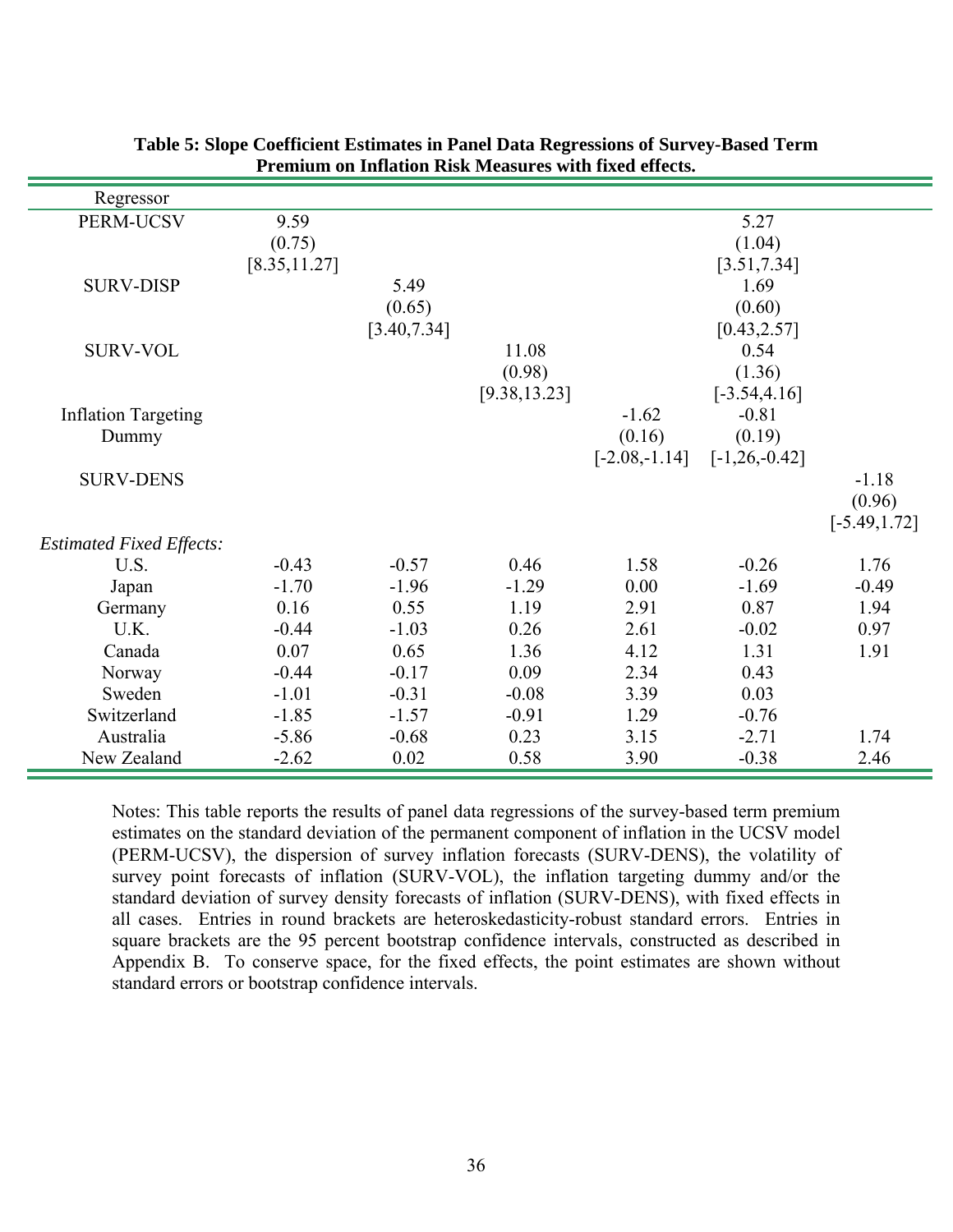| Regressor                            |                                      |              |                  |  |  |  |
|--------------------------------------|--------------------------------------|--------------|------------------|--|--|--|
| <b>Dependent Variable: PERM-UCSV</b> |                                      |              |                  |  |  |  |
| <b>Inflation Targeting</b>           | $-0.16$                              |              | $-0.14$          |  |  |  |
| Dummy                                | (0.008)                              |              | (0.008)          |  |  |  |
|                                      | $[-0.27,-0.12]$                      |              | $[-0.21,-0.10]$  |  |  |  |
| <b>ECRI</b> Recession                |                                      | 0.15         | 0.11             |  |  |  |
| Dummy                                |                                      | (0.012)      | (0.011)          |  |  |  |
|                                      |                                      | [0.10, 0.28] | [0.07, 0.24]     |  |  |  |
|                                      | <b>Dependent Variable: SURV-DISP</b> |              |                  |  |  |  |
| <b>Inflation Targeting</b>           | $-0.17$                              |              | $-0.19$          |  |  |  |
| Dummy                                | (0.012)                              |              | (0.012)          |  |  |  |
|                                      | $[-0.23,-0.11]$                      |              | $[-0.25, -0.14]$ |  |  |  |
| <b>ECRI</b> Recession                |                                      | 0.08         | 0.05             |  |  |  |
| Dummy                                |                                      | (0.007)      | (0.008)          |  |  |  |
|                                      |                                      | [0.05, 0.12] | [0.03, 0.07]     |  |  |  |
| <b>Dependent Variable: SURV-VOL</b>  |                                      |              |                  |  |  |  |
| <b>Inflation Targeting</b>           | $-0.05$                              |              | $-0.05$          |  |  |  |
| Dummy                                | (0.005)                              |              | (0.004)          |  |  |  |
|                                      | $[-0.09,-0.03]$                      |              | $[-0.06,-0.05]$  |  |  |  |
| <b>ECRI</b> Recession                |                                      | 0.04         | 0.03             |  |  |  |
| Dummy                                |                                      | (0.005)      | (0.005)          |  |  |  |
|                                      |                                      | [0.01, 0.11] | [0.02, 0.05]     |  |  |  |

# **Table 6: Slope Coefficient Estimates in Regressions of Inflation Risk Measures on Inflation Target and Business Cycle Dummies**

Notes: This table reports the results of panel data regressions of various inflation risk measures on the dummy that is 1 if that country has an inflation target and 0 otherwise and/or a dummy that is 1 if that country is in a recession at that time, as defined by the ECRI business cycle dates (NBER for the U.S.)). The inflation risk measures are the standard deviation of the permanent component of inflation in the UCSV model (PERM-UCSV), the dispersion of survey inflation forecasts (SURV-DENS) and the volatility of survey point forecasts of inflation (SURV-VOL). Fixed effects are included, but the estimates of fixed effects are not shown. ECRI business cycle dates are available for all countries except Norway. Entries in round brackets are heteroskedasticity-robust standard errors. Entries in square brackets are the 95 percent bootstrap confidence intervals, constructed as described in Appendix B.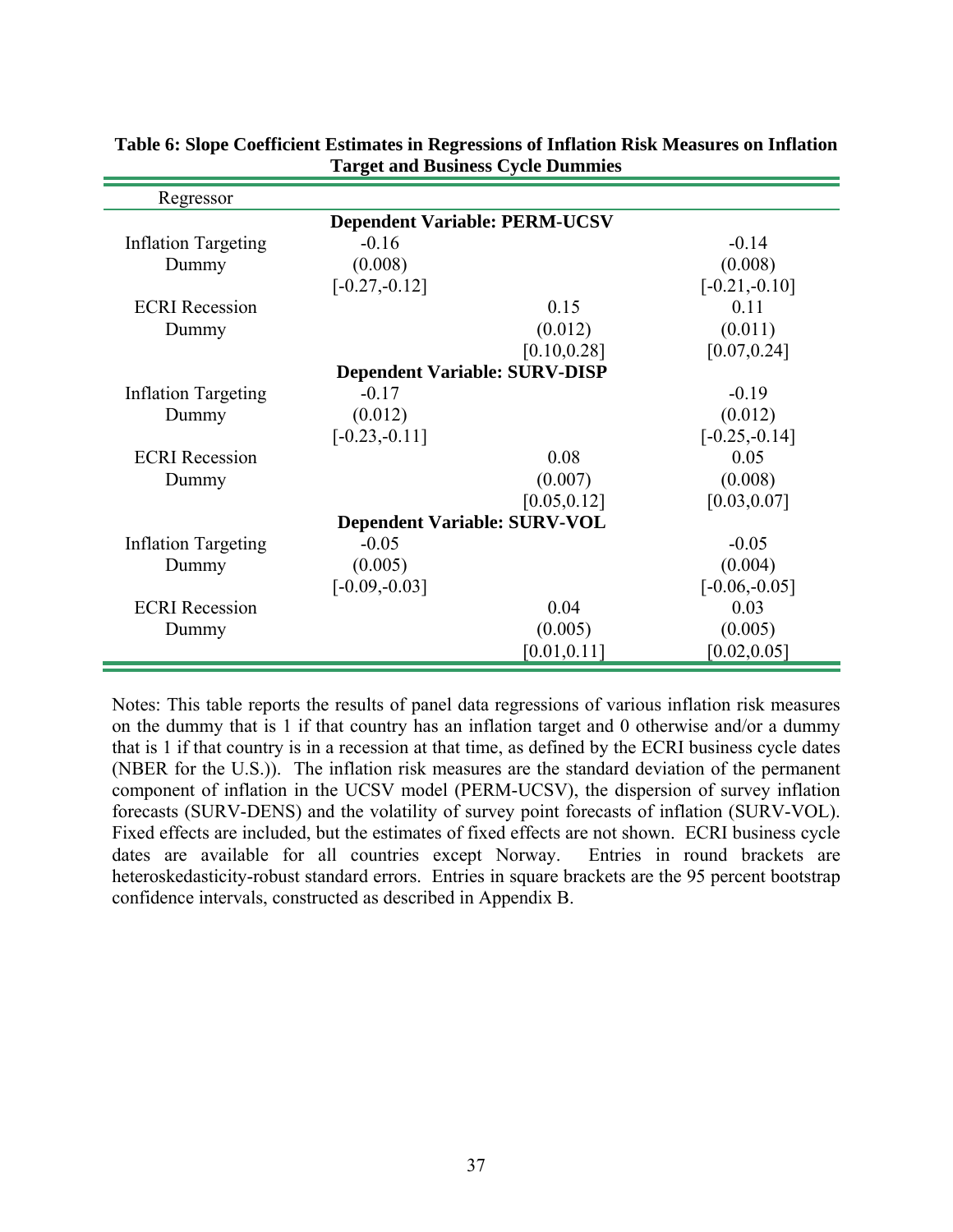

**Figure 1: Nine-to-Ten-year Forward Rates** 

Notes: This chart shows the estimated nine-to-ten-year forward rates for the ten countries in the sample, with continuous compounding.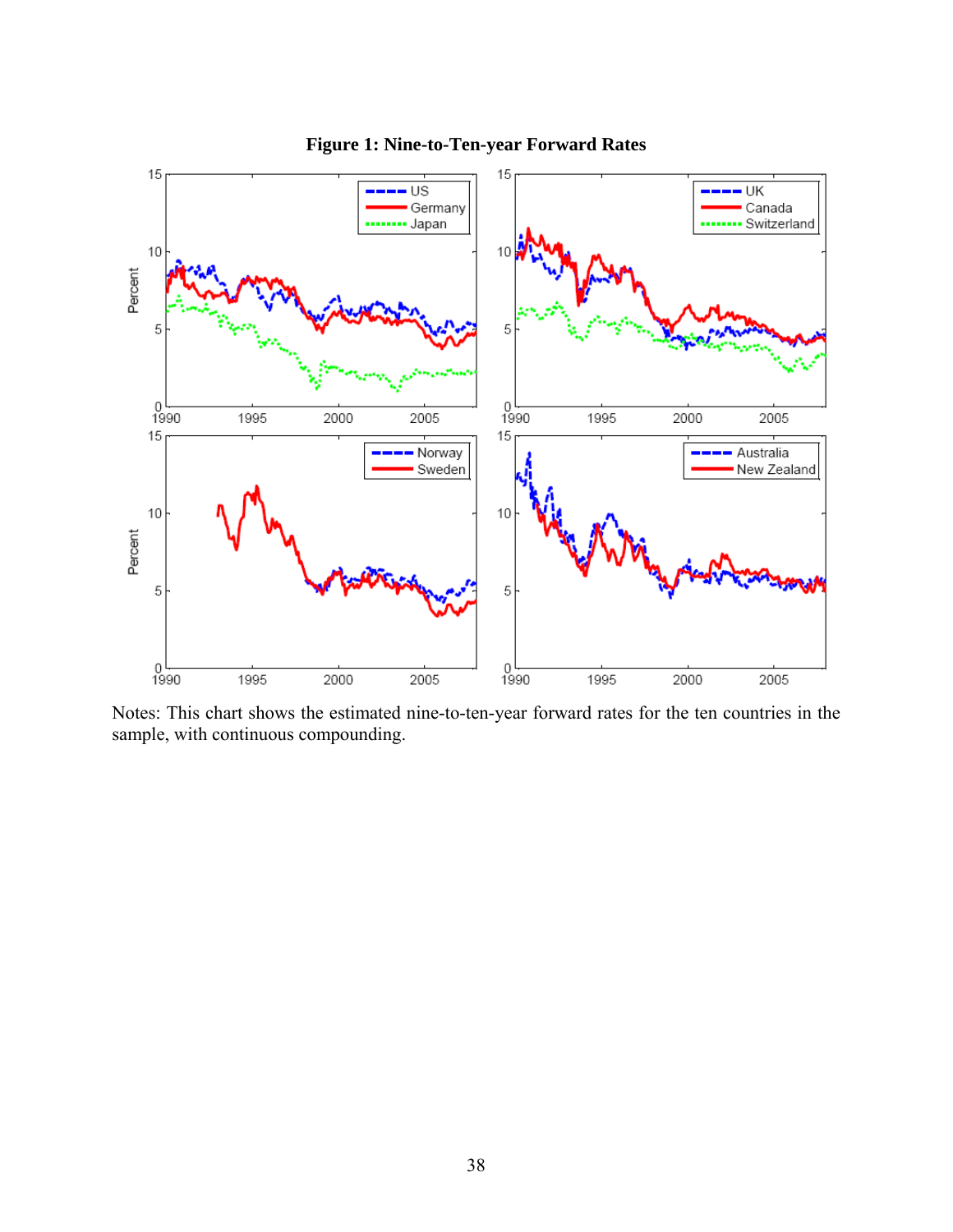

**Figure 2: Long-Horizon Consensus Forecasts of Inflation** 

Notes: This chart plots the Consensus forecasts of average consumer price inflation from five to ten years hence against the survey date.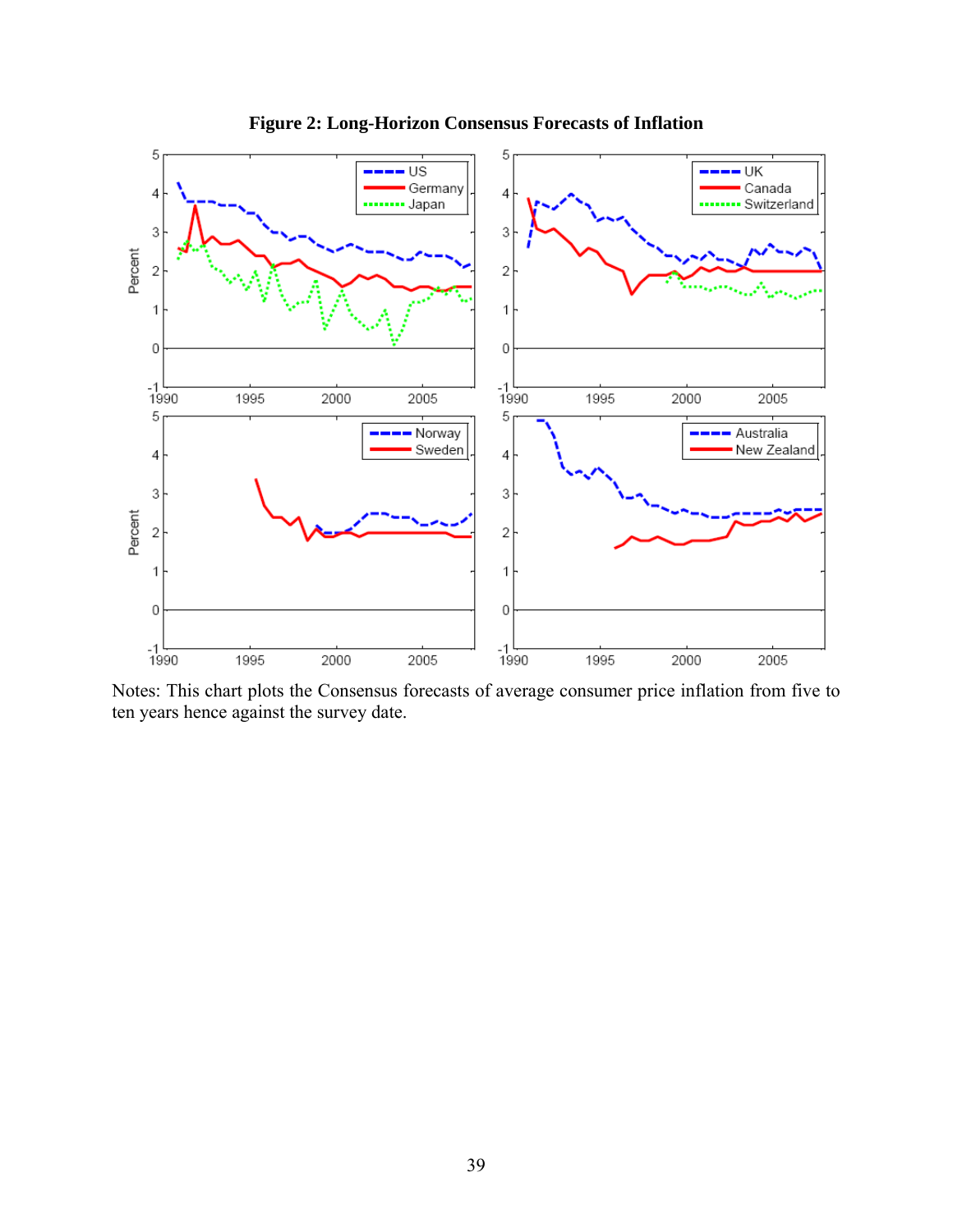

**Figure 3: Long-Horizon Consensus Forecasts of International Growth** 

Notes: This chart plots the Consensus forecasts of average real GDP growth from five to ten years hence against the survey date.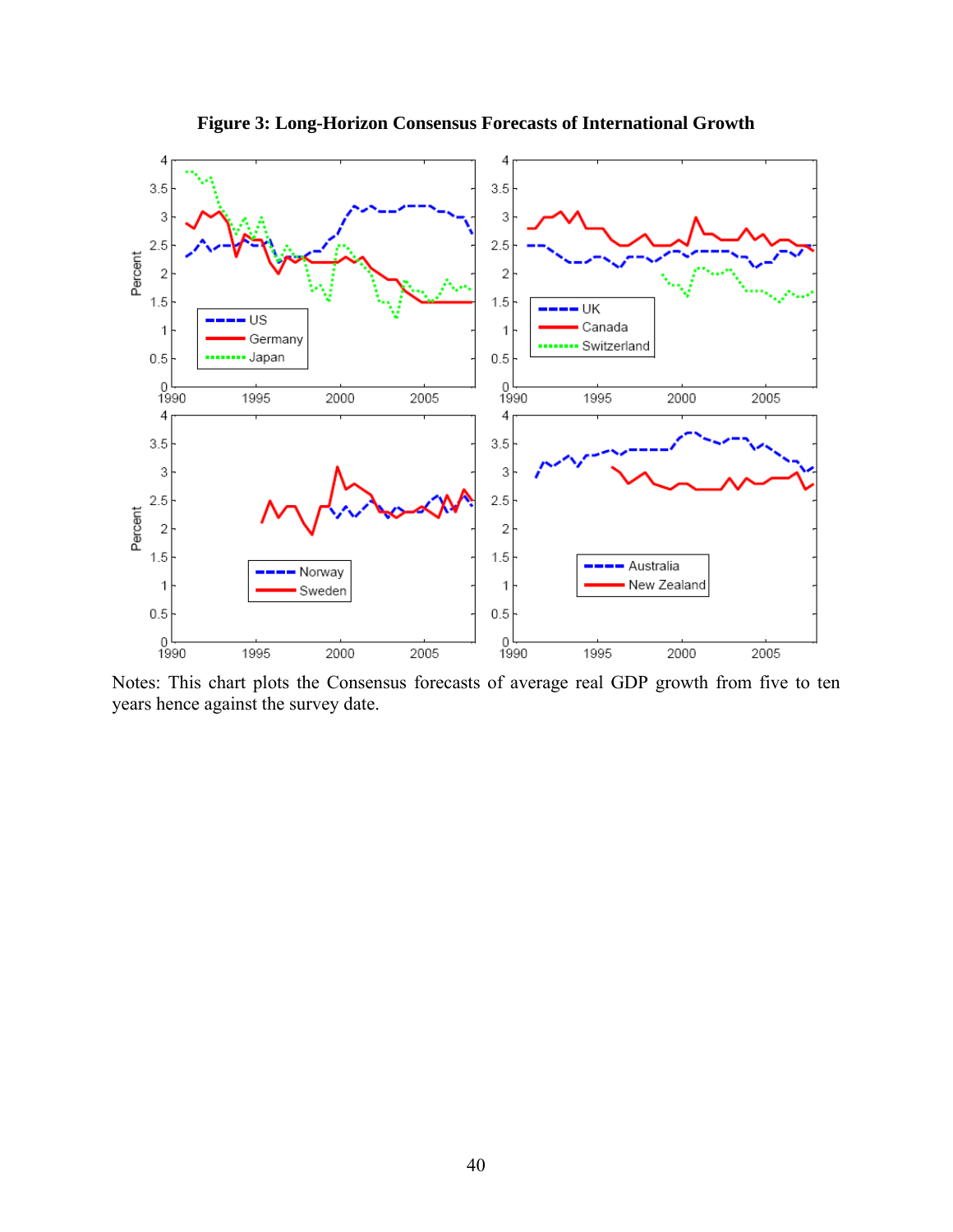

**Figure 4: Affine model Five-to-ten-year Forward Term Premium Estimates** 

Notes: This plots the term premium component of the five-to-ten-year forward rate, as estimated from the homoskedastic exponential affine term structure model described in the text.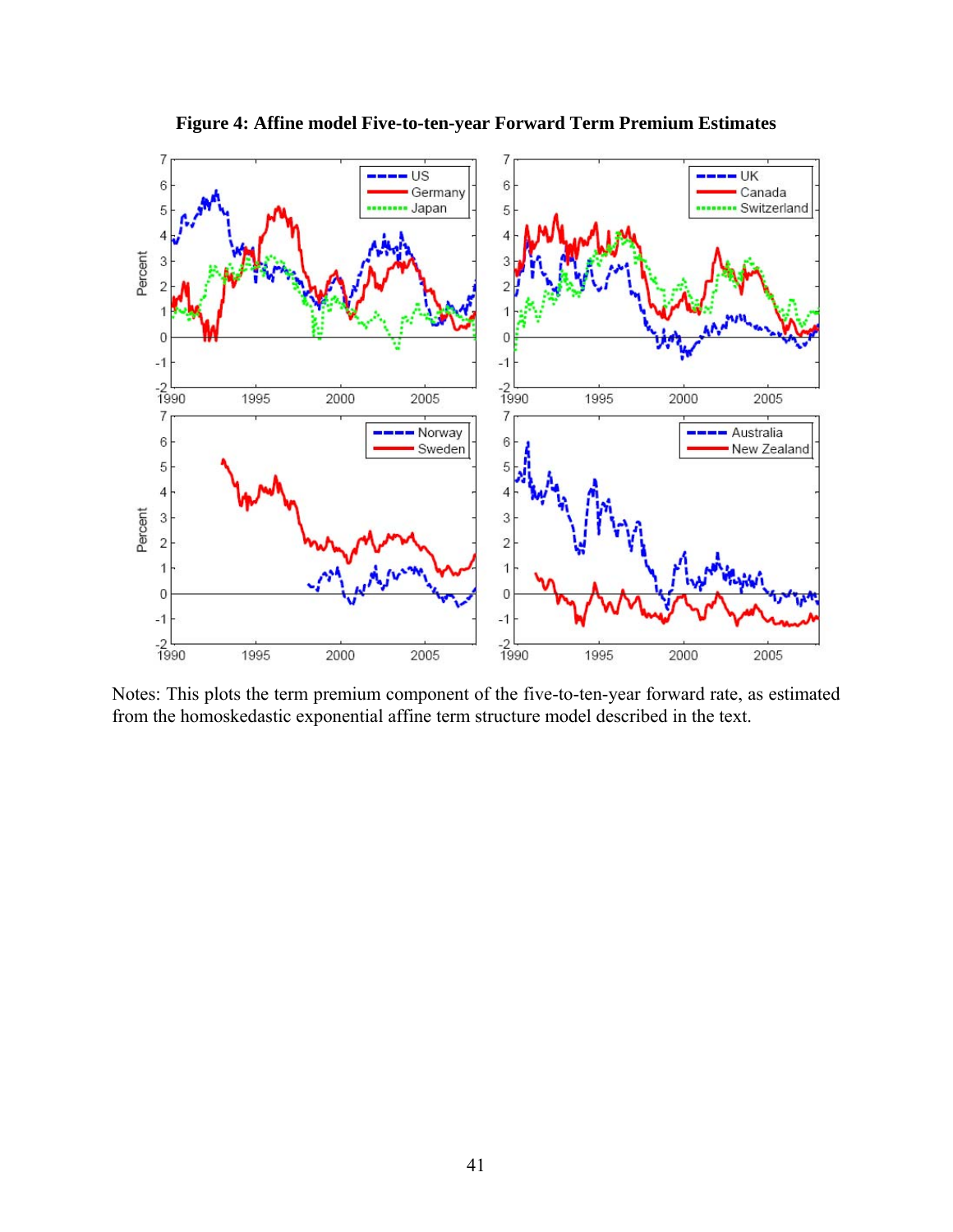

**Figure 5: Survey-Based Five-to-ten-year Forward Term Premium Estimates** 

Notes: This plots the term premium component of the five-to-ten-year forward rate, as estimated from surveys, as described in the text.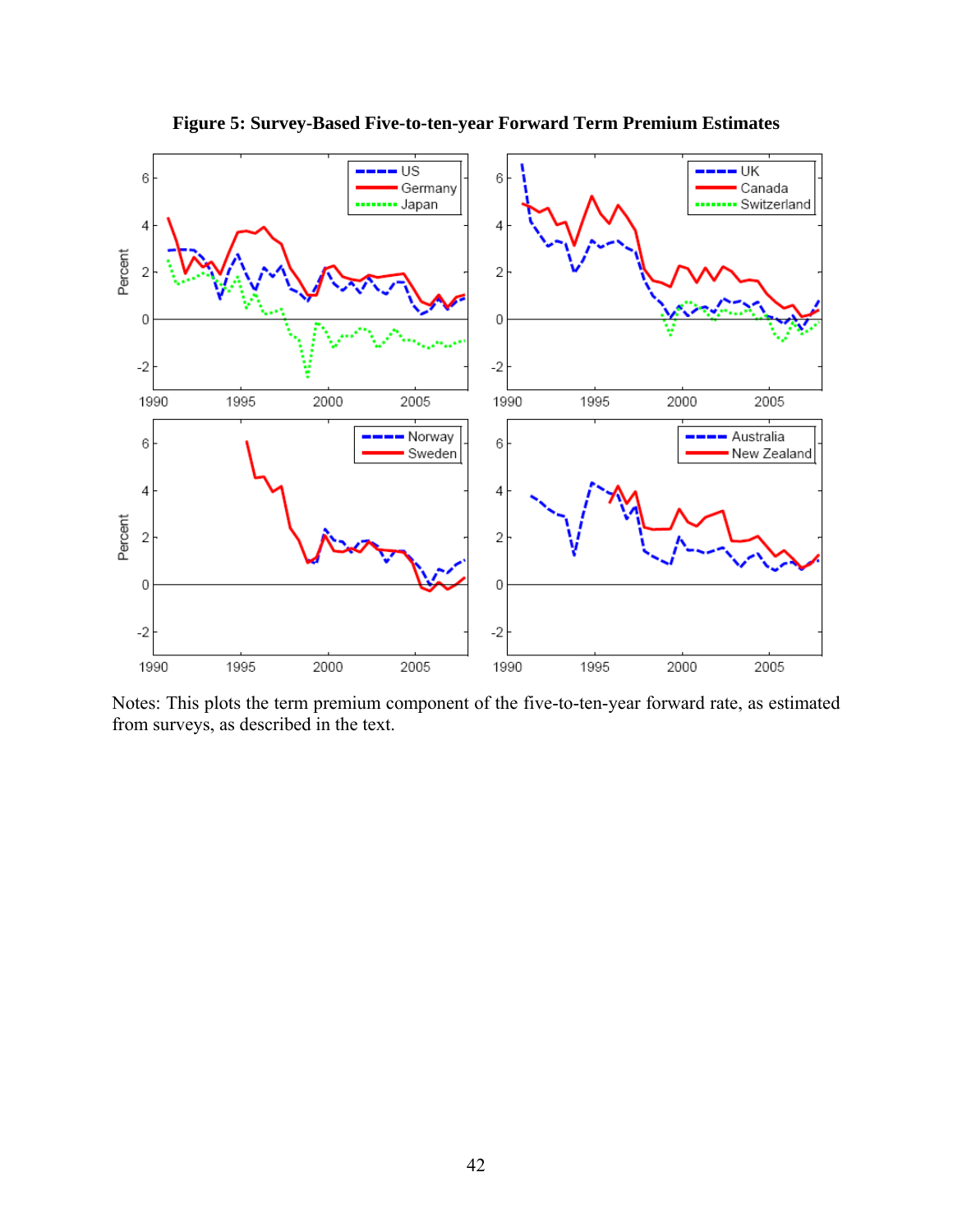

**Figure 6: Estimate of the Standard Deviation of the Permanent Component of Inflation** 

Notes: This plots the estimated permanent component of inflation, obtained from fitting UCSV models to quarterly consumer price inflation at an annualized rate (source: Main Economic Indicators) for each country separately.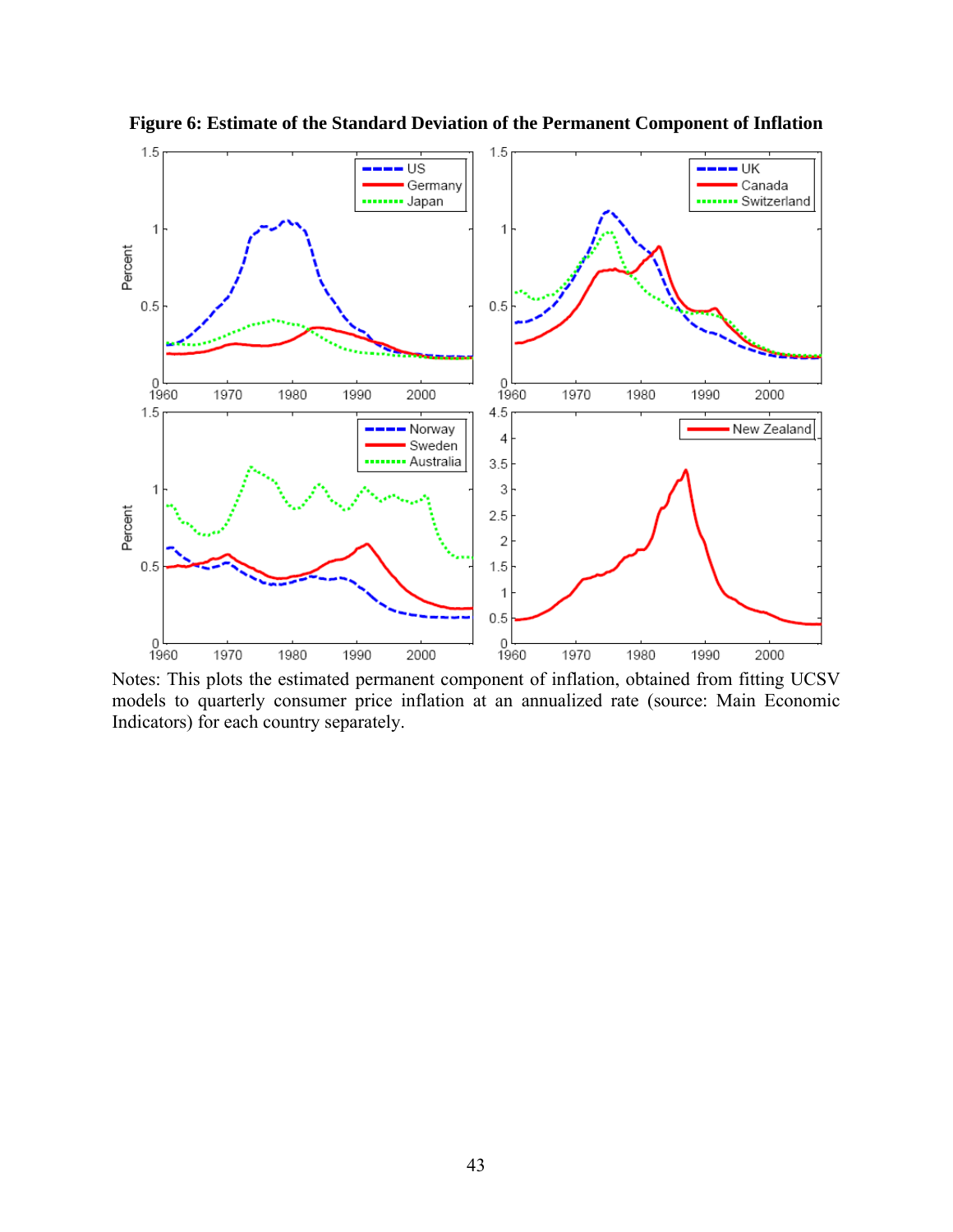

**Figure 7: Standard Deviation of Density forecasts for current-year inflation** 

inflation from the Consensus survey density forecasts taken each January. Survey respondents are asked to assign probabilities on inflation falling in different buckets; Consensus reports the average probability in each bucket. The standard deviation is calculated assigning all the probability mass in each bucket to the midpoint of that bucket, and is plotted against the survey date. These survey density forecasts are available only since January 1999, and only for 7 countries.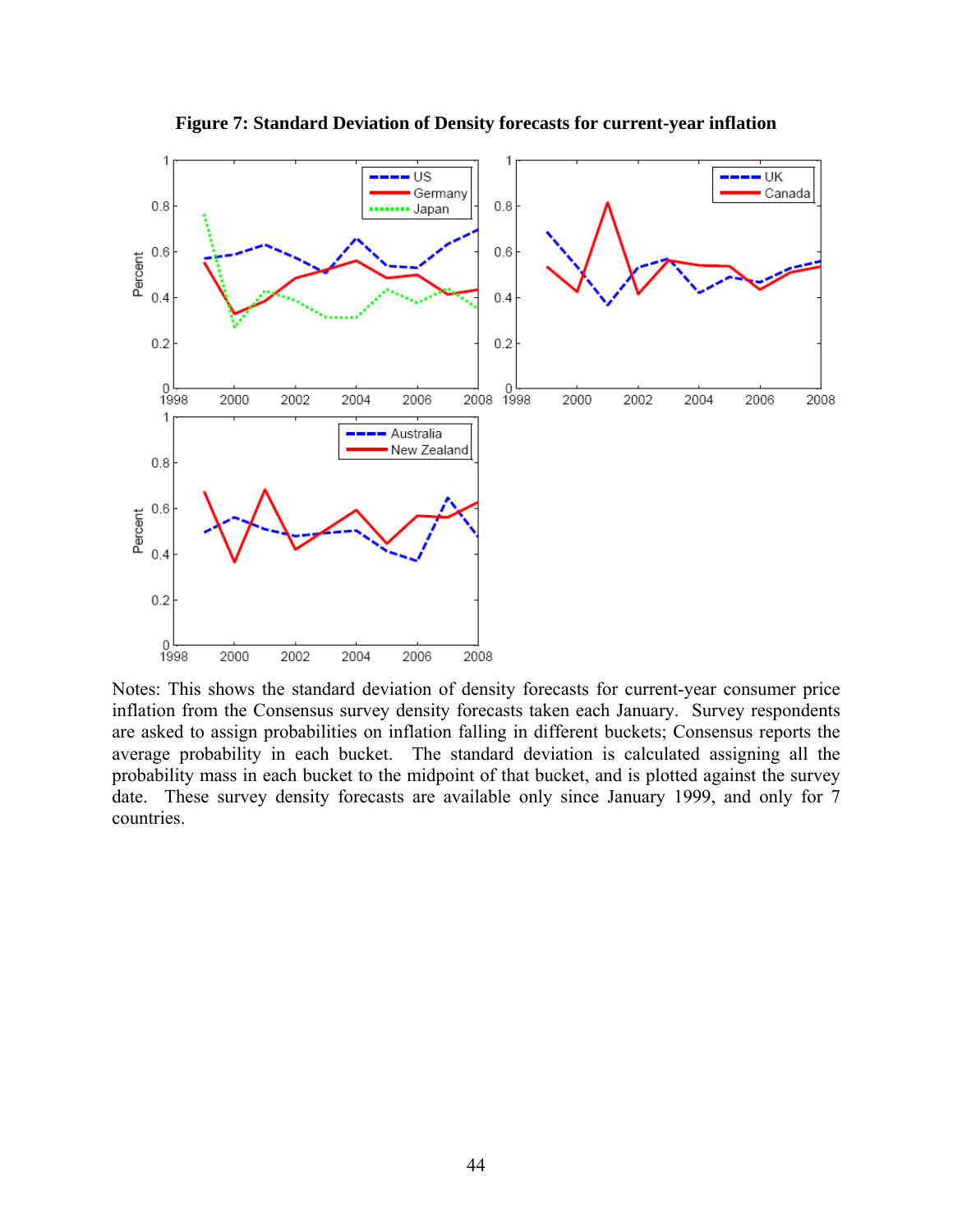

**Figure 8: Dispersion of Year-Ahead Survey Forecasts of Inflation** 

Notes: This shows the twelve-month moving average of the dispersion (standard deviation of point forecasts) of Consensus survey expectations of year-ahead consumer price inflation, (calendar year over calendar year percent change in prices). The dispersion is plotted against the month in which the twelve-month window ends. There is a gap for Australia because of missing data from December 1994 to September 1995 (see Appendix A).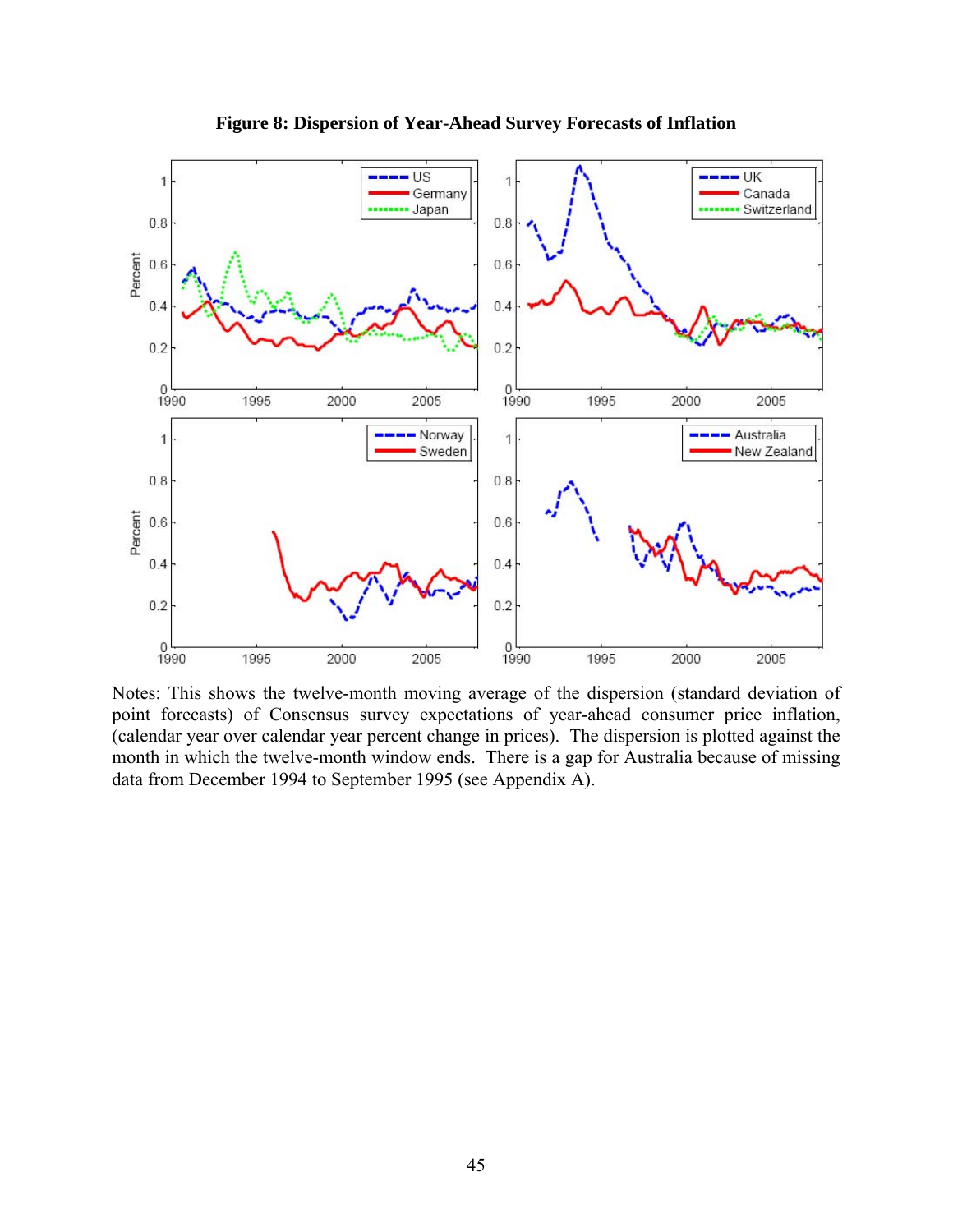

**Figure 9: Rolling Volatility of Year-Ahead Point Forecasts of Inflation** 

Notes: This shows the 24-month rolling standard deviation of month-to-month changes in Consensus survey expectations of year-ahead consumer price inflation, (calendar year over calendar year percent change in prices). The rolling standard deviation is plotted against the month in which the twelve-month window ends. There is a gap for Australia because of missing data from December 1994 to September 1995 (see Appendix A).